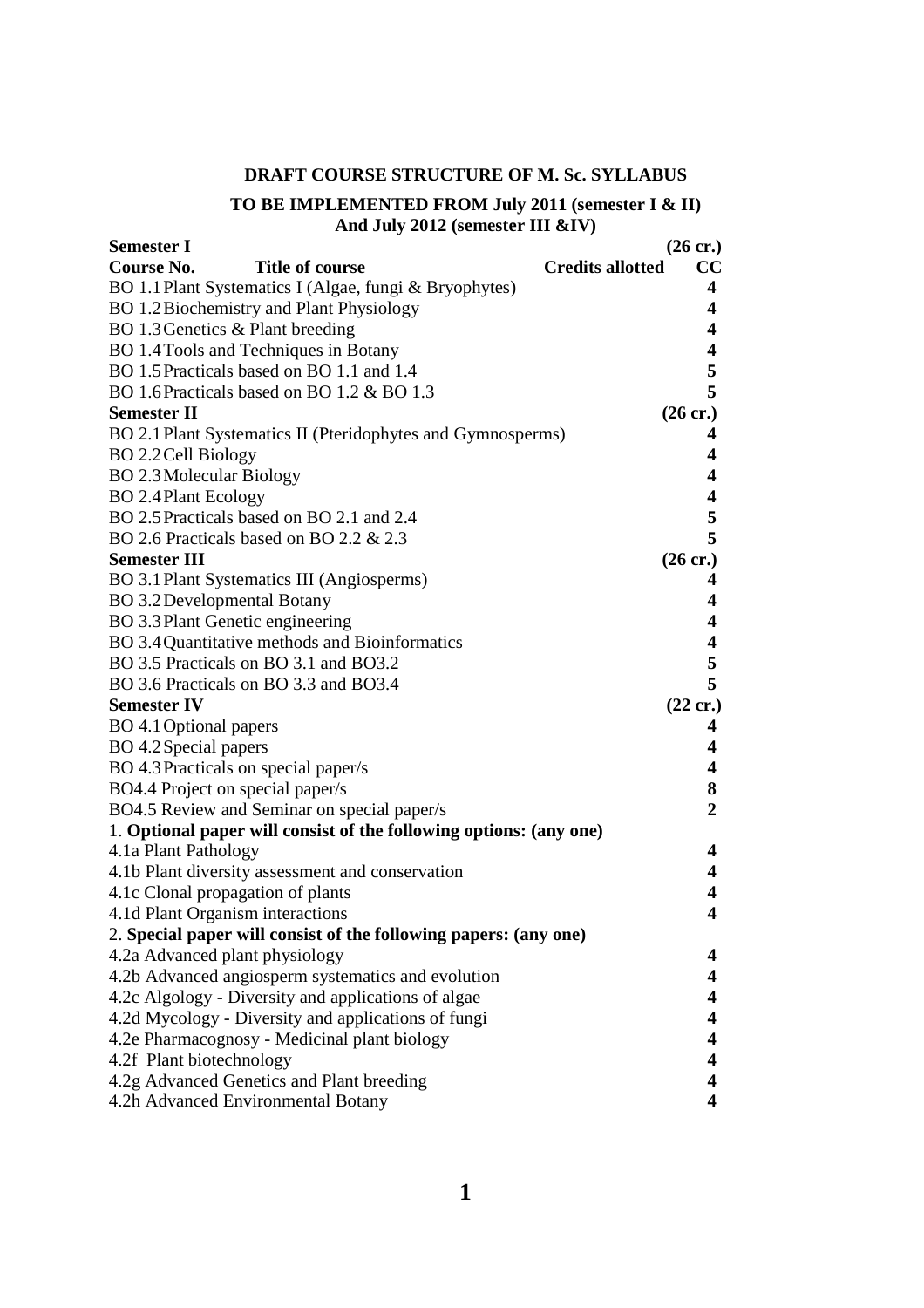# **BO- 1.1 PLANT SYSTEMATICS I (NON VASCULAR PLANTS)-4C**

# **Credit 1 (15 lectures):**

1. Plant Systematics: Taxonomy Vs Systematics, Tools of Systematics, Principles and Methods of Taxonomy: Concept of species and hierarchical taxa, Biological nomenclature (International code of Botanical Nomenclature), Classical and quantitative methods of taxonomy of plants and fungi. **(5L)**

2. Algae and their position in "Domains and Kingdoms" System, Trends in classification of algae. **(3L)** 

3. Chlorophyta – structure and evolution of thallus; unicellular eukaryotes (endosymbiotic theory), morphogenesis in *Acetabularia*; reproduction and life histories with reference to orders of green algae. **(5L)** 

4. Charophyta and Euglenophyta: structure and reproduction. **(2L)** 

## **Credit 2 (15 lectures):**

| 1. Phaeophyta: general account of morphology, anatomy, reproduction and life histories.               | (3L) |
|-------------------------------------------------------------------------------------------------------|------|
| 2. Rhodophyta: classification, thallus structure, reproduction, reproductive strategies and life      |      |
| histories.                                                                                            | (3L) |
| 3. Cyanophyta: ultrastructure; strategy of cell division; thallus organization, heterocyst.           | (2L) |
| 4. Brief introduction of Chrysophyta, Xanthophyta, Bacillariophyta, Dinophyta.                        | (2L) |
| 5. Chromista – Its present status in classification; general characters, classification up to orders; |      |
| Lichen: types, morphology and reproduction.                                                           | (4L) |
| 6. Fossil fungi: Occurrence and their significance.                                                   | (1L) |

# **Credit 3 (15 lectures):**

| 1. An outline of latest classification system proposed by Ainsworth or Alexopoulos                  | (2L) |
|-----------------------------------------------------------------------------------------------------|------|
| 2. Myxomycotina: structure, life cycle patterns of major classes                                    | (1L) |
| 3. Mastigomycotina: structure, life cycle patterns of major classes.                                | (2L) |
| 4. Zygomycotina: structure, thallus organization, evolution of sexual reproductive structures. (2L) |      |
| 5. Ascomycotina: thallus organization, centrum development, different types of ascocarps            | (3L) |
| 6. Basidiomycotina: tissue differentiation, fruit body organization                                 | (3L) |
| 7. Deuteromycotina: types of conidial ontogeny and fruit body organization                          | (2L) |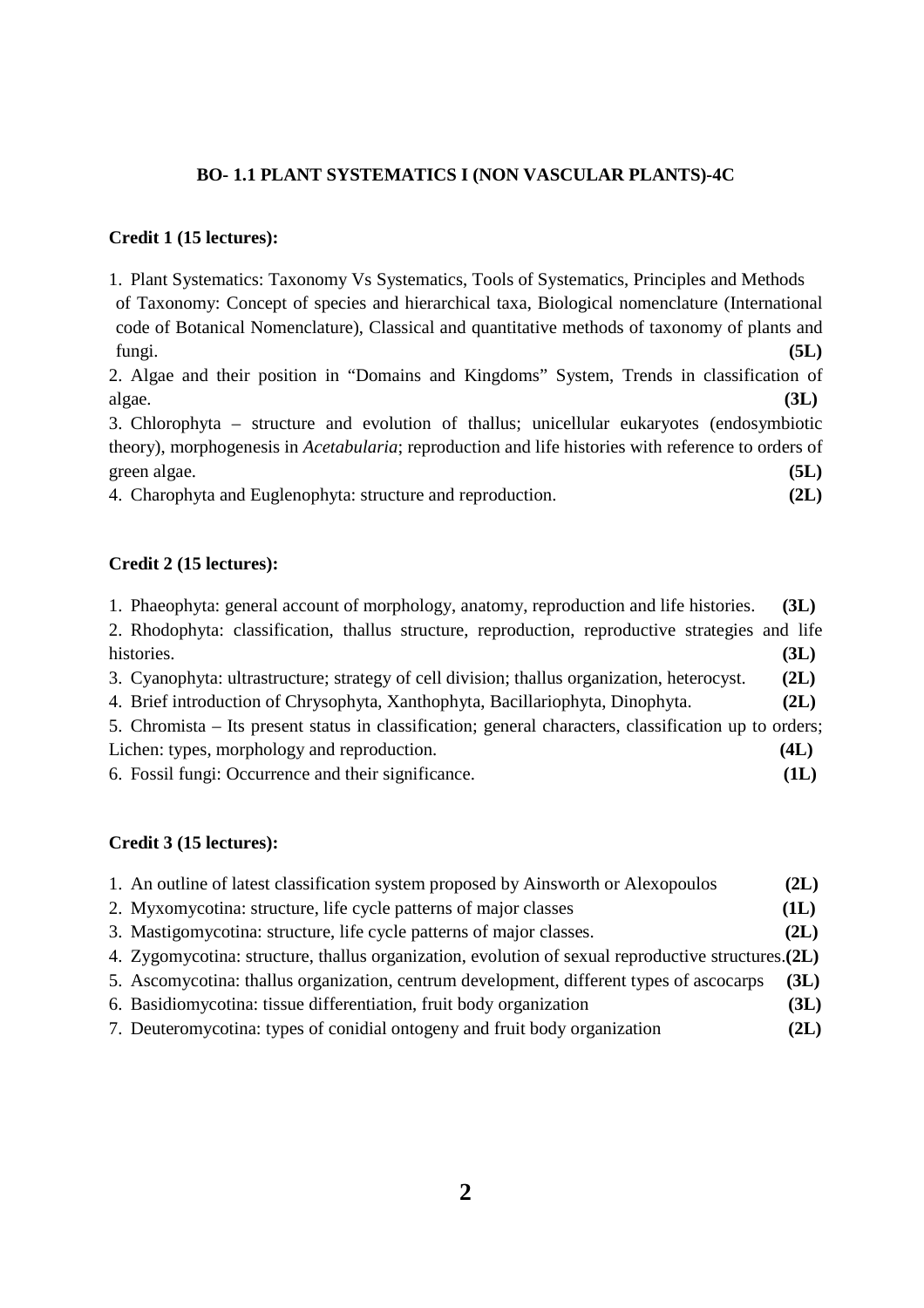#### **Credit 4 (15 lectures):**

1. Systems of classification of Bryophytes. **(1L)** 2. Distribution, morphological, anatomical, reproductive studies and comparative account of sporophytes and gametophytes and interrelationships along with their fossil relatives of the following orders: (a) Sphaerocarpales, Calobryales, Takkakiales **(2L)** 

| $\mathbf{w}$ $\mathbf{v}$ $\mathbf{v}$ $\mathbf{v}$ $\mathbf{v}$ $\mathbf{v}$ $\mathbf{v}$ $\mathbf{v}$ $\mathbf{v}$ $\mathbf{v}$ $\mathbf{v}$ $\mathbf{v}$ $\mathbf{v}$ $\mathbf{v}$ $\mathbf{v}$ $\mathbf{v}$ $\mathbf{v}$ $\mathbf{v}$ $\mathbf{v}$ $\mathbf{v}$ $\mathbf{v}$ $\mathbf{v}$ $\mathbf{v}$ $\mathbf{v}$ $\mathbf{$ | . — — , |
|------------------------------------------------------------------------------------------------------------------------------------------------------------------------------------------------------------------------------------------------------------------------------------------------------------------------------------|---------|
| (b) Marchantiales                                                                                                                                                                                                                                                                                                                  | (2L)    |
| (c) Jungermanniales                                                                                                                                                                                                                                                                                                                | (3L)    |
| (d) Anthocerotales                                                                                                                                                                                                                                                                                                                 | (1L)    |
| (e) Sphagnales                                                                                                                                                                                                                                                                                                                     | (1L)    |
| (f) Andraeales                                                                                                                                                                                                                                                                                                                     | (1L)    |
| (g) Polytrichales, Buxbaumiales                                                                                                                                                                                                                                                                                                    | (2L)    |
| (h) Eubryales, Funariales                                                                                                                                                                                                                                                                                                          | (2L)    |

## **References- Algae:**

- 1. Brodie, J. and Lewis, J. (2007). (Ed.) Unravelling the algae: the past, present and future of algal systematics. CRC press, New York, pp. 335.
- 2. Bellinger, E. G. and Sigee, D. C. (2010). Freshwater algae: Identification and use as bioindicators. Wiley-Blackwell, UK, pp. 271.
- 3. Cole, K. M. and Sheath, R. G. (1990). *Biology of the red algae*. Cambridge University Press. USA, Pp. 503.
- 4. Desikachary, T.V. (1959). *Cyanophyta*. ICAR, New Delhi.
- 5. Graham, L. E. and Wilcox, L. W. (2000). *Algae*. Prentice-Hall, Inc. pp. 640.
- 6. Krishnamurthy, V. (2000). Algae of India & neighbouring countries I. Chlorophycota, Oxford & IBH, New Delhi.
- 7. Lee, R. E. (2008). *Phycology*. Cambridge University Press, pp. 547.
- 8. Misra, J. N. (1966). *Phaeophyceae in India*. ICAR, New Delhi.
- 9. Prescott, G. W. (1969). *The algae*: A review. Nelson, London.
- 10. Smith, G. M. (1950). The fresh water Algae of the United States, Mc-graw Hill, Newyork.
- 11.Srinivasan, K. S. (1969) *Phycologia* India. Vol I & Vol II B.S.I. Calcutta.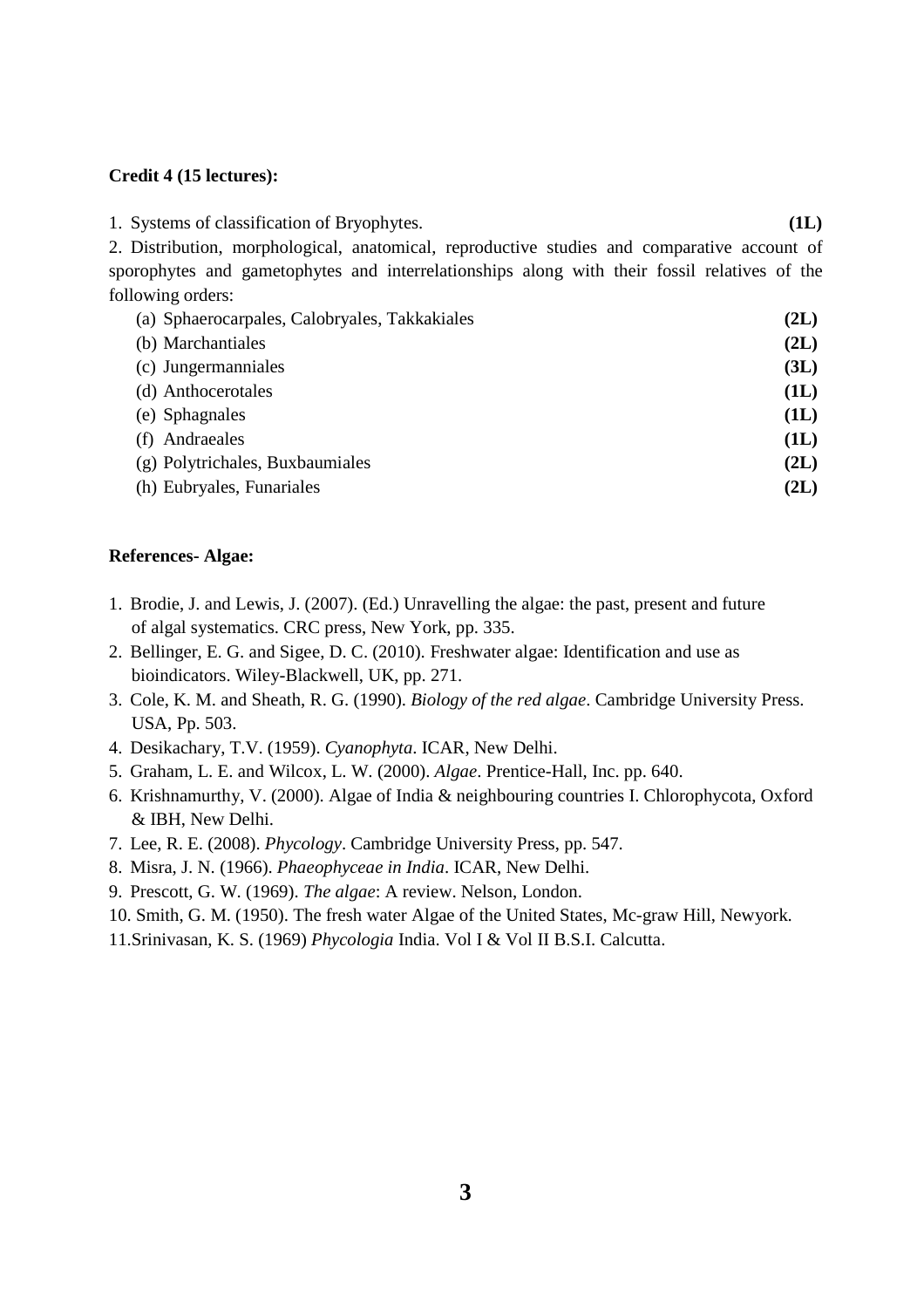## **References – Fungi:**

- 1. Alexopolus, C. J., Minms, C. W. and Blackwell, M. (1999). (4<sup>th</sup> edn) *Indtroductory Mycology*.Wiley, New york. Alford, R. A..
- 2. Deacon, J. W. (2006). *Fungal biology*.  $(4<sup>th</sup> Ed.)$  Blackwell publishing, ISBN. 1405130660.
- 3. Kendrick, B. (1994). *The fifth kingdom* (paperback), North America, New York, Publisher: 3rd edition, ISBN- 10: 1585100226.
- 4. Kirk et al., (2001). Dictionary of the fungi,  $9<sup>th</sup>$  edition, published Wallingford : CABI, ISBN: 085199377X.
- 5. Mehrotra, R. S. and Aneja, K.R. (1990). *An introduction to mycology.* New age publishers, ISBN 8122400892.
- 6. Miguel U., Richard, H. and Samuel, A.(2000). Illustrated dictionary of the Mycology, Elvira Aguirre Acosta, Publisher: St. Paul, Minn: APS press, ISBN 0890542570.
- 7. Webster, J. and Rpland W. (2007). *Introduction to fungi*. (3rd Ed.), Cambridge University Press, 978-0-521-80739-5.

#### **Reference- Bryophyte:**

- 1. Cavers, F. (1976). *The inter relationships of the bryophyte*. S.R. Technic, Ashok Rajpath, Patna.
- 2. Chopra, R. N. and Kumar, P. K. (1988). *Biology of bryophytes*. John Wiley&Sons, New York, NY.
- 3. Kashyap, S. R. (1932). *Liverworts of the Western Himalayas and the Panjab plain* (illusterated): Part 2 The Chronica Boanica New Delhi.
- 4. Kashyap, S. R. (1929). *Liverworts Of The Western Himalayas And The Panjab Plain Part 1* Chronica Botanica New Delhi.
- 5. Parihar, N. S. (1980). *Bryophytes: An introduction to Embryophyta Vol I*, Bryophya central Book Depot.
- 6. Prem puri (1981). *Bryophytes: Morphology, Growth and Differentiation*, Atma ram and Sons, New delhi.
- 7. Udar, R. (1975). *Bryology in India*: Chronica Botanica Co., [c], New Delhi.
- 8. Udar, R. (1970). *Introduction to bryphyta* Shashidhar Malaviya Prakashan Lucknow
- 9. Watson, E. V. (1971). *Structure and life of bryophytes 3rd*, Hutchinson University Library London.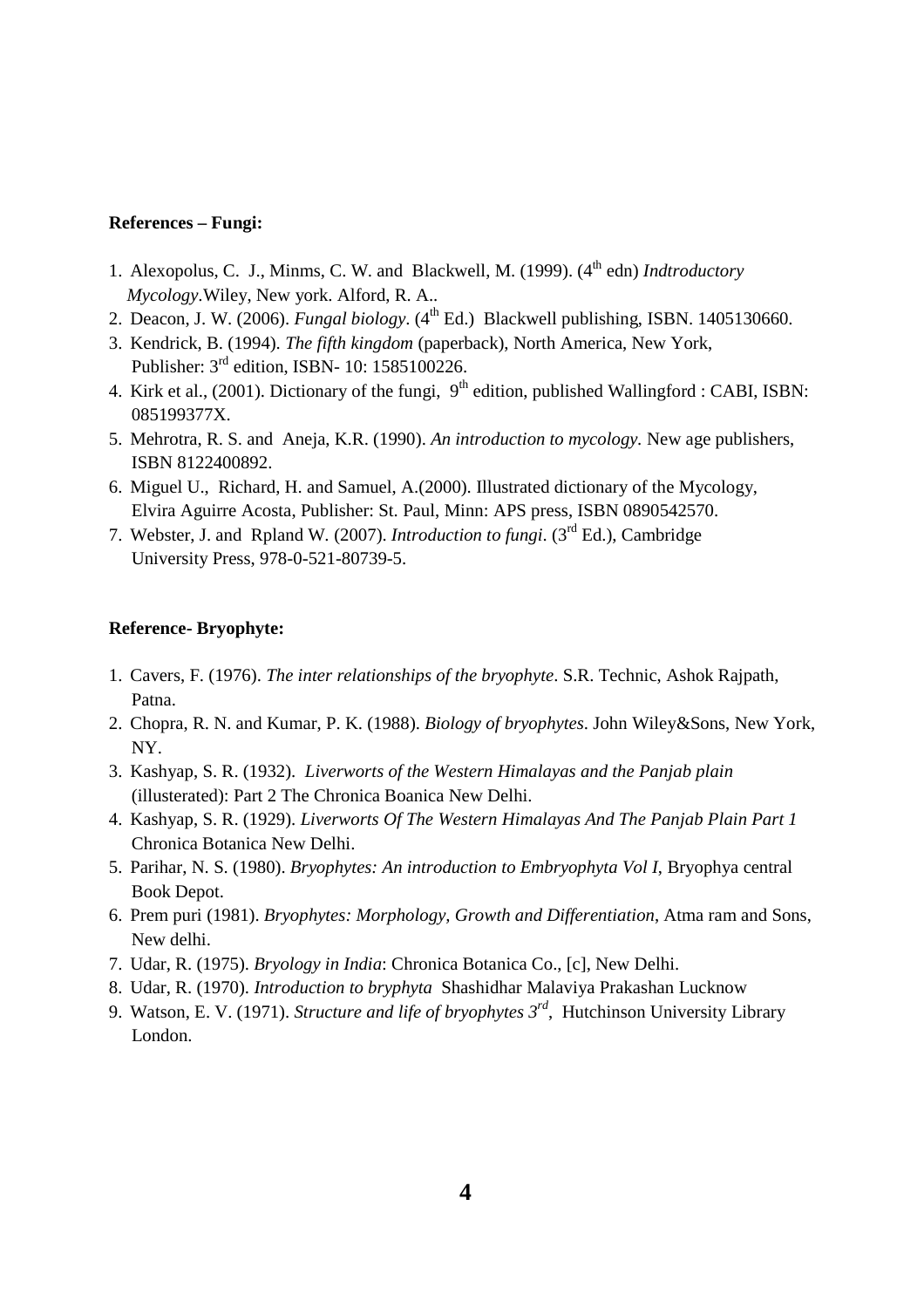# **BO 1.2 Biochemistry and Physiology**

| <b>Credit 1 - Basics of biochemistry</b><br>Structure and properties of water, its biological significance. Ionization of water, pH, acids and<br>bases, dissociation constants, buffers<br>3L                                                                                                                                                                                                                                                |  |
|-----------------------------------------------------------------------------------------------------------------------------------------------------------------------------------------------------------------------------------------------------------------------------------------------------------------------------------------------------------------------------------------------------------------------------------------------|--|
| Protein structure-Amino acids-structure and properties. Weak molecular interactions and<br>5L<br>secondary, Tertiary and quaternary structure of proteins, domains<br>Enzymology- Classification and properties of enzymes, units of enzyme activity. Enzyme kinetics<br>- substrate concentration and rate; Km. Competitive and noncompetitive inhibitors. Covalent and<br>allosteric regulation. Coenzymes, Isoenzymes and co-factors<br>7L |  |
| Credit 2 – Biosynthetic pathways<br>Building blocks of biological macromolecules – amino acids, sugars, fatty acids, purine and<br>pyrimidine bases. Their biosynthesis and metabolism.<br>5L<br>Structure, biosynthesis and metabolism of polysaccharides and lipids.<br>5L<br>Their role in plants                                                                                                                                          |  |
| Secondary metabolites – Biosynthetic pathways of major classes of secondary metabolites.<br>5L<br>Examples of each class and their role                                                                                                                                                                                                                                                                                                       |  |
| <b>Credit 3 – Nutrition, Transport and Bioenergetics</b><br>Water uptake, transport and transpiration. Stomatal physiology<br>3L<br>Uptake and assimilation of nitrogen, phosphorous and sulphur from soil.                                                                                                                                                                                                                                   |  |
| Nitrogen fixation. NUE, WUE Source and sink relationship<br>5L<br>4L<br>Ion and solute transport<br>Bioenergetics – free energy, changes in free energy during chemical reactions, entropy and                                                                                                                                                                                                                                                |  |
| enthalpy, high energy compounds, synthesis of ATP, activation energy<br>3L<br><b>Credit 4 – Metabolism</b>                                                                                                                                                                                                                                                                                                                                    |  |
| Photosynthesis – Measurement of rate of photosynthesis. Light and dark reactions<br>Photoinhibition, Regulation of photosynthesis, Photorespiration<br>7L<br>Respiration – Measurement of respiration rate Regulation of glycolysis, citric acid cycle, pentose<br>phosphate pathway. Terminal oxidation and the cyanide resistent pathway. Terminal oxidation<br>and the cyanide resistent pathway. Gluconeogenesis<br>3L                    |  |
| Plant growth regulators – types, structure, Biosynthesis and metabolism<br>5L<br>Physiological effects<br>Growth inhibitors and retardants, brassinosteroids, applications<br>Changes in plant metabolism under stress.                                                                                                                                                                                                                       |  |
| <b>References</b><br>Biochemistry and molecular Biology of Plants – B. B. Buchanun, W.<br>Gruissem and R. L. jones. American Society of plant physiology, maryland, 2000.<br>Principles of biochemistry -A. h. Lehninger<br>Biochemistry - L. Stryer, Freeman and co., New York, 2002<br>Biochemistry and Molecular biology -W. H. elliot and D. C. Elliot, Oxford University press, New<br>York, 1997                                        |  |
| Plant Biochemistry - H. W. heldt, Academic Press, California, 2004<br>Introduction to Biochemistry - T. W. Goodwin and E. I. Mercer, CBS Publishers, New Delhi,<br>1998                                                                                                                                                                                                                                                                       |  |

Plant hormones – Ed. P. J. Davis, Kluwer Academic Publishers, Dordrecht, Netherlands 2004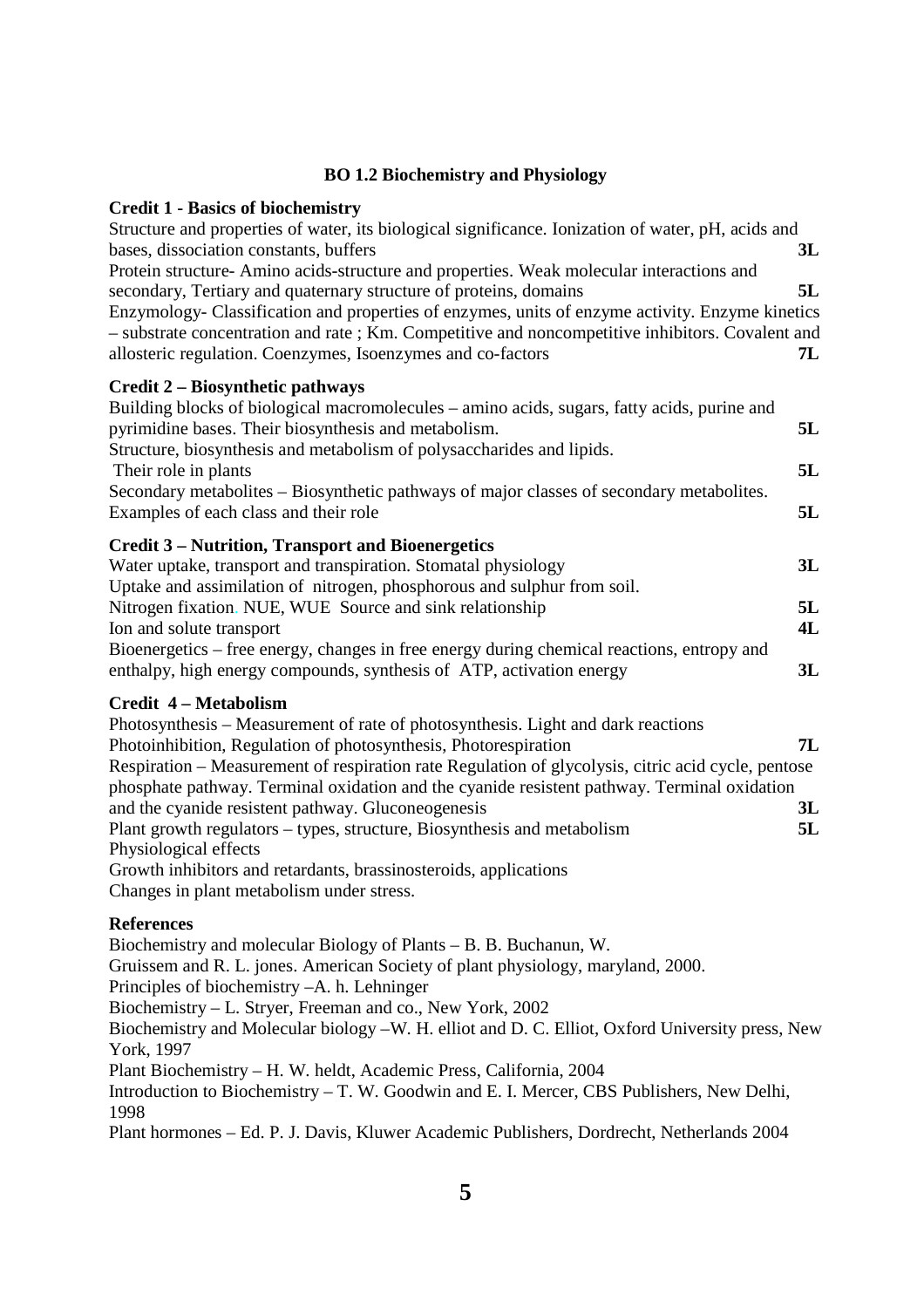# **BO 1.3 Genetics and Plant Breeding**

**Credit- 1 1. Mendelian principles**: Dominance, segregation, independent assortment, deviation from Mendelian inheritance. Concept of Gene: Allele, multiple allele, pseudoallele. Codominance, Incomplete dominance, gene interactions, pleiotropy, genomic imprinting, penetrance, expressivity and phenocopy. **3L**

**2.** Mutant screen and complementation test, Chromosomes and heredity - Chromosomal determination of sex, sex linkage, sex limited and sex influenced characters. Pedigree analysis, Genetic disorders in humans. **4L** 

**3.** Inheritance of mitochondria and chloroplast genes, maternal inheritance and its effect. **3L**

**4.** Inheritance of complex traits - introduction to complex traits, Polygenic inheritance. Heritability and its meaning. **5L**

# **Credit- 2**

**1. Microbial genetics**: mutant phenotypes, Methods of genetic transfers- transformation, conjugation and transduction in bacteria and genetic recombination, mapping of bacterial genome by interrupted mating. **3L**

**2. Phage genetics**: Phage mutants, Lytic and lysogenic cycles in phages. genetic recombination, specialized transduction, site specific recombination, mapping the bacteriophage genome, Fine structure analysis of rII gene in T4 bacteriophage. **4L**

**3. Linkage and mapping in eukaryotes**: Linkage and crossing over, Recombination: homologous and non-homologous, genetic markers, Linkage maps, lod score for linkage testing, mapping by 3 point test cross, mapping by tetrad analysis in Yeast and *Neurospora.* **8L**

# **Credit- 3**

**1. Cytogenetics**: Karyotype, dosage compensation. Numerical alterations and Structural alterations of chromosomes. Euploidy and aneuploidy**,** Deletion, duplication, inversion, translocation, complex translocation heterozygotes, Robertsonian translocations, BA translocations. **4L**

**2. Population genetics:** Gene pool, allele frequencies and genotype frequencies, random mating and Hardy-Weinberg principle and its implications, test for random mating, differences among population, rate of change in gene frequency through natural selection, mutation, migration and random genetic drift. Isolating mechanisms, speciation; allopatricity and sympatricity. **4L**

**3. Quantitative genetics:** Inheritance of characters based on quantitative data, estimation of genes, their probability. **2L**

Nature of gene action and components of genetic variance. Concept of combining ability, covariance, resemblance between relatives and heritability. Factors influencing genetic variance, Detection on nature and magnitude of genetic variance. **3L**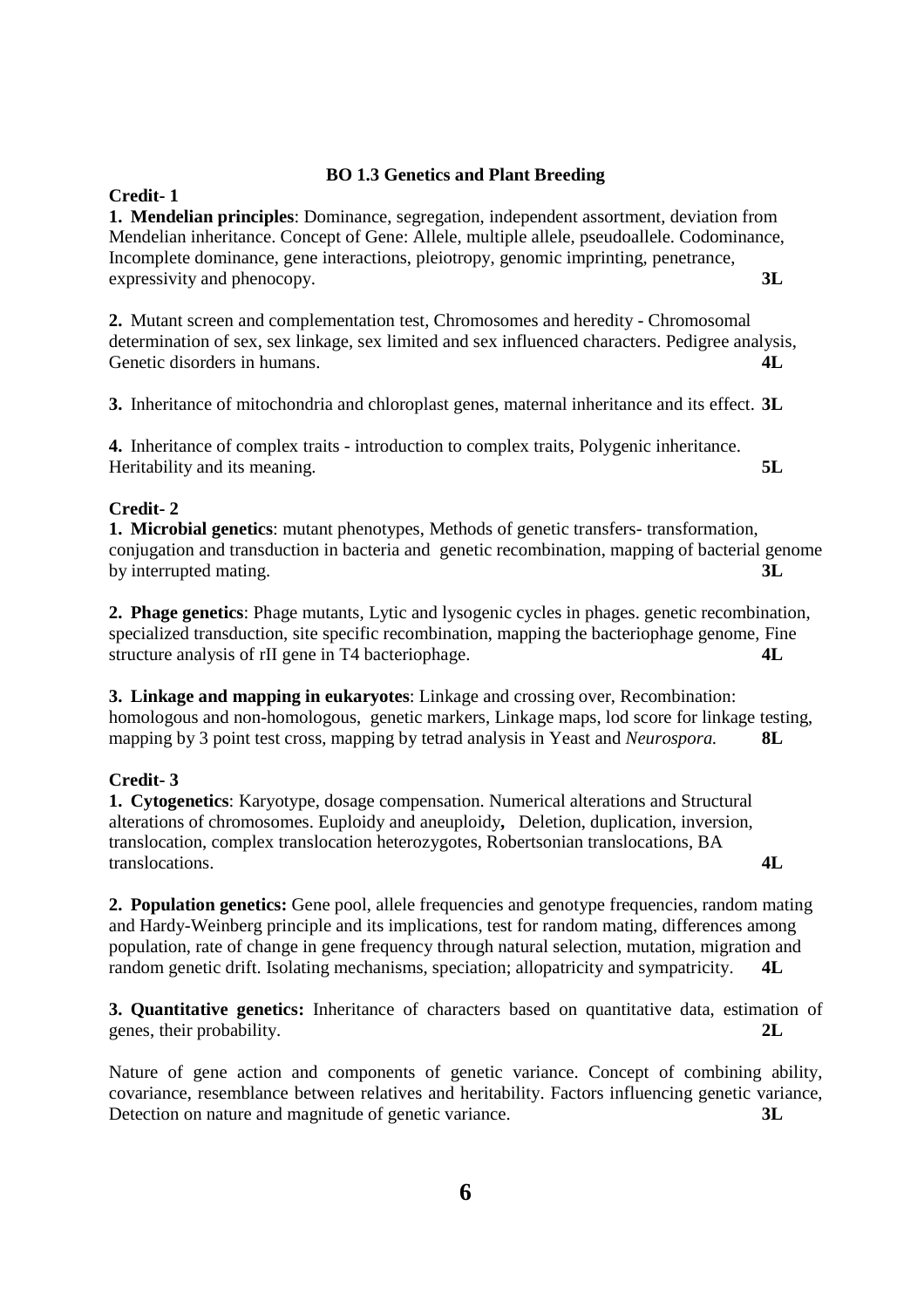GXE interaction- detection, quantification and problems. Environmental and genotypic variance partitioning. Stability, adaptability and adaptation. **2L**

### **Credit- 4**

**1. Plant Breeding:** Pre & Post Mendelian developments, objectives, plant breeding in India. Patterns of evolution in cultivated crop species **2. Plant Genetic resources:** Centers of origin, distribution and areas of diversity. Importance of genetic diversity in crop improvement and its erosion, conservation and regulation. **2L 3.** Reproductive systems, population structure and breeding strategies Sexual reproduction, (cross and self pollination) asexual reproduction, pollination control

mechanisms and implications of reproductive systems on population structures. Genetic structure of populations. **2L**

**4.** Selection methods in self, cross pollinated and asexually propagated crops. **5L 5.** Hybridization and its role, Inter-varietal and wide crosses. Principles of combination breeding and its application. **3L** 

**6.** Role of induced mutation and polyploidy in Breeding. **2L**

#### **Reference:**

- 1. **Atherly, A.G., Girton, J.R. and Mcdonald, J. F**. (1999) The science of genetics. Sauders College Pub. Fort Worth USA.
- 2. **Burnham, C.R.** (1962) Disscussions in cytogenetics. Burgess Pub. Co., Minnesota.
- 3. **Hartl, D.L., Jones E.W.**(2001). Genetics: Principle and analysis  $(4<sup>th</sup> edn)$  Jones and Barlett Pub., USA.
- 4. **Khush, G S** (1973) Cytogenetics of Aneuploids. Academic press New York, London.
- 5. **Lewin, B.** Genes VIII. Oxford, University press. New York, USA.
- 6. **Russel, P.J**. 1998. Genetics  $(5^{th}$  edn). The Benjamin/ Cummins Pub. Co., Inc. USA.
- 7. Snustad, D.P. and Simmons, M.J. 2000. Principles of genetics  $(4<sup>th</sup>$  edn). John Wiley and Sons, Inc., USA.
- 8. **David Freifelder**, Microbial Genetics
- 9. **Strickberger, M.W**: Genetics (4<sup>th</sup> edn). Mcmillan Publishing company, New York.
- 10. **Griffiths, A.J.F and Gilbert, W.M** (2<sup>nd</sup> edn). Modern genetic analysis. W.H. Freeman and Company, New york.
- 11. **Singh, B.D.**(2005). Plant breeding: principles and methods.  $7<sup>th</sup>$  edn.
- 12. **Allard, R.W.(**1960), principles of plant breeding. John Wiley and sons, Inc., New York.
- 13. **Chopra, V.L.** (2000) Plant breeding: Theory and practice 2<sup>nd</sup> edn. Oxford & IBH Pub., Co., ltd. New Delhi.
- 14. **Jain, H.K. and Kharwal, M.C.(**2003) Plant breeding: Mendelian to molecular Approaches. Navrosa Publishing House Pvt. Ltd., New Delhi.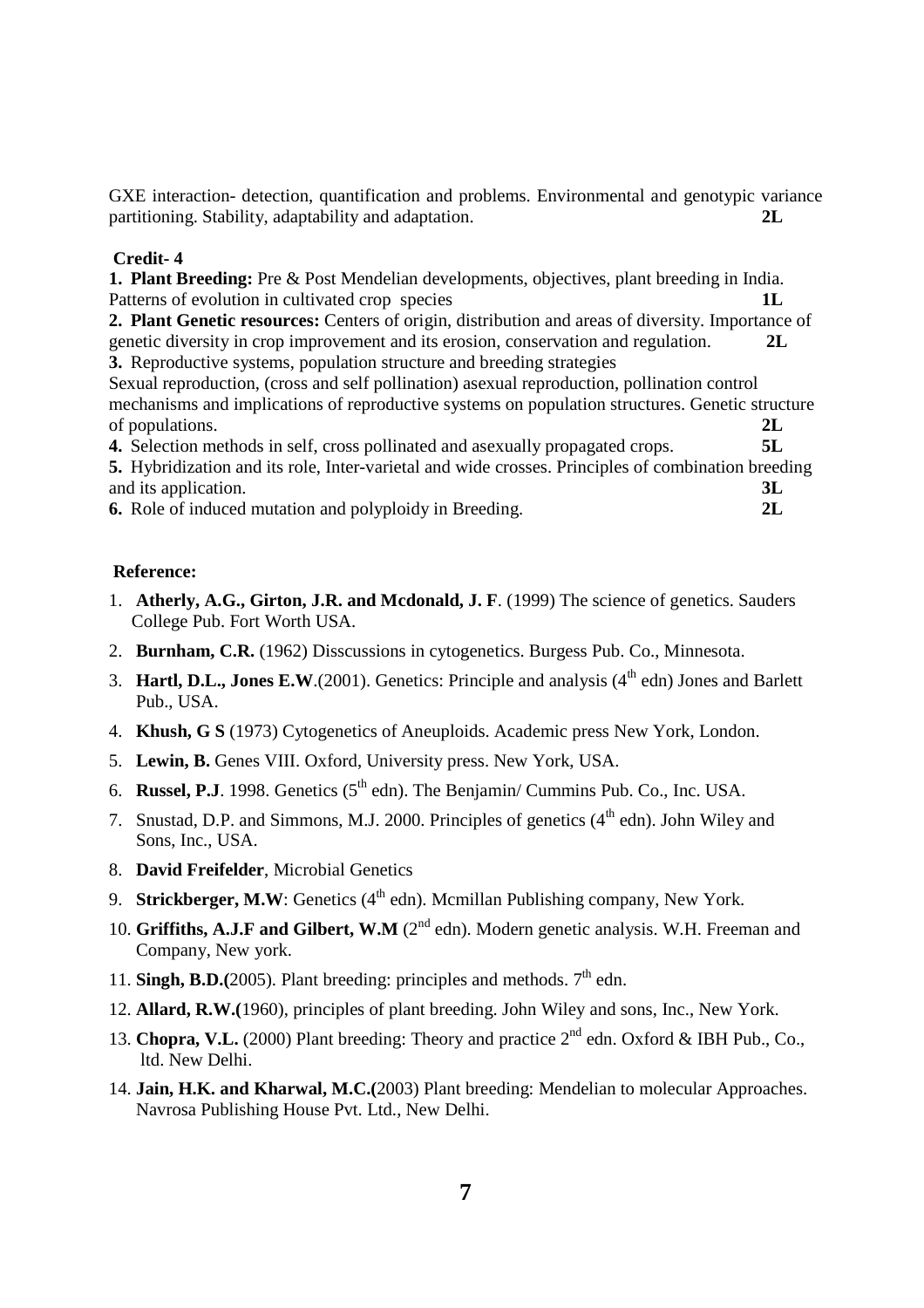- 15. **Mandal, A.K. Ganguli, P.K., Banergee, S.P.** 1991. Advances in Plant breeding. Vol 1 and 2, CBS Pub. & distributors.
- 16. **Sharma, J.R. 1994.** Principles and practices of plant breeding. Tata Mcgraw Hill. Pub. Co. Ltd. New Delhi.
- 17. **Simmonds, N.W.** 1979 Principles of crop improvement. Longman, London and New York.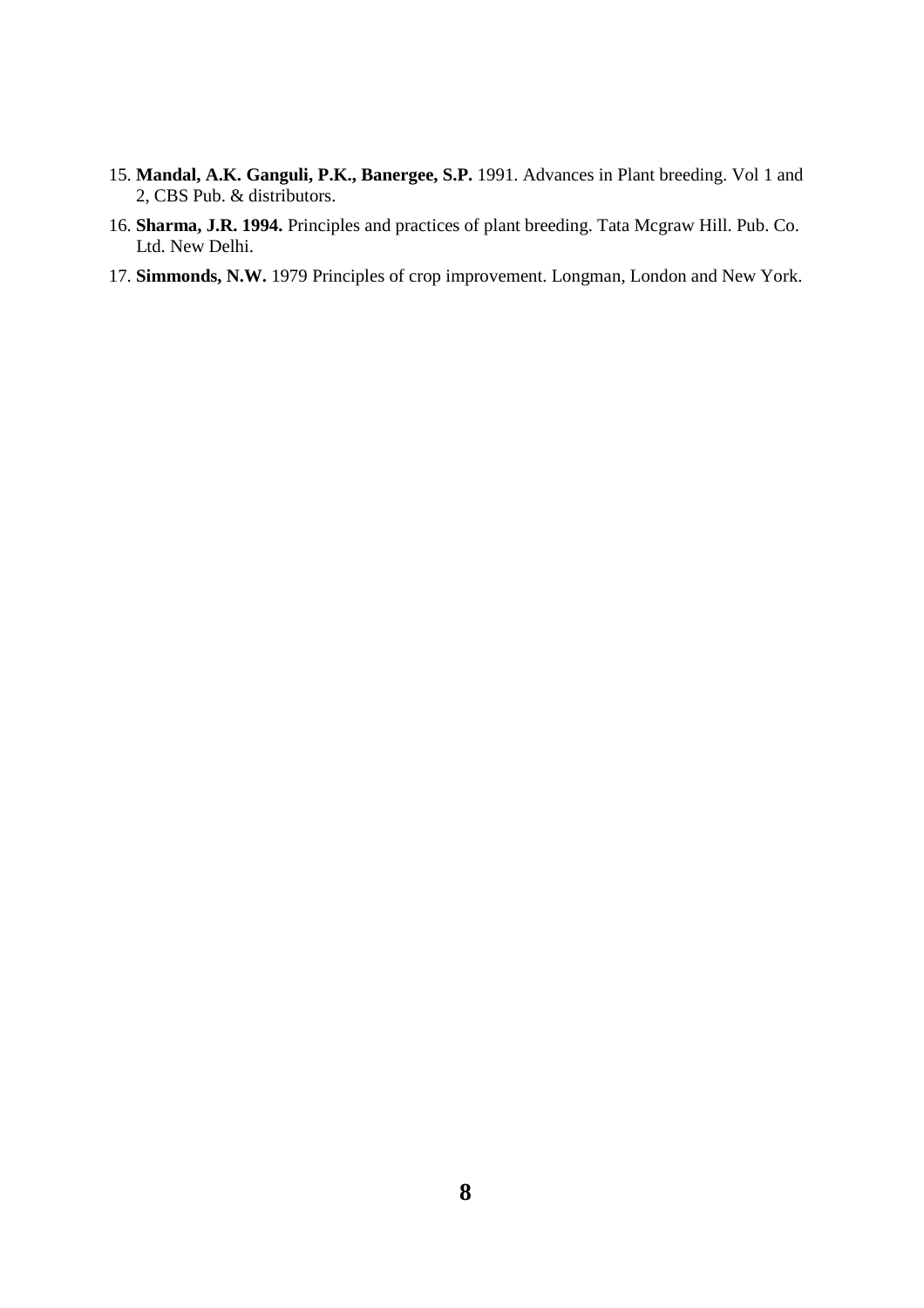## **BO 1.4 Tools and Techniques in Botany**

## **Credit 1:**

| Microscopy and microscopic techniques: Light, phase contrast, fluorescence, electron, confocal          |       |
|---------------------------------------------------------------------------------------------------------|-------|
| microscopy. Flow cytometry.                                                                             | (7L)  |
| Dissection, maceration, squash, peeling and whole mount- pretreatment and procedures.                   |       |
| Microtomy -Serial sectioning, double / multiple staining                                                | (4L)  |
| Histochemical and Cytochemical techniques – localization of specific compounds / reactions /            |       |
| activities in tissues and cells                                                                         | (4L)  |
| Credit 2:                                                                                               |       |
| <b>Spectroscopic techniques:</b> Visible, UV, IR spectrophotometry, fluorimetry, NMR and ESR            |       |
| spectroscopy, circular dichroism, atomic absorption and mass spectrometry.                              | (10L) |
| <b>Radioactive techniques:</b> Isotopes and their half life, detection and measurement of radioactivity |       |
| radiation counters, liquid scintillation counters, autoradiography. Dosimetry.                          | (5L)  |
| Credit3:                                                                                                |       |
| Chromatographic techniques: Paper, thin layer and column chromatography, gel filtration, ion            |       |
| exchange and affinity chromatography, high pressure liquid chromatography, gas                          |       |
| chromatography.                                                                                         | (8L)  |
| <b>Electrophoretic techniques:</b> Supports, electrophoresis under native, dissociating and denaturing  |       |

**Electrophoretic techniques:** Supports, electrophoresis under native, dissociating and denaturing conditions, isoelectric focusing, staining, activity staining. 2-D electrophoresis, MALDI-TOF **(7L)**

### **Credit 4:**

**Immunological techniques:** Immune response. Antibodies and their specificity, antigen-antibody interactions, immunodiffusion and immunoelectrophoresis techniques, immunoassays, western blotting **(8L)**

**Electrochemical techniques:** Electrical conductivity, pH meter, oxygen electrode. **(3L) Centrifugation techniques:** High speed centrifuges, rotors, ultracentrifugation, density gradient centrifugation **(4L)** 

### **References:**

1. P. Gunasekaran 1995, "Laboratory Manual in Microbiology". New Age International (P) Ltd.

2. M. L. Srivastava, 2008, "Bioanalytical Techniques". Narosa Publishing House (P) Ltd.

- 3. O. L. Gamborg, G. C. Philips (Eds.), 1995 "Plant Cell, Tissue and Organ Culture Fundamental Methods". Narosa Publishing House (P) Ltd.
- 4. K. V. Krishnamurthy 1999, "Methods in Cell Wall Cytochemistry". CRC Press LLC
- 5. David T. Plummer 1987, "An Introduction to Practical Biochemistry". 3<sup>rd</sup> Eds. Tata McGraw-Hill Publishing Company Ltd.
- 6. S. Sadasivam, A. Manickam 1996, "Biochemical Methods" 2nd Eds. New Age International (P) Ltd.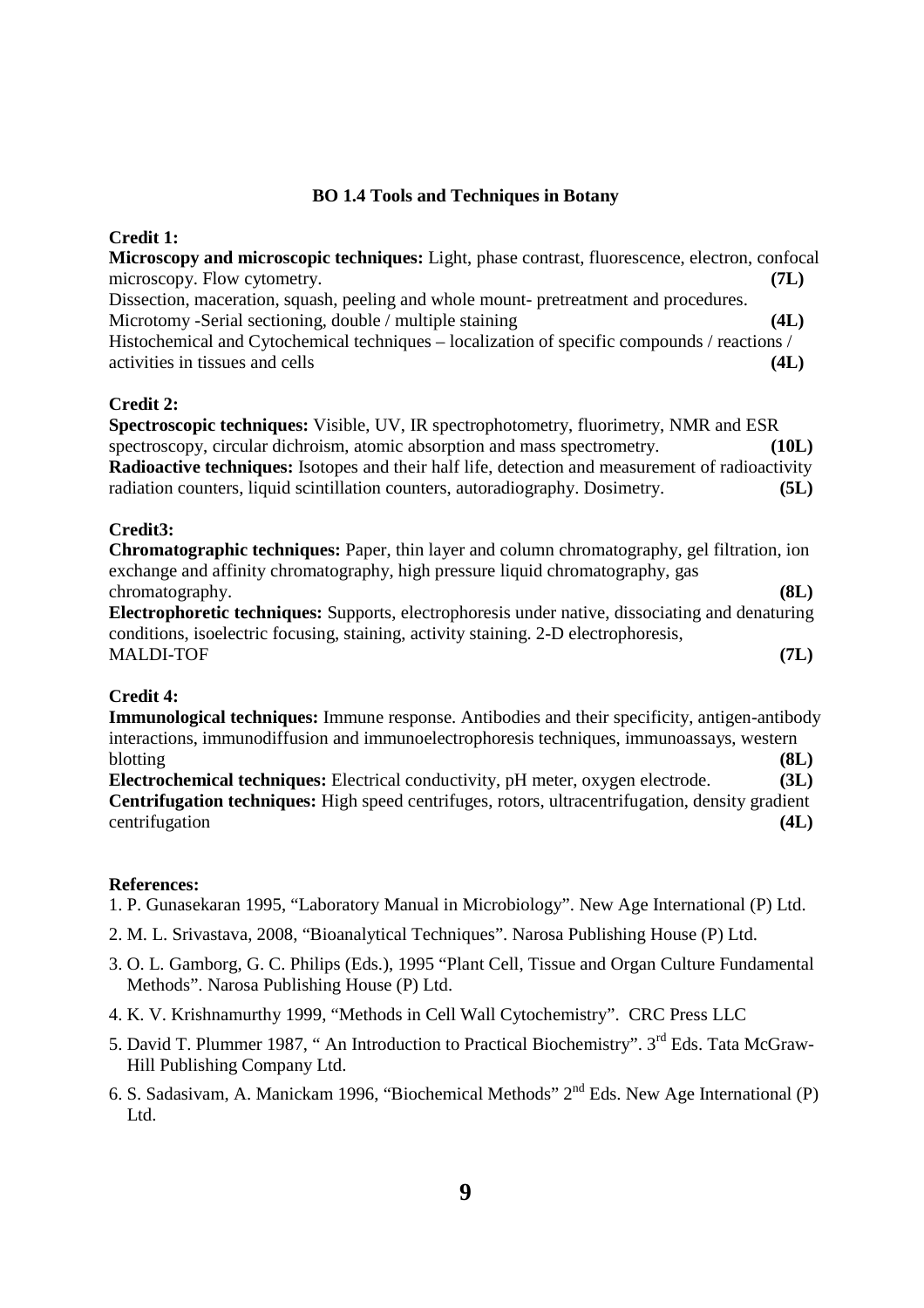- 7. S. M. Khasim 2002, "Botanical Microtechnique: Principles and Practice". Capital Publishing Company.
- 8. J. B. Harborne 1998, "Phytochemical Methods". Springer (I) Pvt. Ltd.
- 9. Keith Wilson, John Walker 2005, "Principles and Techniques of Biochemistry and Molecular Biology". Cambridge University Press.
- 10. Keith Wilson, John Walker 2000, "Practical Biochemistry Principles and Techniques". Cambridge University Press
- 11. Confocal Microscopy for Biologists Alan R. Hibbs.
- 12. Confocal Microscopy: Methods and Protocols Stephen W.
- 13. Confocal Laser Scanning Microscopy Colin J. R. Sheppard and David M. Shotton.
- 14. Principles of Three-Dimensional Imaging in Confocal Microscopes Min Gu
- 15. Physical principles of electron microscopy: an introduction to TEM, SEM, and AEM R. F. Egerton.
- 16. Light microscopy -Michael Eraut, Roger K. Snook
- 17. Light Microscopy: Methods and Protocols- Hélio Chiarini-Garcia
- 18. Plant histochemistry and cytochemistry: an introduction Peter B. Gahan
- 19. Methods in cell wall cytochemistry K. V. Krishnamurthy
- 20. The plant cell wall Jocelyn K. C. Rose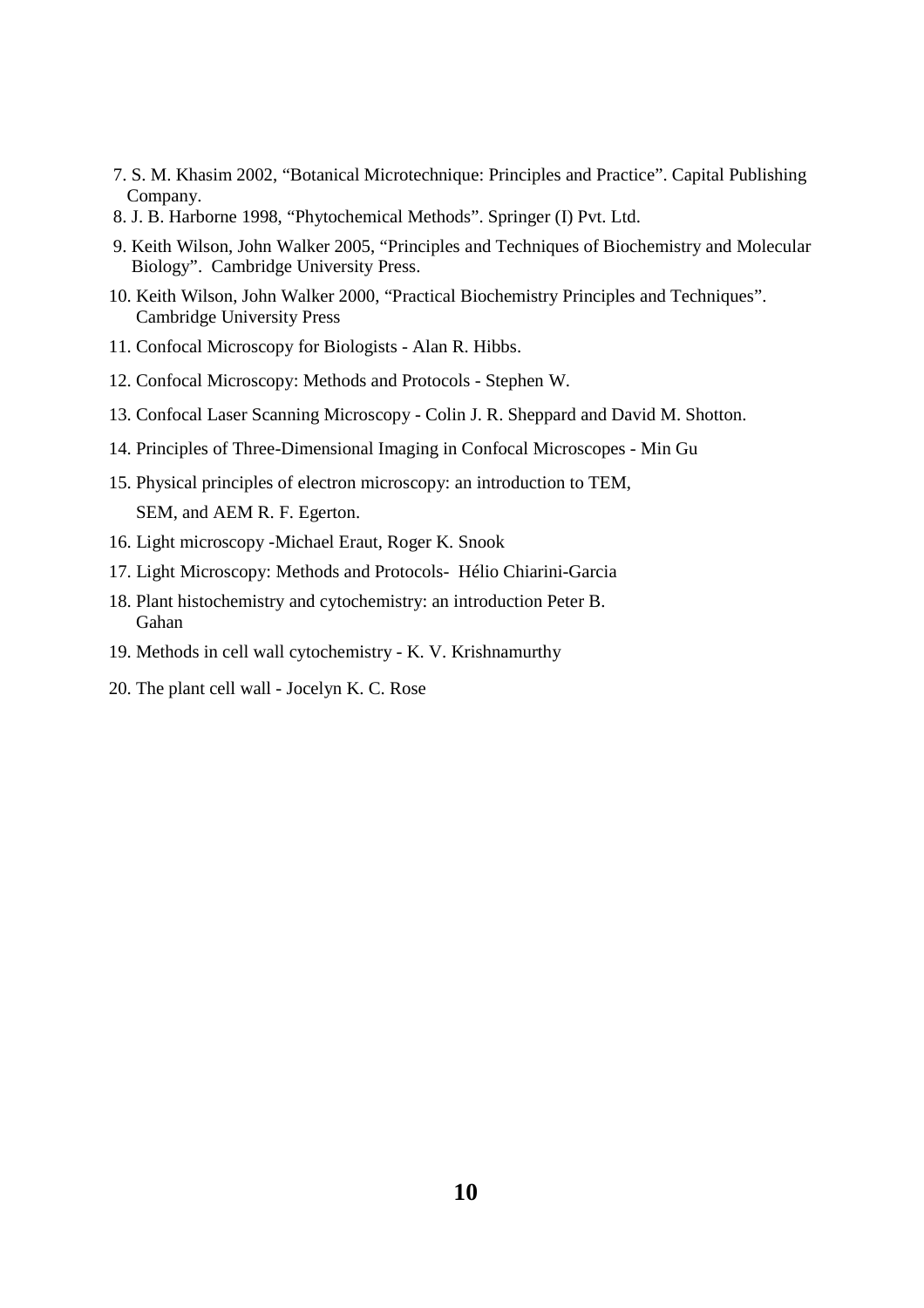### **BO-1.5 PRACTICALS BASED ON BO 1.1**

# 1. Handling of compound microscope and methods to study algae **1P**

- 2. Morphological observations, documentation (description and illustrations) and classification with reasons of taxa belonging to:
- a. Chlorophyta **3P**  b. Charophyta **1P**  c. Phaeophyta **1P**  d. Rhodophyta **1P**  e. Cyanophyta **1P**  f. Minor groups **1P**  3. Use of monographs **1P**

# **Practicals on Fungi (2 C):** (Total 6P)

Study of the representative genera belonging to Myxomycotina, Mastigomycotina, Zygomycotina, Ascomycotina, Basidiomycotina and Deuteromycotina with respect to observations made based on tissue differentiation, accessory organs, asexual and sexual structures, and fruiting body: Ascocarp/Basidiocarp. **Subdivision Myxomycotina:** Any five forms **Subdivision Mastigomycotina**: Any five forms **Subdivision Zygomycotina:** Any two forms **Subdivision Ascomycotina:** Any ten forms **Subdivision Basidiomycotina:** Any ten forms **Subdivision Deuteromycotina:** Any four forms

### **Practical on Bryophytes (1C): (Total: 4P)**

Morphological, anatomical, and reproductive studies of the following members:

- 1. **Marchantiales:** *Astrella, Plagiochasma, Targionia and Cyathodium.* **1P**  2. **Metzerineae:** *Fossombronia*, *Pallavicinia*, *Riccardia* and M*etzaria*  3. **Jungermannie:** *Porella*, *Fruillania* **1P**  4. **Anthocerotales:** *Folioceros, Phaeoceros, Notothylus* **1P**
- 5. **Musci:** *Sphagnum, Polytrichum, Pogonetum, Bryum, Fissidens* **1P**

| Practicals based on BO 1.4 Tools and Techniques                              | (Any 4 practicals) |
|------------------------------------------------------------------------------|--------------------|
| 1. Use of fluorochromes to visualise specific cell components                | (1P)               |
| 2. Micrometry                                                                | (1P)               |
| 3. Maceration technique                                                      |                    |
| 2. Electrical conductivity and pH measurements                               | (1P)               |
| 3. Absorption spectra of BSA / DNA and determination of absorption maxima    | (1P)               |
| 4. Gel filtration                                                            | (1P)               |
| 5. Ouchterlony immunodiffusion technique for testing specificity of antigens |                    |
| and antibodies                                                               | (1P)               |

Practicals on Algae (2 C): (Total: 6P)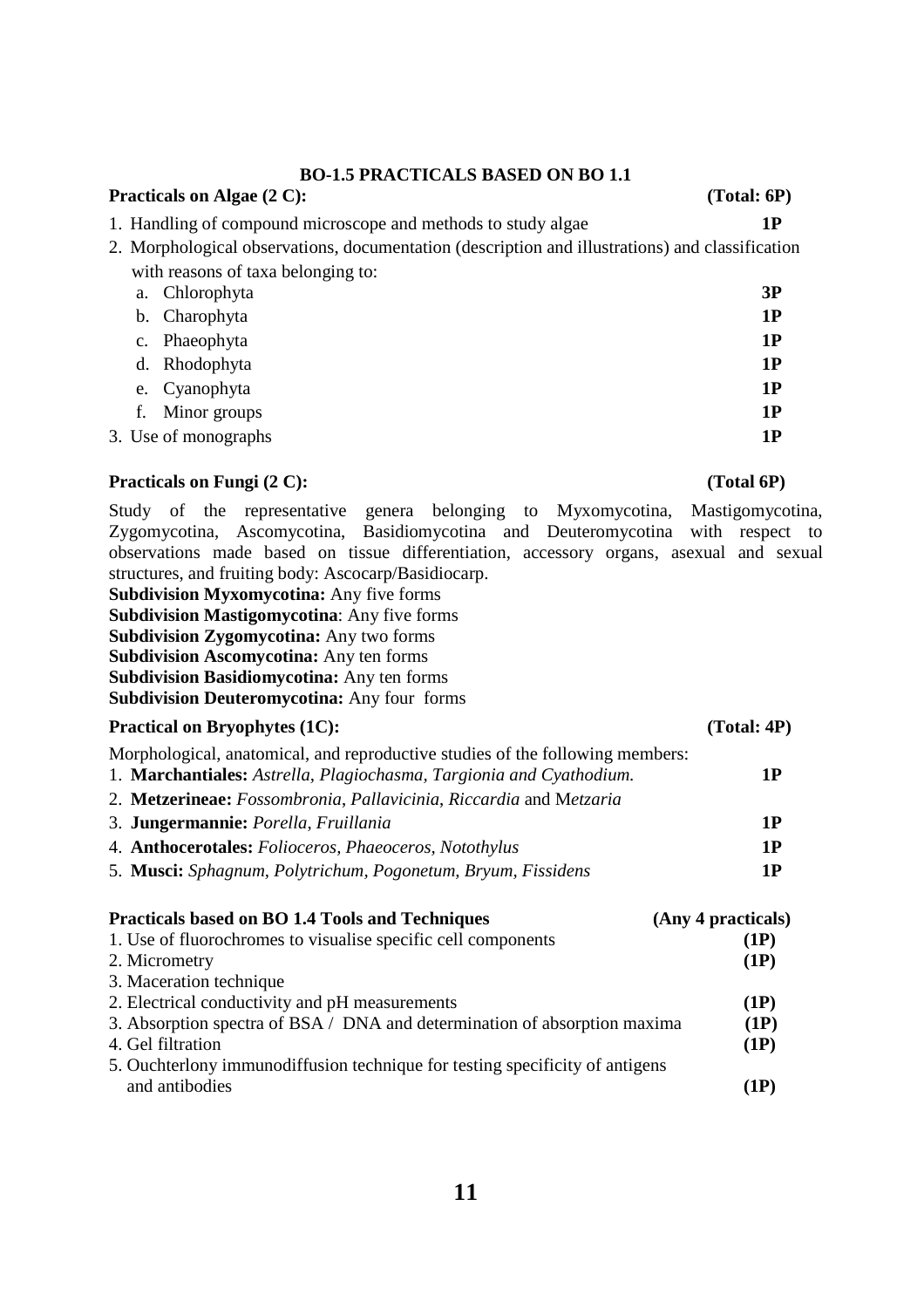# **BO 1.6 Practicals on BO1.2 and BO1.3**

|         | <b>Biochemistry and Physiology</b>                                                             | (Any 10) |  |
|---------|------------------------------------------------------------------------------------------------|----------|--|
| 1.      | Preparation of solutions of different concentrations. Conductivity and pH measurements 2P      |          |  |
| 2.      | Enzyme assays – extraction and estimation of enzyme activity                                   | 2P       |  |
| 3.      | Purification of enzyme by ammonium sulphate precipitation / gel filtration                     | 2P       |  |
|         | 4. Effect of pH and enzyme concentrations on enzyme activity                                   | 2P       |  |
|         | 5. Effect of substrate concentration on rate of enzyme action and calculation of Km.           | 1P       |  |
|         | 6. Estimation of soluble proteins in germinating and non-germinating seeds by Lowry /          |          |  |
|         | Bradford's method                                                                              | 2P       |  |
|         | 7. Estimation of total amino acids in germinating and non germinating seeds                    | 1P       |  |
|         | 8. Isolation and estimation of chlorophylls and carotenoids. Separation of pigments using      |          |  |
|         | column chromatography. Determination of absorption spectra of each pigment                     | 2P       |  |
|         | 9. Estimation of ascorbic acid in ripe and unripe fruits                                       | 1P       |  |
|         | 10. Assaying IAA oxidase activity in green and senescent leaves                                | 2P       |  |
|         | 11. Studies on induction of amylase activity by GA3 in germinating cereal grains               | 2P       |  |
|         | <b>Genetics and Plant breeding</b>                                                             | (Any 10) |  |
|         | 1. Preparation of stains, Fixatives, preservatives and pretreatments to plant material         | 1P       |  |
|         | 2. Karyotype analysis, preparation of somatic C- metaphase chromosomes of appropriate material |          |  |
|         | using camera lucida drawing and Karyotype analysis in Allium/Aloe.                             | 2P       |  |
|         | 3. Study of meiotic configuration In maize/ Allium, Rhoe/Aloe, Tradescantia (prophase I,       |          |  |
|         | chiasma analysis).                                                                             | 3P       |  |
|         | 4. Study of chromosomal aberrations in irradiated plant material                               | 1P       |  |
|         | 5. Study of Polygenic inheritance.                                                             | 1P       |  |
|         | 6. Problems of Mendelian inheritance and estimation of gene frequencies and heterozygotic      |          |  |
|         | frequencies, population genetics and Linkage.                                                  | 1P       |  |
|         | 7. Neurospora tetrad aanalysis.                                                                | 1P       |  |
|         | 8. Handling of Drosophilla for study of mono, dihybrid, and sex linked inheritance             | 1P       |  |
|         | 9. Linear differentiation of chromosomes through banding techniques such as C-Banding, G-      |          |  |
|         | Banding and Q-Banding.                                                                         | 2P       |  |
| 10.     | Penetrance and expressivity of PTC testing ability in humans and tounge rollers/non            |          |  |
| rollers |                                                                                                | 1P       |  |
| 11.     | Floral Biology, study of Pollen Viability, germination in vitro and staining of any two        |          |  |
|         | major crops.                                                                                   | 1P       |  |
| 12.     | Study of monohybrid and dihybrid crosses and interactions.                                     | 1P       |  |
| 13.     | Study of quality traits in rice, cotton/wheat/soybean/Brassica.                                | 1P       |  |
| 14.     | Use of Colchicine for induction of polyploidy in appropriate plant material.                   | 2P       |  |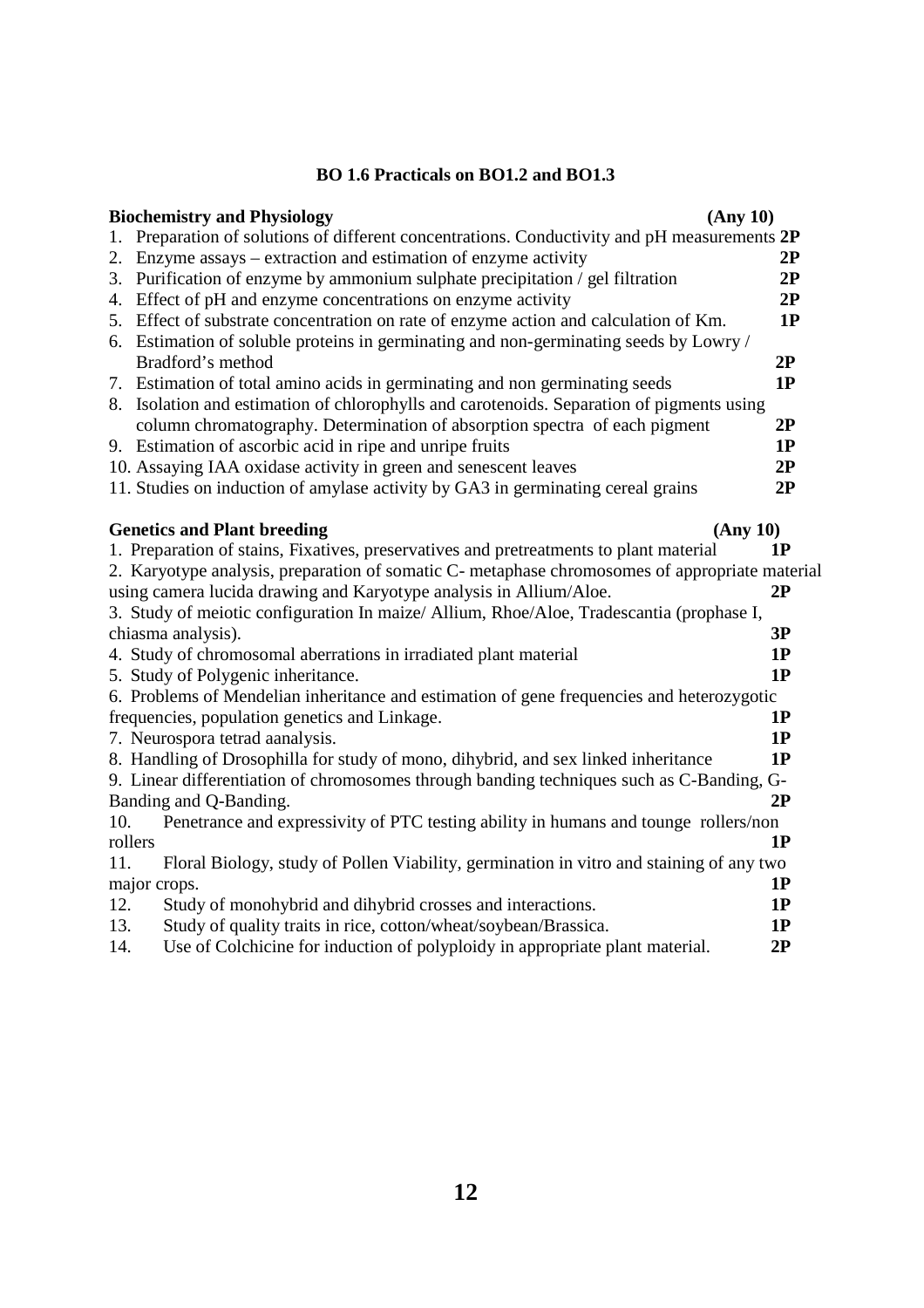### **BO 2.1 Plant Systematics - II (Pteridophytes and Gymnosperms)**

**Pteridophytes** 

| <b>CREDIT 1</b>                                                                               | (15L) |
|-----------------------------------------------------------------------------------------------|-------|
| Recent Systems of classification of Pteridophytes                                             | (1L)  |
| Telome concept (1L), Soral evolution in Filicales (2L), gametophytic evolution                | (1L)  |
| Heterospory and seed habit (1L), Stellar Evolution (1L), Economic importance of Pteridophytes |       |

|                                  | (1L) |
|----------------------------------|------|
| Study of following fossil groups | (7L) |

Psilopsida salient features of Psilophytales External and internal morphology of *Rhynia* 

Lycopsida salient features of Lepidodendrales External and internal morphology of *Lepidodendron*, *Stigmaria*, *Lepidosrobus*, *Lepidophyllum*

Sphenopsida salient features of Calamitales, External and internal morphology of *Calamites*, *Annularia*, *Calamostactys*

Pteridosperms salient features of Pteridosperms *Lyginopteris Oldhamia*, *Lagenostoma* 

# **CREDIT 2 (15 L)**

Distribution, morphological, anatomical, reproductive studies and comparative account of sporophytes and gametophytes and interrelationships of the following orders:

Psilotales **(1L)**, Lycopodiales **(2L)**, Selaginellales **(1L)**, Isoetales **(1L)**, Equisetales **(1L)**, Ophioglosales **(1L)**, Marattiales **(2L)**, Osmundales **(1L)**, Filicales **(3L)**, Marsileales **(1L)**, Salviniales **(1L)**

#### **Gymnosperms**

#### **CREDIT 3 (15L)**

Characteristic features, affinities and distinct features with Pteridophytes and Angiosperms

A brief survey of systems of classification, geographical distribution

Distribution of major groups in geological time **(5L)**

Affinities and distinct features of Progymnosperms, Pteridospermales, Cycadeoidales, Cycadales (3L), Caytoniales, Glossopteridales, Pentoxylales, Ginkgoales **(3L)**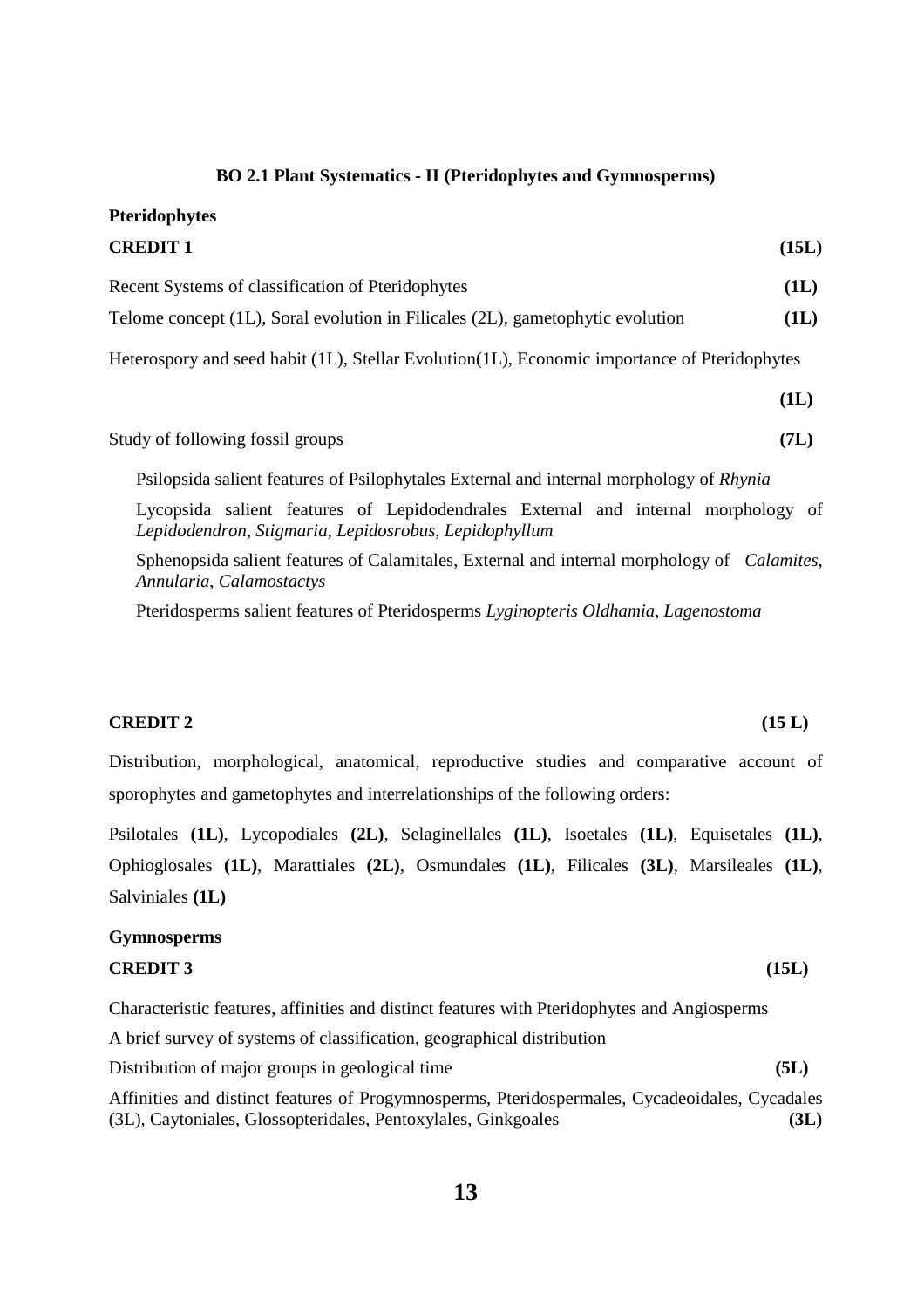Comparative account of morphology, anatomy, sporogenesis, gametogenesis, embryology and interrelationship of Cycadales, Ginkgoales **(4L) (4L)** 

#### **CREDIT 4** (15L)

Comparative account of morphology, anatomy, sporogenesis, gametogenesis, embryology and interrelationship of Cordiatales, Voltziales, Coniferales **(6L)**, Taxales, Gnetales **(4L)** Seed development **(2L) (2L)** *In vitro* experimental studies **(1L)** Importance of Gymnosperms **(2L)**

## **References:**

- 1. Agashe SN (1995) Paleobotany, Oxford and IBH Publ. Co. Pvt. Ltd, New Delhi.
- 2. Arnold AC (2005 Reprint) An Introduction to Paleobotany, Agrobios (India), Jodhpur.
- 3. Bhatnagar SP and Moitra A (1996) Gymnosperms. New Age International, New Delhi.
- 4. Biswas C and Johri BM (1997) Gymnosperms. Narso Pub., NewDelhi.
- 5. Chamberlain CJ (1986) Structure and evolution. CBS Publishers, New Delhi.
- 6. Eames EJ (1983) Morphology of vascular plants. Standard University Press.
- 7. Rashid A (1999) An Introduction to Pteridophyta, Vikas Publishing House Pvt. Ltd. New Delhi.
- 8. Sharma OP (1990) Textbook of Pteridophyta. MacMillan India Ltd. Delhi.
- 9. Singh VP (2006) Gymnosperms (Naked seed plants): Structure and Development, Sarup and Sons, New Delhi.
- 10. Smith GM (1955) Cryptogamic Botany Vol II Mc Graw Hill.
- 11. Sporne KR (1986) The morphology of Pteridophytes. Hutchinson University Press. London.
- 12. Stewart WN and Rothwell GW (2005) Paleobotany and the Evolution of Plants,  $2^{nd} Ed^{n}$ , Cambridge University Press.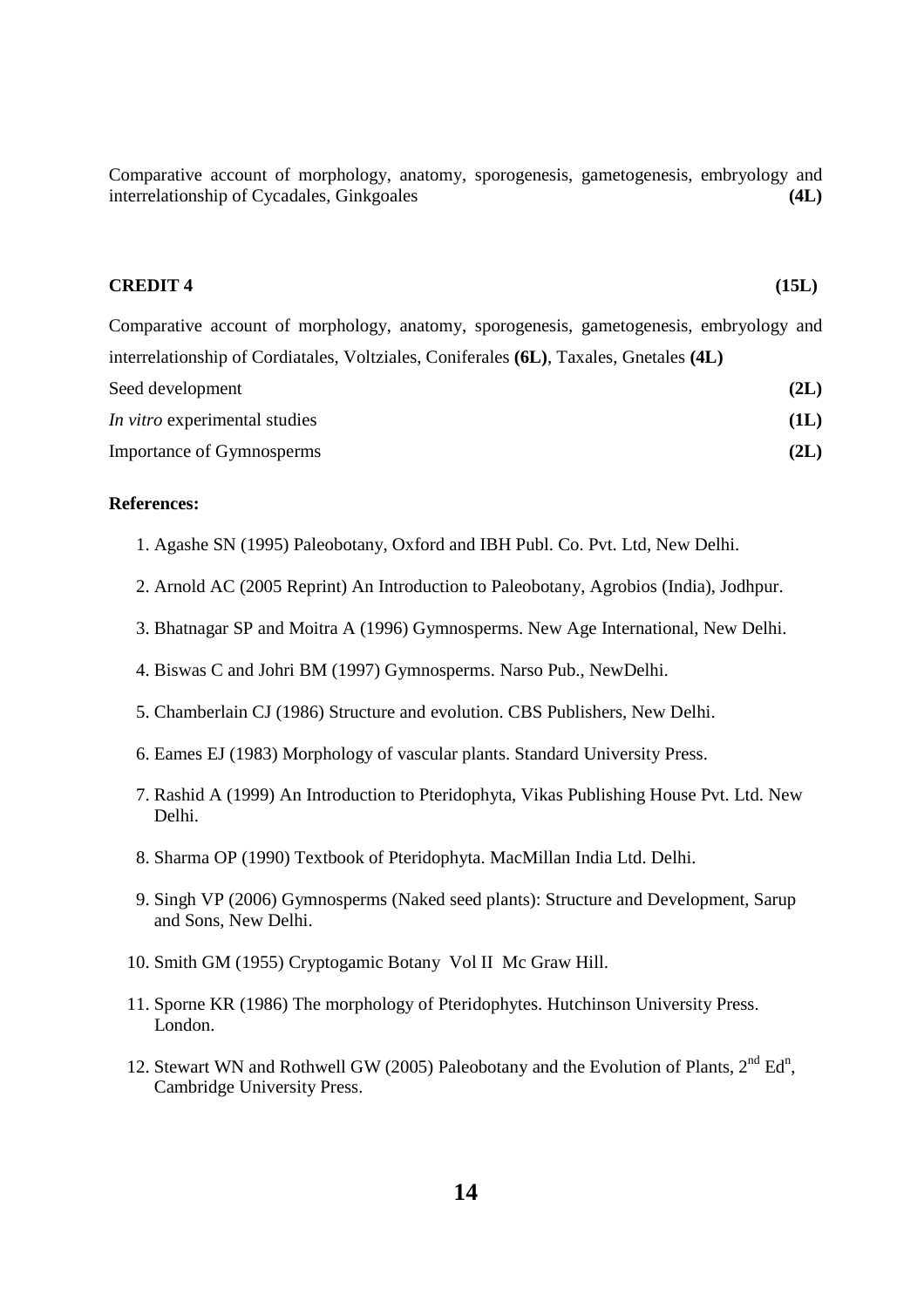- 13. Sundara Rajan S (1999) Introduction to Pteridophyta. New Age International Publishers, New Delhi.
- 14. Surange KR (1966) Indian fossil Ptrridophytes. Council of Scientific and Industrial Research.
- 15. Parihar NS (1976) Biology and morphology of the Pteridophytes. Central Book Depot.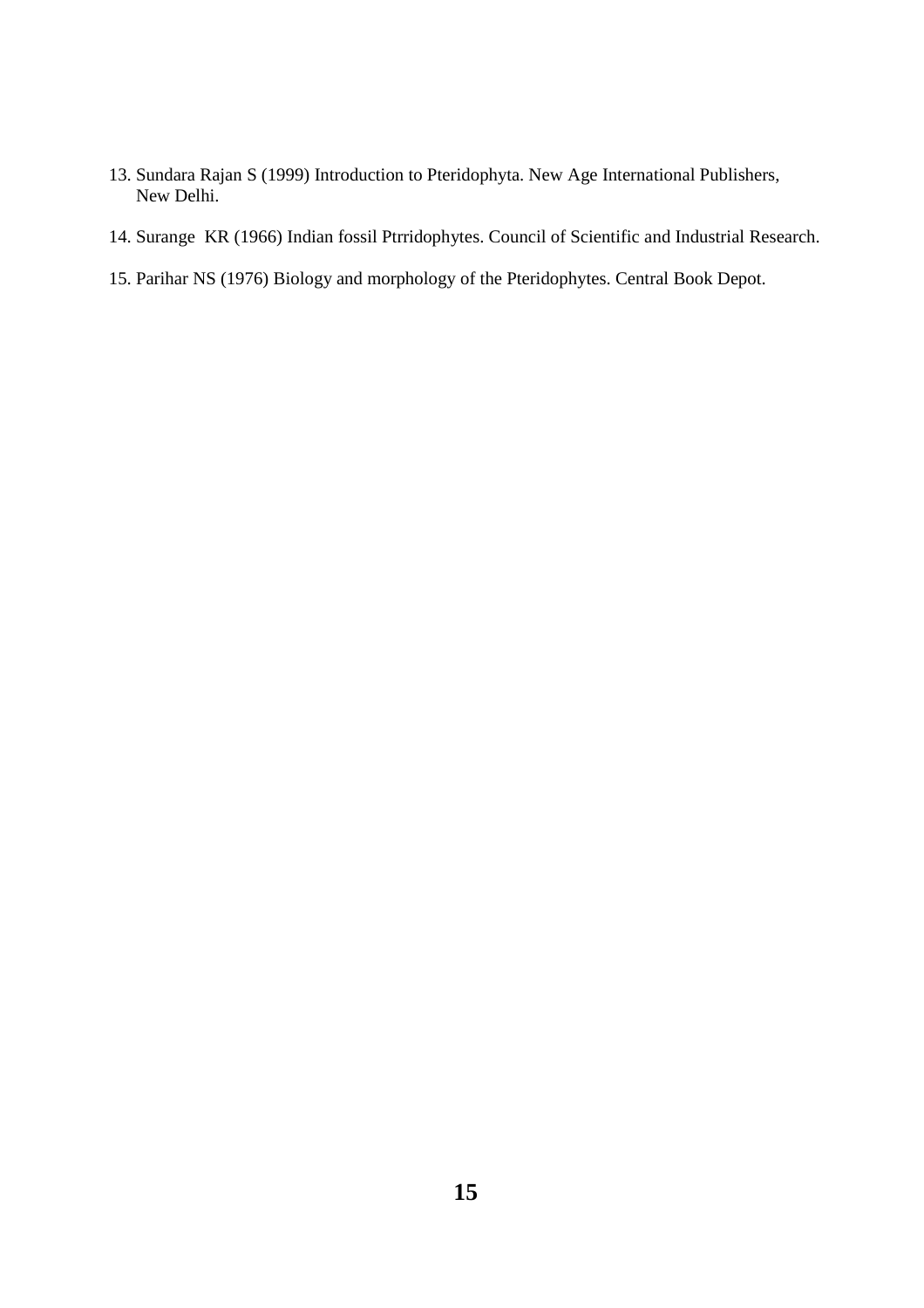# **BO 2.2 Cell Biology**

# **Credit 1 Cell organelles (I) –functional aspects**

|    | $\mathbf{C}$ rturt 1 $\mathbf{C}$ th organismus $\mathbf{D}$ –runttronar aspects                  |    |
|----|---------------------------------------------------------------------------------------------------|----|
|    | 1. Cell wall – biogenesis, ultra structure and function. Growth - primary and                     |    |
|    | Secondary wall                                                                                    | 3L |
|    | 2. Cell membranes: molecular organization, Fluid mosaic model, membrane protein                   |    |
|    | diffusion, electrical properties of membranes, transport across membranes - facilitated           |    |
|    | & channel proteins, transporters, active transport, transport of ions<br>diffusion, carrier       |    |
|    | and solutes                                                                                       | 4L |
|    | 3. Molecular organization of chloroplast and mitochondrial membranes.                             | 3L |
|    | 4. Plasmodesmata – Structure and role in movement of molecules, virus transport                   | 2L |
|    | 5. Vacuoles - Tonoplast membrane, biogenesis, transporters, role as storage organelle,            |    |
|    | transport across vacuolar membrane                                                                | 3L |
|    |                                                                                                   |    |
|    | Credit 2 Cell organelles (II) -functional aspects                                                 |    |
|    | 1. Endoplasmic reticulum-Role in synthesis and transport of secretory proteins                    | 2L |
| 2. | Golgi complex – role in sorting, storage and secretion,                                           | 2L |
| 3. | Lysosomes- membrane integrity and role                                                            | 1L |
| 4. | Glyoxysomes and Peroxisomes- structure, enzymes and functions                                     | 1L |
|    | 5. Cytoskeleton – composition and organization of microtubules, microfilaments.                   |    |
|    | Tread milling and their role in cell division, signaling and intracellular traffic.               |    |
|    | Role in motility, flagella - Structure and organization.                                          | 4L |
|    | 6. Nucleus – Structure, organization and regulation of nuclear pore complex. Transport            |    |
|    | across nuclear membrane.                                                                          | 2L |
|    | 7. Ribosomes – Structure, assembly and dissociation of subunits, function.                        | 2L |
|    | 8. Biogenesis of chloroplasts and mitochondria                                                    | 1L |
|    | <b>Credit 3 Signal transduction</b>                                                               |    |
|    | 1. Signal transduction: Types of receptors , G-proteins and G-protein coupled receptors 4L        |    |
|    | 2. Phospholipid signaling, Ca <sup>++</sup> -calmodulin cascade, diversity in protein kinases and |    |
|    | phosphatases, secondary messengers, regulation of signaling pathways                              | 5L |
|    | 3. Specific signaling mechanisms with suitable examples – biotic and abiotic                      |    |
|    | stress, ABA induced stomatal closure,                                                             | 4L |
|    | 4. Nuclear-organelle signaling during plastid development                                         | 2L |
|    |                                                                                                   |    |

# **Credit 4 Cell cycle, aging and cell death**

| 1. Cell Cycle – Phases of Cell Cycle, functional importance of each phase, Molecular       |
|--------------------------------------------------------------------------------------------|
| events during cell cycle, Check points, Cyclins and protein kinases, MPF (maturation       |
| promoting factor), Regulation of cell cycle. Methods to study cell cycle – labeled mitotic |
| curve, flow cytometry, use of mutants.<br>-8L                                              |
| 2. Cell aging and cell senescence, programmed cell death-molecular aspects, regulation of  |

- cell death, PCD in response to stress **4L**
- 3. Apoptosis- Role of different genes, cell organelles during apoptosis, genetic control of apoptosis. **3L**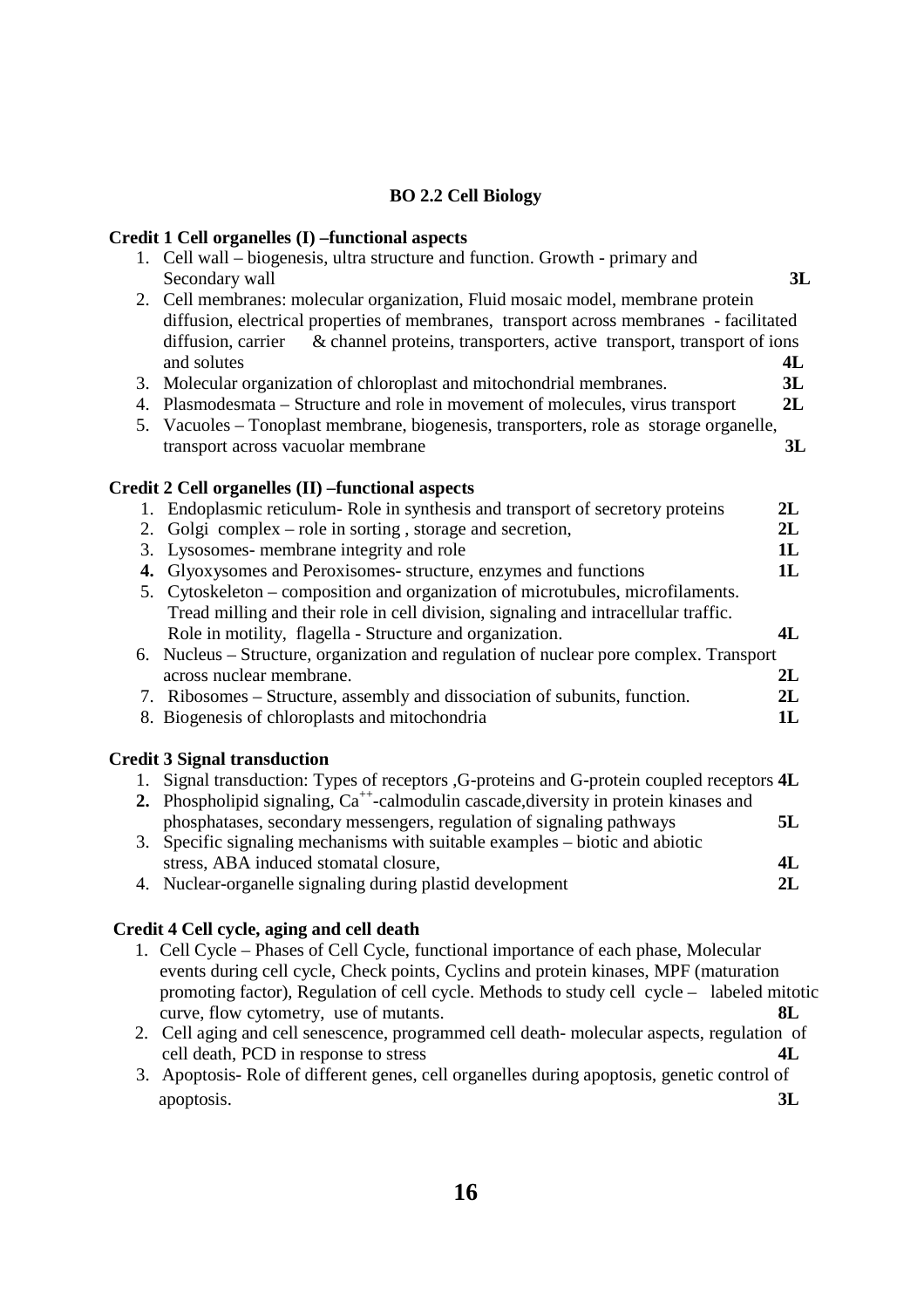#### **Reference Books:** Ĩ

1. Alberts B., Bray, D., Lewis, J., Raff, M., Roberts, K. and Watson, J. D. 1989. Molecular biology of the Cell (2<sup>nd</sup> edition). Garland Pub. Inc., New York.

2. Karp, G. 1999. Cells and Molecular Biology: Concepts & Experiments. John Wiley and Sons, Inc., USA.

3. Lodish S, Baltimore B , Berk, C and Lawrence K, 1995 , Molecular Cell Biology ,3rd edn, Scientific American Books, N.Y

4. De Robertis and De Robertis, 1988, Cell and Molecular Biology, 8<sup>th</sup> edn, Info-Med, Hongkong

5. Buchanan, Grissem and Jones, 2000, Biochemistry and Molecular Biology of Plants, American Soc. Plant Biologists, Waldorf

6. Lewin, B. 2000. GENE VII. Oxford University Press, New York, USA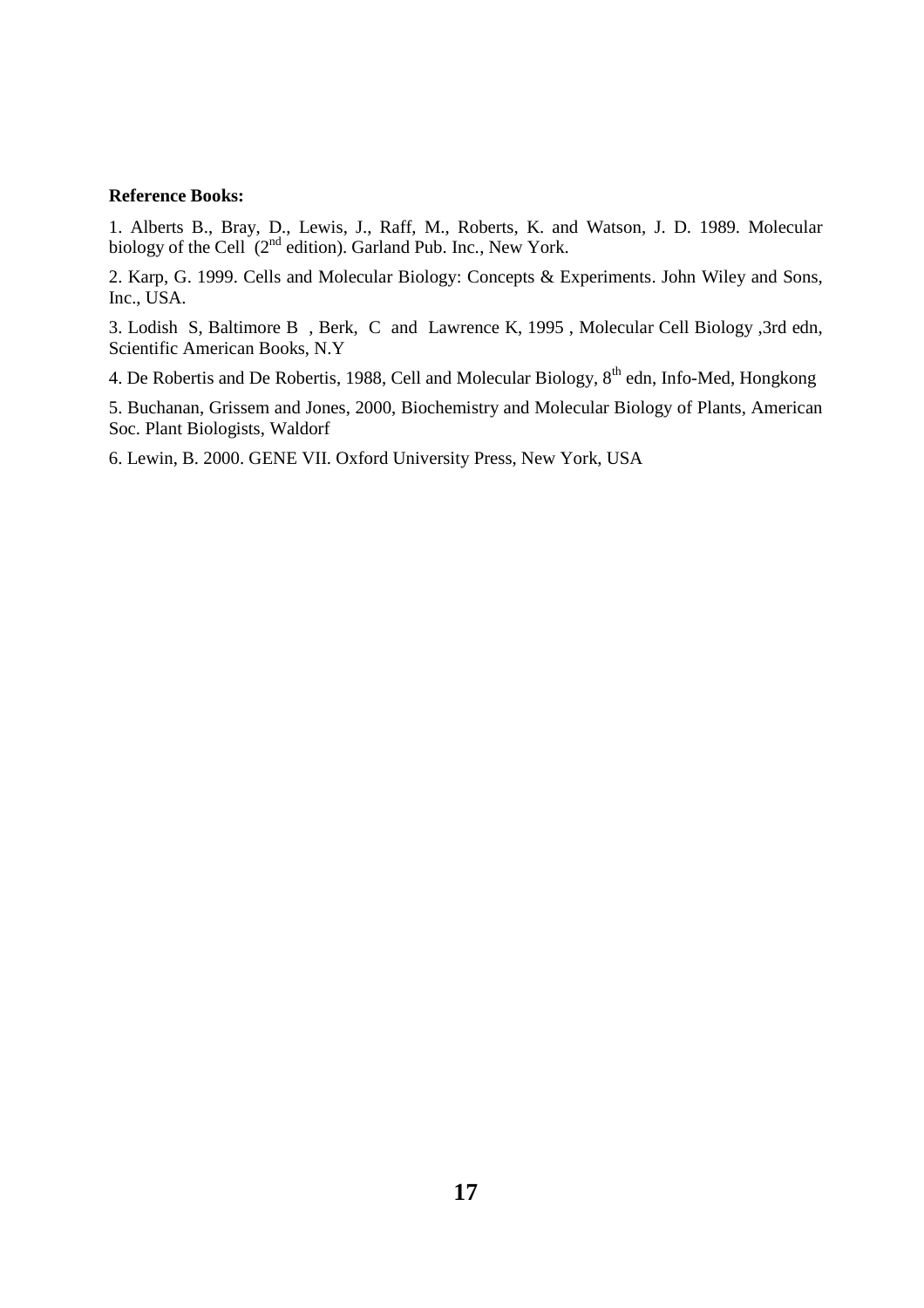# **BO2.3 Molecular Biology**

| Credit - 1 DNA<br>DNA structure – types of base pairing, unusual structures, topology                                                                                                                                                                                                    | 2L       |
|------------------------------------------------------------------------------------------------------------------------------------------------------------------------------------------------------------------------------------------------------------------------------------------|----------|
| 2. Melting and reassociation of DNA, Cot curves and kinetic complexity of DNA. Organization<br>of genomes (from whole genome sequences), repetitive and unique sequences, C value<br>paradox, gene duplication and divergence. Number of genes, exons. Rot curves and gene<br>expression | 3L       |
| 3. Packaging of genomes in viruses, bacteria, organelles and nuclei. Structure of<br>chromatin, nucleosome positioning. Histone modifications. Chromosome organization,<br>centromeres, telomeres, specialized chromosomes                                                               | 3L       |
| 4. Initiation, elongation and termination of DNA replication, molecular machinery of DNA<br>replication in prokaryotes and eukaryotes.                                                                                                                                                   | 3L       |
| 5. DNA damage and repair.                                                                                                                                                                                                                                                                | 2L       |
| 6. Molecular mechanism of recombination and transposition                                                                                                                                                                                                                                | 2L       |
| Credit - 2 RNA<br>1. RNA structure – modified bases, pairing, secondary structure                                                                                                                                                                                                        | 2L       |
| 2. Transcription units, RNA polymerases, initiation, elongation and termination of transcription<br>in prokaryotes and eukaryotes, proof reading                                                                                                                                         | 5L       |
| 3. RNA processing – Processing of tRNA, rRNA and mRNA.<br>mRNA localisation                                                                                                                                                                                                              | 5L       |
| 4. Non-coding RNAs, ribozymes and riboswitches<br><b>Credit - 3 Proteins</b><br>1. Protein synthesis – tRNA charging, ribosomal organisation Initiation, elongation and<br>termination of protein synthesis in prokaryotes and eukaryotes. Proof reading                                 | 3L<br>6L |
| 2. Post-transcriptional processing of proteins, Proteases and their role in processing and<br>degradation of proteins                                                                                                                                                                    | 4L       |
| 2. Targeting of organelle and secretory proteins. Localisation of membrane proteins.<br>Chaperones and protein folding.                                                                                                                                                                  | 3L       |
| 3. Seed-storage proteins and their genes in cereals and legumes.                                                                                                                                                                                                                         | 2L       |
| Credit – 4 Regulation of gene expression<br>1. Regulation of transcription - Operons, repressors and inducers, positive and negative control,<br>regulation of lytic and lysogenic cycles in phages.                                                                                     | 4L       |
| 2. Transcription factors in eukaryotes, response elements.<br>Post-transcriptional regulation.                                                                                                                                                                                           | 4L       |
| 3. Regulation of gene expression at higher levels of genome organization, chromatin remodeling,<br>locus control regions, enhancers and insulators                                                                                                                                       | 4L       |
| 4. Regulation of protein synthesis, post-translational regulation, regulation of protein function3L                                                                                                                                                                                      |          |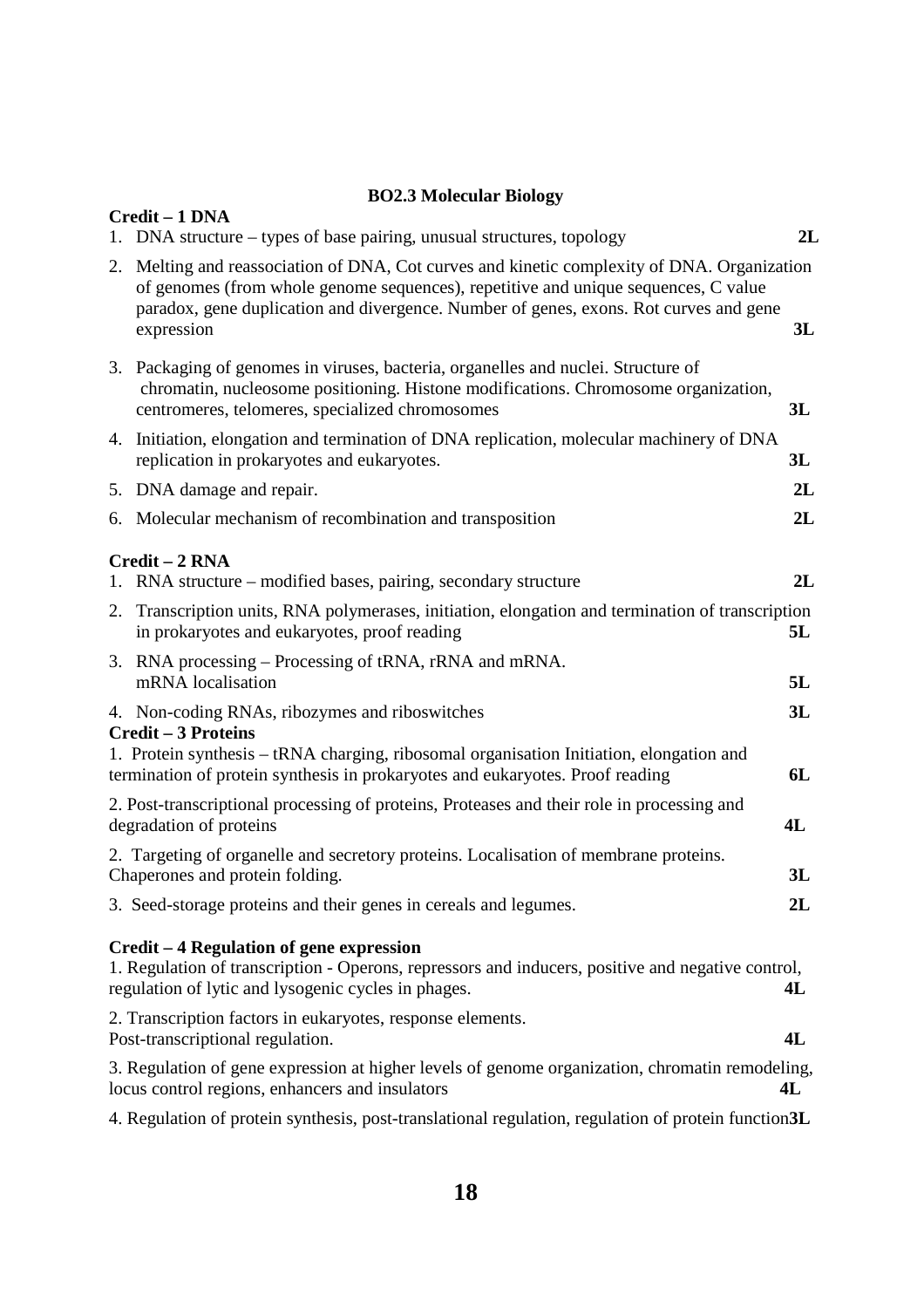#### **Reference books**

1. Genes VIII- Benjamin Lewin, Oxford University Press Oxford, 1997

2. Genes IX– Benjamin Lewin, Jones and Bartlett, 2008

3. Genes X– Benjamin Lewin, Jones and Bartlett, 2011

4. Molecular Biology of the Cell – Alberts, B, Bray, D, Raff, M, Roberts, K and Watson JD, Garland Publishers, 1999

5. Principles of Biochemistry – Lehninger, W.H. Freeman and Company, 2005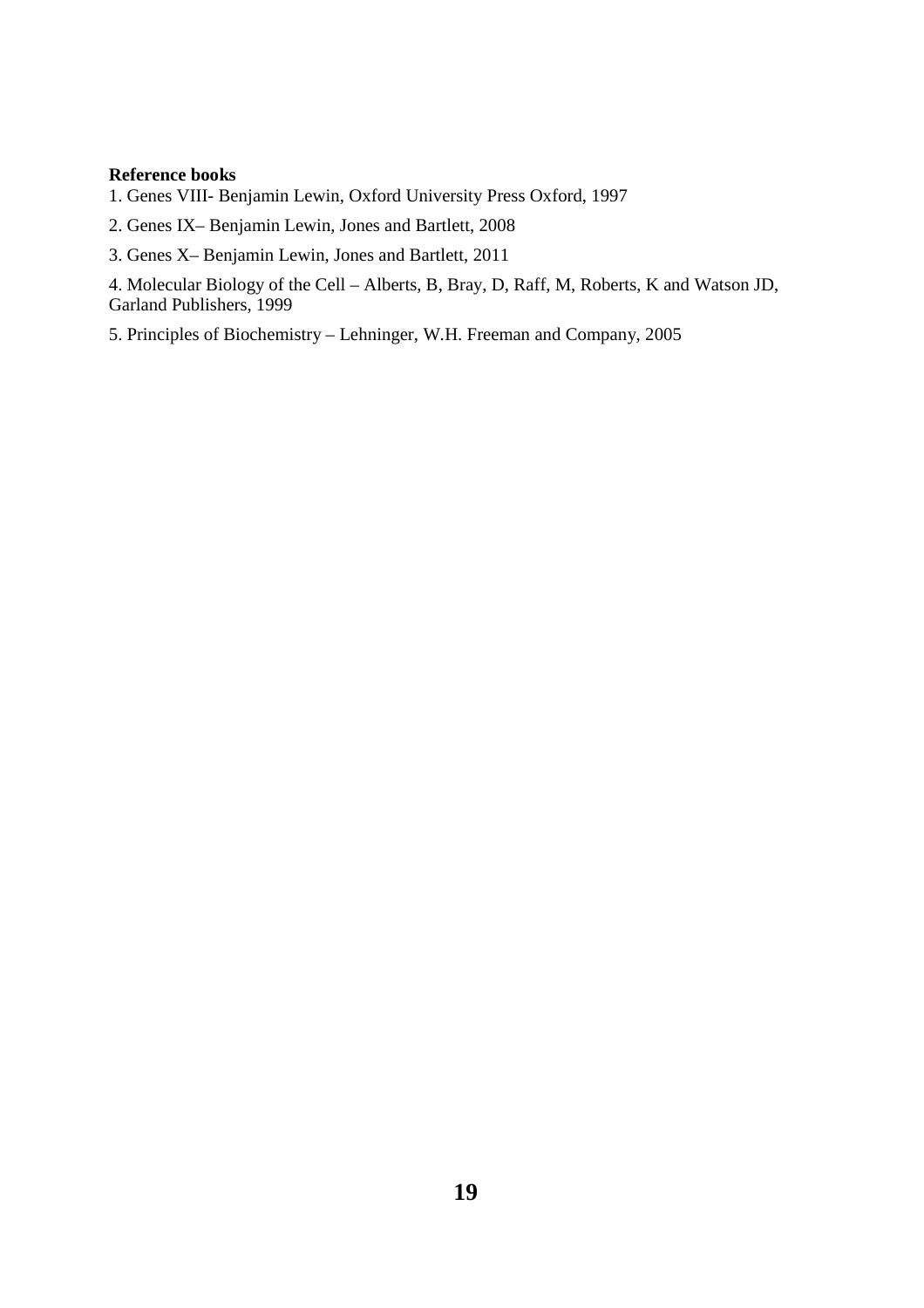# **BO 2.4 Plant Ecology**

# **Credit 1: Plant relations with the environment**

| 1. Plant relations with climatic factors such as water, precipitation, temperature,                                        |    |
|----------------------------------------------------------------------------------------------------------------------------|----|
| light and radiation.                                                                                                       | 5L |
| 2. Plant relations with edaphic factors: types of soil, soil moisture and water holding                                    |    |
| capacity of the soil, soil nutrients, soil microbes                                                                        | 5L |
| 3. Plant distribution with respect to topographic and climatic factors, centres of origin,                                 |    |
| migration                                                                                                                  | 5L |
|                                                                                                                            |    |
| <b>Credit 2: Population ecology</b><br>1. Ecological limits and the size of population, factors affecting population size, |    |
| demes                                                                                                                      | 3L |
|                                                                                                                            | 3L |
| 2. Life history strategies, r and k selection, C-S-R triangle                                                              |    |
| 3. Concept of metapopulation, extinction events, population viability analysis                                             | 3L |
| 4. Community structure and species diversity                                                                               | 3L |
| 5. Diversity types and levels (alpha beta, gamma), ecotone and edge effect                                                 | 3L |
| <b>Credit 3 Ecosystems</b>                                                                                                 |    |
| 1. Ecosystem - Components and organization                                                                                 | 1L |
| 2. Energy flow and mineral cycling, carbon sequestration                                                                   | 2L |
| 3. Ecosystem types                                                                                                         |    |
| terrestrial - forests, grasslands, deserts                                                                                 | 4L |
| aquatic – fresh water and marine                                                                                           | 4L |
| artificial - agricultural                                                                                                  | 1L |
| 4. Biomes: Classification and components                                                                                   | 3L |
| <b>Credit 4 Plant ecosystem dynamics</b>                                                                                   |    |
| 1. Eco-physiology – Adaptive responses of plants to variation in:                                                          |    |
| Light – photoinhibition, protection against light-induced damage                                                           | 3L |
| Temperature – winter hardiness, vernalization, adaptation to high temperature                                              | 2L |
| water availability – adaptations to drought and flooding                                                                   | 3L |
| 2. Plant succession – autogenic and allogenic, mechanism and phases                                                        | 3L |
| Seral communities and climax communities - hydroseres, lithoseres, xeroseres                                               |    |
| haloseres                                                                                                                  | 4L |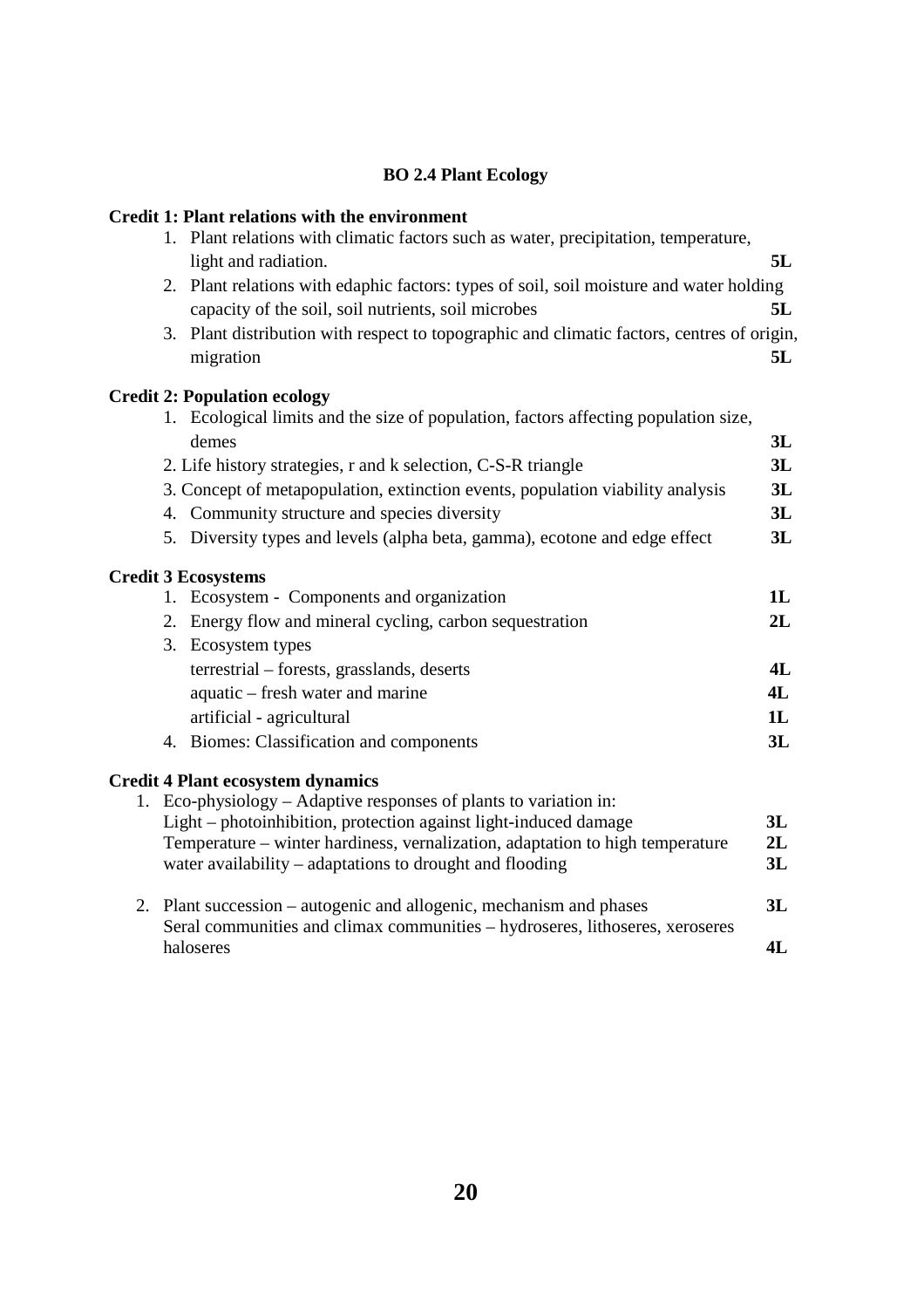#### **References**

- 1. Begon, M., Townsend, c. R., Harper, J. L. (2005). Ecology: From individuals to Ecosystems, 4th edition, Wiley-Blackwell.
- 2. Odum, E. P. (2007) Fundamentals of Ecology,  $5<sup>th</sup>$  edition, Thomson books.
- 3. Coleman, D.C., Crossley, D. A., Handrix, P. F (2004) Fundamentals of Soil Ecology, 2nd edition, Elsevier academic press.
- 4. Ambhast, R. S. (1998) A Text Book Of Plant Ecology. ( $9<sup>th</sup>$  edition), Friend and co.
- 5. Canter L (1996) Environmental Impact Assessment,  $2<sup>nd</sup>$  Edition, McGraw Hill Publishing Company.
- 6. Coller, B. D., Cox, G.W., and Miller, P. C. (1973). Dynamic ecology, Prentice-Hall, Inc. Englewood Cliffs, New Jersey.
- 7. De, A. K. (1994) environmental chemistry, Wiley Eastern publication.
- 8. Gurevitch, J., Scheiner, S. M., Fox, G. A. (2006) The ecology of plants, Sinauer Associates.
- 9. Hynes, H. B. N. (1978) Biology of polluted water, 1<sup>st</sup> edition, Liverpool University Press.
- 10. Kershaw, K. A. (1978) Quantitative and dynamic plant ecology,  $2<sup>nd</sup>$  edition, Edward Arnold publication.
- 11. Kumar, H. D. (1981) Modern concepts of ecology,  $(8<sup>th</sup>$  edition), Vikas publication.
- 12. Barbour, M.G., Pits, W.D., and Burk, J. H. (1967) Terrestrial Plant Ecology, Addison-Wesley Publisher.
- 13. Crawley, M., Crawley, J., Crawley, M. (1997) Plant ecology, 2<sup>nd</sup> edition, Wiley-Blackwell.
- 14. Mishra, R. (1968) The Ecology Work Book, Oxford and IBH public. Co., Kolkata.
- 15. Mukherjee, B. (2000) environmental management: Basic and applied aspects of management of ecological environmental system,  $1<sup>st</sup>$  edition, Vikas Publication House.
- 16. Mukherjee, B. (1996) Environmental Biology,  $1<sup>st</sup>$  edition, Tata Mcgraw Hill.
- 17. Odum, E. P. (2007) Fundamentals of ecology,  $5<sup>th</sup>$  edition, Thomson books.
- 18. Yadav, P. R., and Mishra, S. R. (2004) Environmental biology, Discovery publication, New Delhi.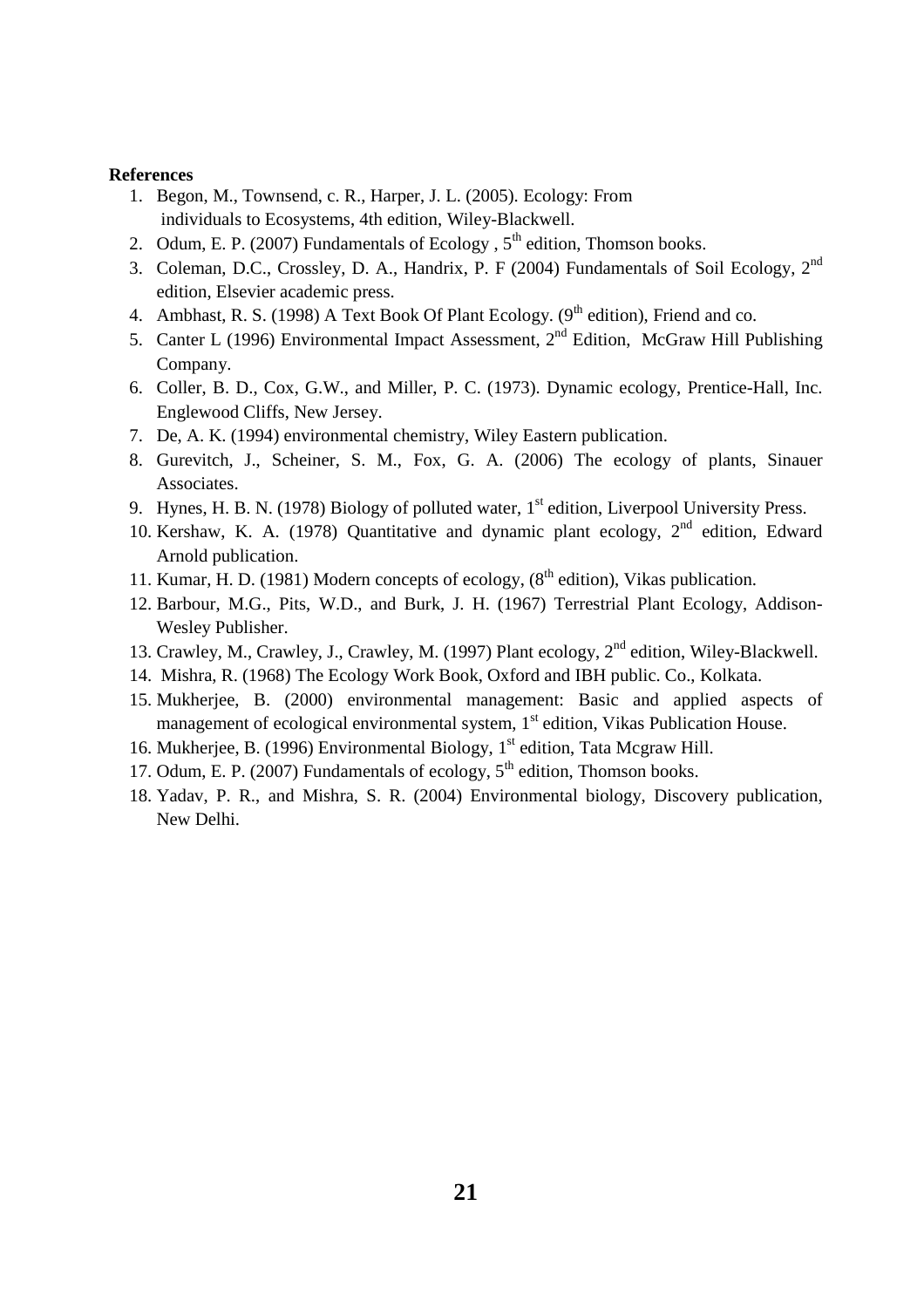# **BO 2.5 Practicals on BO2.1 and BO2.4**

# **Pteridophytes and Gymnosperms (Any 10 practicals) Pteridophytes**

Morphological and/or anatomical and/or reproductive studies of the following members With the help of live material and/ or herbarium specimens and/ or museum specimens and/ or permanent slides: Psilotales: *Psilotum*, *Tmesipteris*, Lycopodiales: *Lycopodium* Selaginellales: *Selaginella*, Isoetales: *Isoetes*, Equisetlaes: *Equisetum* **(1P)** Ophioglosales: *Ophioglossum*, *Botrychium*, *Helminthostachys*, Marattiales: *Angiopteris*, Osmundales: *Osmunda* **(1P)** Filicales: *Anemia*, *Lygodium*, *Gleichenia*, *Ceratomium*, *Goniopteris*, *Phymotodes*, *Pteris*, *Acrostichum*, *Blechnum*, *Platycerum*, *Pteridium*, *Pleopeltis*, *Cheilanthus*, *Ceratopteris*, *Athyrium*, *Adiantum*. **(1P)** Salviniales: *Salvinia*, *Azolla*,Marsileales: *Marsilea* **(1P)** Study of available fossil of Pteridophytes. **(1P)**

# **Gymnosperms**

Cycadales

a. External morphology of vegetative parts of *Cycas* sp., *Zamia*, *Encephalertos*

- b. Megasporangiate strobilli and megasporophylls of *Cycas* sp., *Ceratozamia*, *Zamia*, *Encephalertos*
- *c.* Microsporangiate strobilli and microsporophylls of *Cycas* sp., *Ceratozamia*, *Zamia*, *Encephalertos*
- d. Gametophytes and embryogeny: i) *Microcycas* free nuclear stage, ii) *Zamia* – archegonia and proembryo iii) *Cycas* – embryo
- e. Anatomy: T.S. of rachis and pinnae of *Cycas*, *Zamia* **(2P)**

### Coniferales, Taxales and Ginkgoales

Preparation of double stained semi permanent slides (T.S., T.L.S and R.L.S) of wood of any two of the following genera

- a. *Pinus*, *Cupressus*, *Araucaria*, *Agathis*, *Podocarpus*, *Taxodium*
- b. Study of male cones, microsporophylls and microspores at least one genus from each family.
- c. Study of female cones, ovuliferous scales of *Pinus*, *Cupressus*, *Araucaria*,  *Agathis*, *Podocarpus*, *Taxodium*
- d. Gametophytes and embryogeny of *Pinus* Archegonia, proembryo and suspensor **(3P) (3P)**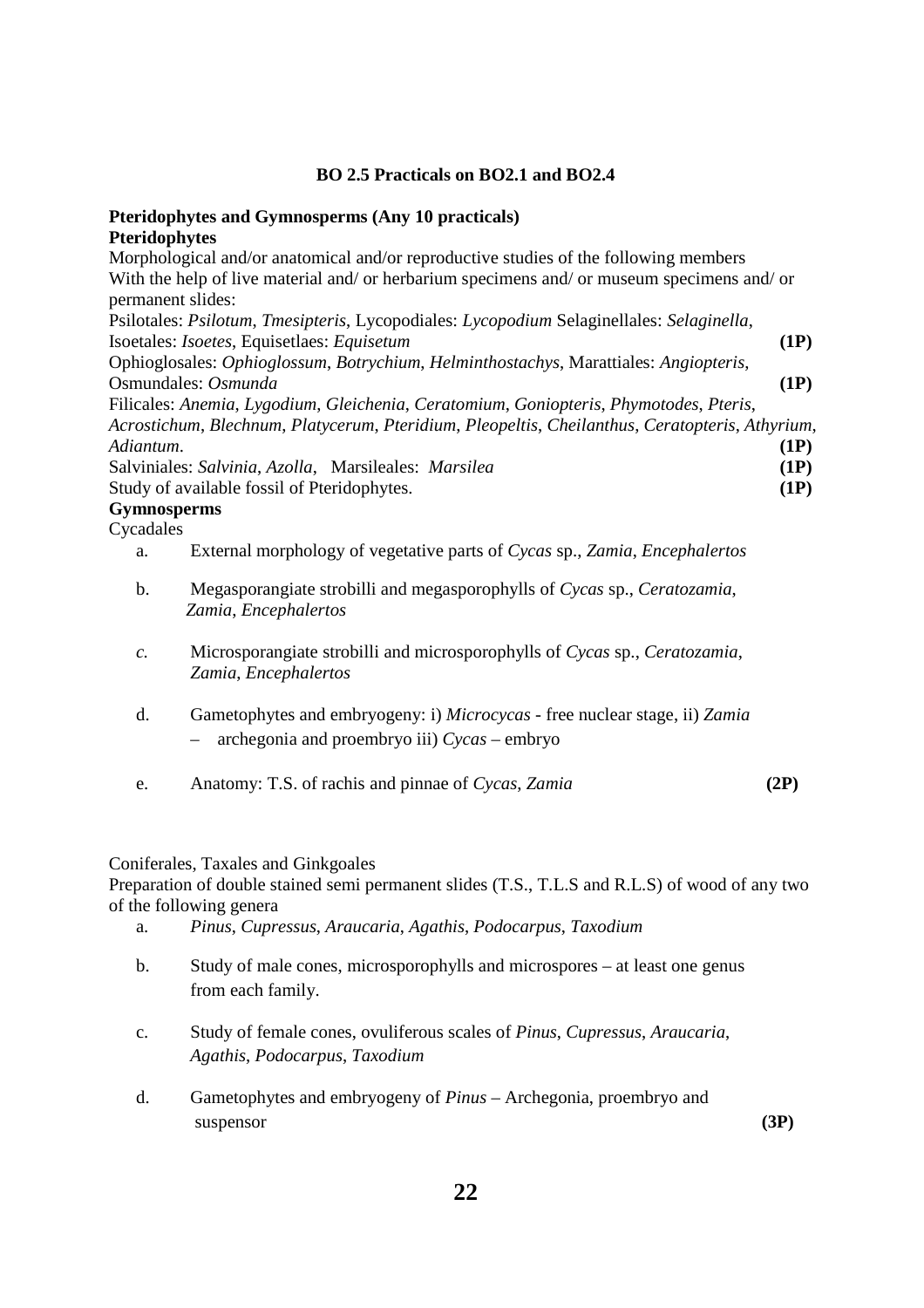| Ginkgoales |                                                                                    |      |
|------------|------------------------------------------------------------------------------------|------|
|            | Study of morphological and/or anatomical and/or reproductive features              | (2P) |
| Gnetales   |                                                                                    |      |
|            | Study of habit, external morphology of Gnetum, and Ephedra                         |      |
|            | T.S., T.L.S and R.L.S of wood of Gnetum                                            |      |
|            | Morphology of reproductive parts –                                                 |      |
|            | i) Male strobilus, microsporophylls, pollengrains of Gnetum and Ephedra            |      |
|            | ii) Female strobilus of Gnetum                                                     |      |
|            | Study of available fossil Gymnosperms along with living specimens.                 | (2P) |
|            |                                                                                    |      |
|            | <b>Plant Ecology (Any 10 Practicals)</b>                                           |      |
|            | 1. Study of morphological and anatomical characteristics of plants under stress    | (2P) |
|            | 2. Allelopathic analysis of the plants                                             | (2P) |
|            |                                                                                    |      |
|            | 3. To find the minimum size of sampling unit for studying plant communities        | (2P) |
| 4.         | Determination of frequency, density, abundance, dominance, IVI and Richness of the |      |
|            | species among plant communities                                                    | (2P) |
|            |                                                                                    |      |
|            | 5. Studying succession at field level, hydroseric and xeroceric                    | (2P) |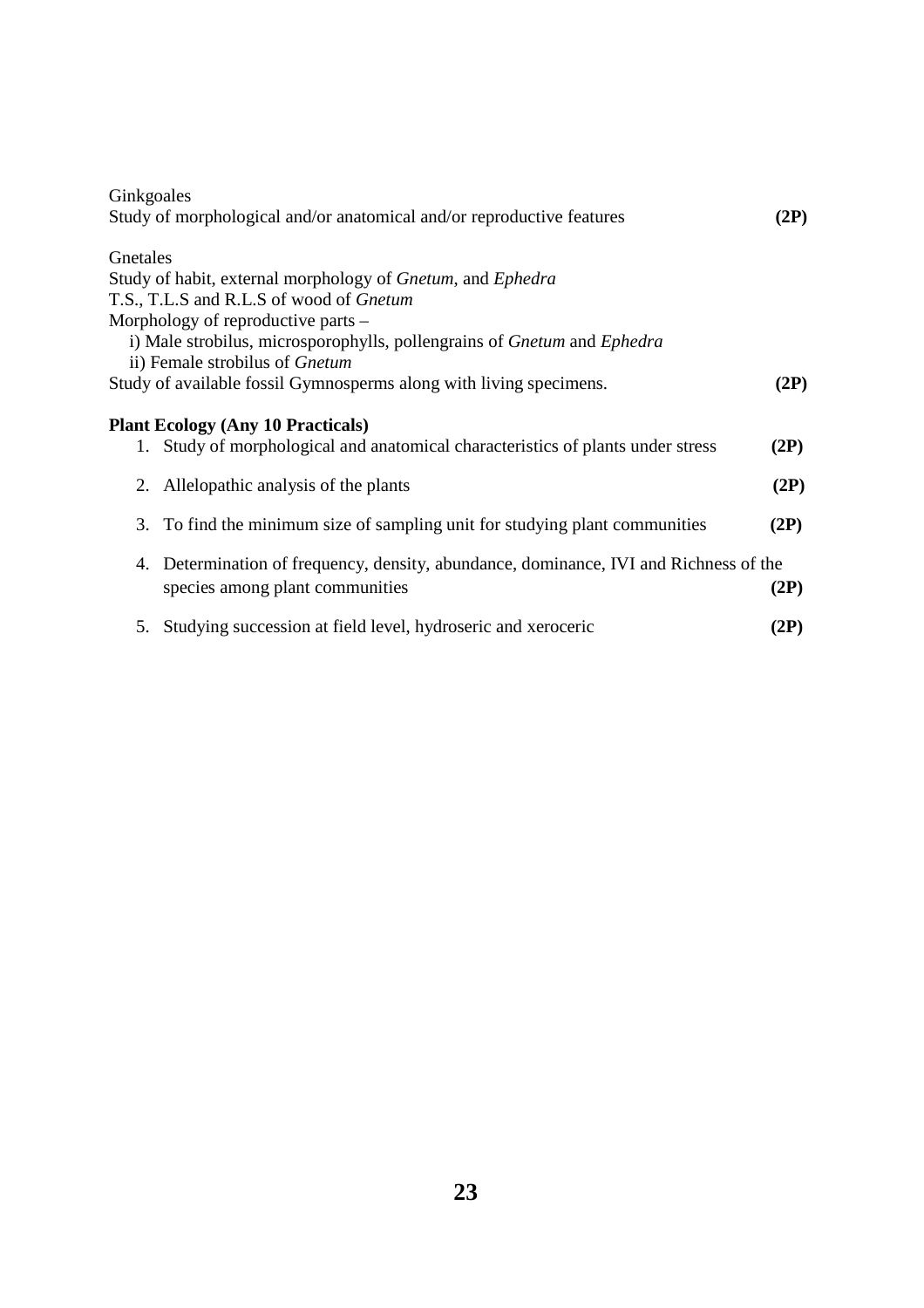# **Practicals BO2.6 on BO 2.2 BO2.3 (5C)**

| (10 practicals)<br><b>Cell Biology</b>                                                                                                                                                                                                                                           |          |
|----------------------------------------------------------------------------------------------------------------------------------------------------------------------------------------------------------------------------------------------------------------------------------|----------|
| Differential centrifugation for isolation of cell fractions - Nuclear fraction<br>$1_{\cdot}$                                                                                                                                                                                    | 1P       |
| Isolation of chloroplasts to study:<br>2.<br>a. Hill reaction to measure intactness,<br>b. measurement of size of chloroplasts using micrometry<br>c. chlorophyll estimation                                                                                                     | 2P       |
| Isolation of mitochondria for<br>3.<br>Estimation of succinic dehydrogenase activity<br>a.<br>b. Microscopic observations using MitoTracker Green FM/<br>MitoTracker Red 580/ Janus green B<br>Isolation of lysosomal fraction and estimation of acid phosphatase activity<br>4. | 2P<br>1P |
| Study of electron micrographs of cell organelles<br>5.                                                                                                                                                                                                                           | 1P       |
| 6. Study of cell cycle using BrdU (demonstration)                                                                                                                                                                                                                                | 1P       |
| 7. Isolation of protoplasts and viability staining to determine % viability.                                                                                                                                                                                                     | 1P       |
| 8. Study of metaphase nucleus: Localization of euchromatin and heterochromatin.                                                                                                                                                                                                  | 1P       |
| 9. Cytochemical studies of special cell types- guard cells, senescent cells, bundle sheath<br>cells, meristematic cells, laticiferous cells, glandular cells, pollen grains                                                                                                      | 2P       |
| 10. Study of induced cell senescence in leaf discs                                                                                                                                                                                                                               | 1P       |
| 11. Study of programmed cell death in plants                                                                                                                                                                                                                                     | 1P       |
| 12. Ouchterlony immunodifusion technique for testing specificity of antigens<br>and antibodies.                                                                                                                                                                                  | 1P       |
| <b>Molecular Biology</b><br>(10 practicals)<br>(Any 10 practicals from the following)                                                                                                                                                                                            |          |
| 1. Isolation of plasmid DNA and quantification                                                                                                                                                                                                                                   | 2P       |
| 2. Electrophoretic separation of plasmid isoforms                                                                                                                                                                                                                                | 1P       |
| 3. Restriction digestion of plasmid DNA, electrophoresis and molecular weight                                                                                                                                                                                                    |          |
| determination of DNA fragments.                                                                                                                                                                                                                                                  | 2P       |
| 4. Isolation of plant genomic DNA and quantification<br>5. Effect of temperature and alkali on absorbance of DNA – hyperchromicity                                                                                                                                               | 2P<br>1P |
| 6. Separation of seed-storage proteins from leguminous seed and quantitation of each fraction                                                                                                                                                                                    | 2P       |
| 7. SDS-PAGE separation of seed storage proteins from legumes. Determination of<br>molecular sizes of the globulin subunits.                                                                                                                                                      | 3P       |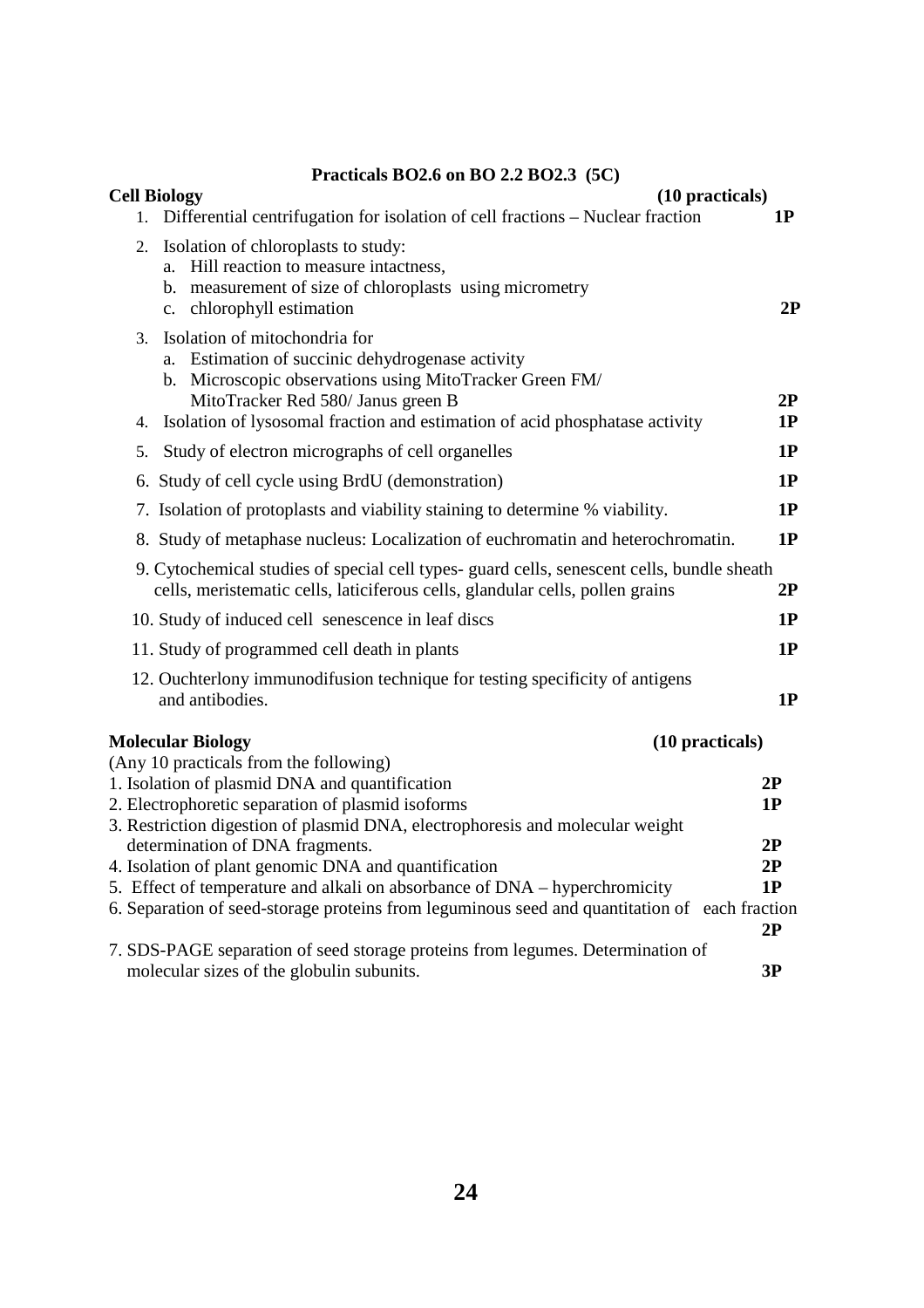# **BO 3.1 Plant Systematics III Angiosperms**

| $\mathcal{L}$ . Then $\mathcal{L}$ , because to the single $\mathcal{L}$                                                                                                        |        |
|---------------------------------------------------------------------------------------------------------------------------------------------------------------------------------|--------|
| <b>Credit 1</b>                                                                                                                                                                 | (15 L) |
| 1. Systematics –taxonomy and systematics. Definitions, Phases Scopes and importance 2L                                                                                          |        |
| 2. Systematics as a synthetic discipline; principles and goals; sources of data and selection of                                                                                |        |
| characters for Systematics; Morphology, Anatomy, Embryology, Cytology, Palynology,                                                                                              | 6L     |
| Phytochemistry, Micromorphology, Molecular biology<br>3. Tools of taxonomy - Floras, Revisions and Monographs : Floras, Revisions and Monographs                                |        |
| as basis of taxonomy; components; design and methods of floristics and revisionary /                                                                                            |        |
| monographic studies; role of herbaria; botanic gardens and literature in taxonomic studies;                                                                                     |        |
| important literature resources                                                                                                                                                  | 4L     |
| 4. Biosystematics - Introduction, Biosystematic categories                                                                                                                      | 1L     |
| 5. Floristics – Principles and procedure                                                                                                                                        | 1L     |
| 6. Principles of Numerical taxonomy                                                                                                                                             | 1L     |
| <b>Credit 2</b>                                                                                                                                                                 | (15L)  |
| 1. Basis, outline and special features of Cronquist's system (1988) of classification                                                                                           |        |
| of flowering plants.                                                                                                                                                            | 3L     |
| Salient features, classification and interrelationship of the constituent taxa<br>(up to family) of the following subclasses of Liliopsida Alismatidae, Arecidae, Commelinidae, | 12L    |
| Zingiberidae and Lilidae                                                                                                                                                        |        |
|                                                                                                                                                                                 |        |
| <b>Credit 3</b>                                                                                                                                                                 | (15L)  |
| Salient features, classification and interrelationship of the constituent taxa<br>(up to family) of the following subclasses of Magnoliopsida – Magnoliidae, Hamamelidae,       |        |
| Caryophyllidae, Dilleniidae, Rosidae Asteridae                                                                                                                                  |        |
| Creidt 4                                                                                                                                                                        | (15L)  |
| Systematics and features of biological interest in                                                                                                                              |        |
| Aquatic angiosperms                                                                                                                                                             | 3L     |
| Parasitic angiosperms                                                                                                                                                           | 4L     |
| Epiphytic angiosperms                                                                                                                                                           | 2L     |
| Insectivorous angiosperms                                                                                                                                                       | 3L     |
| Mangroves                                                                                                                                                                       | 3L     |

## **References:**

1. Agashe SN (1995) Paleobotany, Oxford and IBH Publ. Co. Pvt. Ltd, New Delhi.

- 2. Cronquist A J (1988). Evolution and Classification of Flowering Plants, 2nd edn, N Y Botanical Garden.
- 3. Davis P H and Heywood V H (1963). Principles of Angiosperm Taxonomy, Oliver and Boyd.

4. Eames A J (1961). Morphology of Angiosperms, McGraw Hill Book Co.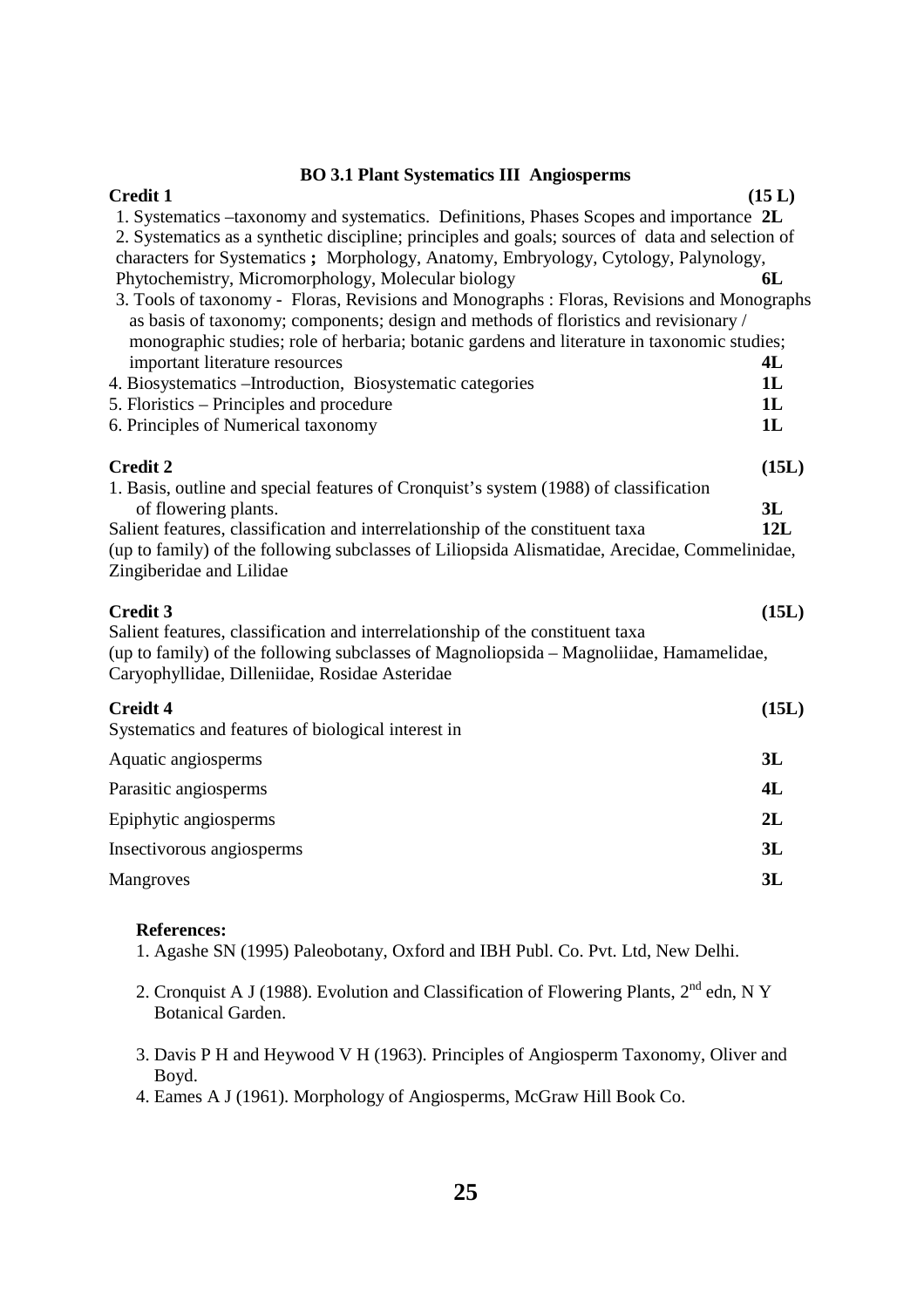- 5. Erdtman G (1966). Pollen Morphology and Plant Taxonomy of Angiosperms (An introduction to Palynology I), Hafner Pub. Co. London.
- 6. Kubitzki K (1977). Flowering Plants Evolution and Classification of Higher Categories. Plant Systematics – Evolution Supplement I.
- 7. Kuijt J. (1969). The biology of parasitic flowering plants. California University Press.
- 8. Naik V N (1984). Taxonomy of Angiosperms, TMH, New Delhi.
- 9. Radford A E (1986). Fundamentals of Plant Systematics, Harper and Row N Y.
- 10. Singh G (2004). Plant Systematics,  $2<sup>nd</sup>$  edn, Oxford and IBH, New Delhi.
- 11. Sivrajan V V (1984). Introduction to Principles of Plant Taxonomy, Oxford and IBH, New Delhi.
- 12. Smith P M (1976). The Chemotaxonomy of Plants, Edward Arnold Pub. Ltd.
- 13. Sporne K R (1974). Morphology of Angiosperms, Hutchinson University Library, London.
- 14. Stace C A (1989). Plant Taxonomy and Biosystematics.
- 15. Stewart W N and Rothwell G W (2005). Paleobotany and the Evolution of Plants, 2<sup>nd</sup> edn. Cambridge University Press.
- 16. Subrahmanyam K. Aquatic angiosperms. BSI. India
- 17. Cook T (1903). The Flora of Presidency of Bombay, Vol. I (Indian Reprint) Bishen Singh, Mahendra Pal Singh, Dehradun.
- 18. Cook T (1903). The Flora of Presidency of Bombay, Vol. II (Indian Reprint) Bishen Singh, Mahendra Pal Singh, Dehradun.
- 19. Hickey M and King C (2000). The Cambridge Illustrated Glossary of Botanical Terms. Cambridge University Press, UK.
- 20. Jain S. K. and Rao R. R. Handbook of Field and Herbarium Methods, Today and Tomorrow Publishers, New Delhi.
- 21. Jones S B and Luchinger A E (1986). Plant Systematics 2<sup>nd</sup> edn, McGraw Hill Book Co
- 22. Lawrence G H M (1951). Taxonomy of Vascular Plants, Macmillan.

.

23. Mabberly T J (1997). The Plant Book  $2<sup>nd</sup>$  edn Cambridge University Press, Cambridge.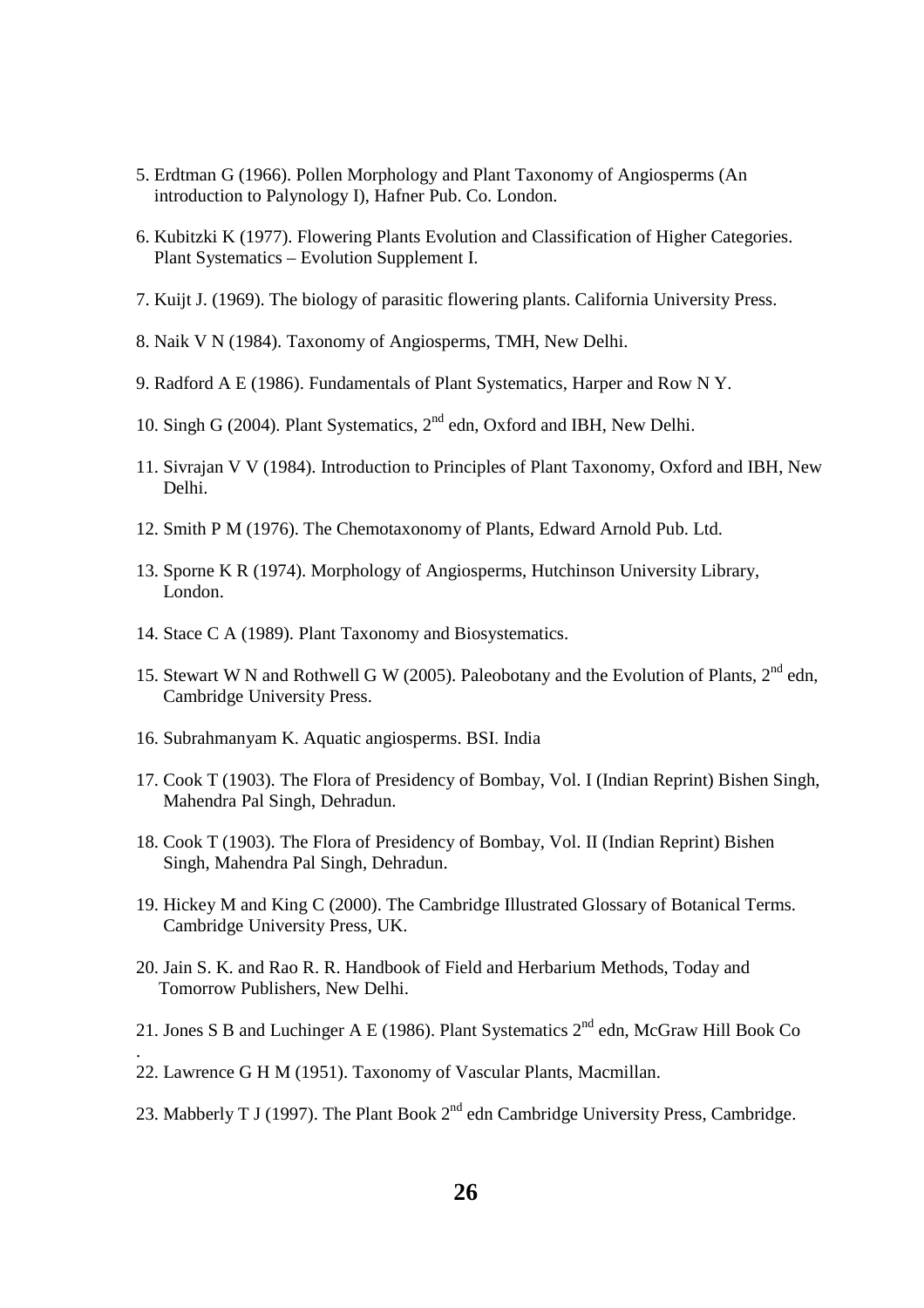# **BO 3.2 Developmental Botany**

| <b>Credit 1 - 4 Credits</b>                                                                                                                                                                                                                                                                                                                                                                                                                                                                             | (15L)          |
|---------------------------------------------------------------------------------------------------------------------------------------------------------------------------------------------------------------------------------------------------------------------------------------------------------------------------------------------------------------------------------------------------------------------------------------------------------------------------------------------------------|----------------|
| 1. Plant development – Concept, definitions and unique features.                                                                                                                                                                                                                                                                                                                                                                                                                                        | 1L             |
| 2. Processes basic to plant development                                                                                                                                                                                                                                                                                                                                                                                                                                                                 |                |
| a) Competence, determination, commitment, specification, induction, differentiation,<br>dedifferentiation and redifferentiation. Morphogenetic gradients, cell fate and cell<br>lineages.<br>b) Polarity and symmetry<br>c) Programmed cell death, aging and senescence.                                                                                                                                                                                                                                | 4L             |
| 3. Vegetative development – structure and organization of seed embryo.<br>Meristems, Meristems as dynamic centers of cell regeneration, types and activities of<br>meristems. Organization of shoot and root apical meristems,<br>Embryonal axis, establishment of seedling organs, Organ development - Primordium<br>to organ development of root stem and leaf.                                                                                                                                       | 6L             |
| 4. Juvenility – characteristics, transition to adult phase.                                                                                                                                                                                                                                                                                                                                                                                                                                             | 1L             |
| 5. Coordinated development – pattern formation – branching, phyllotaxy, aestivation<br>Developmental basis of plant forms (in terms of longevity and habit)                                                                                                                                                                                                                                                                                                                                             | 3L             |
| <b>Credit 2</b>                                                                                                                                                                                                                                                                                                                                                                                                                                                                                         | (15L)          |
| 1. Transition from vegetative to reproductive phase - morpho - histo - chemical changes in<br>shoot apex, floral meristems and floral development in Arabidopsis and Antirrhinum.<br>2. Development of stamen, anther, sporogenous tissue, microspores, pollen $\&$<br>male germ unit.<br>3. Development of Carpel, Ovule, Sporogenous tissue, megaspore,<br>female gametophyte & female germ unit.<br>4. Double fertilization and triple fusion, interaction between pollen and gynaecial tissues, egg | 4L<br>2L<br>2L |
| and sperm.                                                                                                                                                                                                                                                                                                                                                                                                                                                                                              | 2L             |
| 5. Zygote – ultrastructure, embryogenesis, patterns of embryo development                                                                                                                                                                                                                                                                                                                                                                                                                               | 2L             |
| 6. Endosperm- Ultrastructure, histochemistry and role in embryo development                                                                                                                                                                                                                                                                                                                                                                                                                             | 1L             |
| 7. Development and germination of seed                                                                                                                                                                                                                                                                                                                                                                                                                                                                  |                |
| 8. Developmental routes to Apomixis                                                                                                                                                                                                                                                                                                                                                                                                                                                                     | 2L             |
| 9. Androgenesis and gynogenesis in vivo                                                                                                                                                                                                                                                                                                                                                                                                                                                                 | 1L             |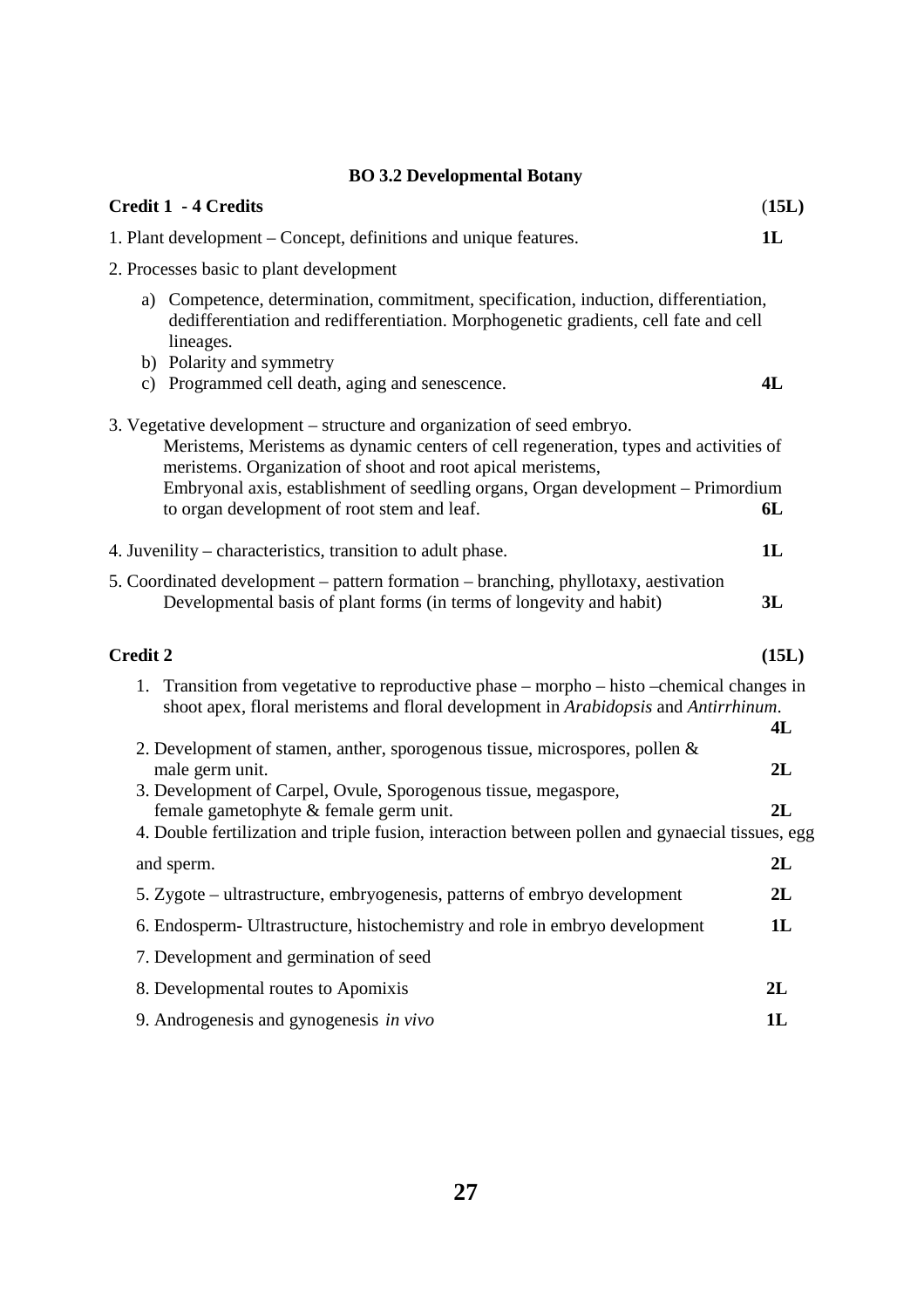| Credit 3-Molecular genetics of plant development                                                                                                                                     | 15L        |
|--------------------------------------------------------------------------------------------------------------------------------------------------------------------------------------|------------|
| 1. Techniques for studying development-specific gene expression.                                                                                                                     | 2L         |
| Forward genetics: mutagenesis and screening, selecting, analyzing mutants.                                                                                                           |            |
| Reverse genetics using T-DNA and transposons                                                                                                                                         |            |
| 2. Molecular genetics of :                                                                                                                                                           |            |
| (a) Embryogenesis, establishment of body plan                                                                                                                                        | 2L         |
| (b) Root, shoot and leaf development                                                                                                                                                 | 2L         |
| (c) Transition to flowering and flower development                                                                                                                                   | 3L         |
| (d) Male and female gametophyte development, pollination and self-incompatibility 2L                                                                                                 |            |
| (f) Fertilization, imprinting and endosperm development                                                                                                                              | 2L         |
| (g) Fruit and seed development, germination                                                                                                                                          | 2L         |
|                                                                                                                                                                                      |            |
| Credit 4 - Intrinsic and extrinsic factors regulating plant development                                                                                                              | <b>15L</b> |
| 1. Light mediated regulation-                                                                                                                                                        |            |
| (a) Photoreceptors-phytochromes, cryptochromes, phytotropins                                                                                                                         | 2L         |
| (b) Signal transduction leading to photomorphogenesis and photoperiodic<br>responses                                                                                                 | 4L         |
| (c) Circadian rhythms                                                                                                                                                                | 1L         |
| 2. Hormonal regulation-                                                                                                                                                              |            |
| (a) Perception, signaling and regulation of gene expression by hormones – Hormone<br>receptors, mutants in hormone signaling, transcription factors involved in hormone<br>signaling | 5L         |
| (b) Role of hormones in germination, growth and flowering. Cross-talk between<br>hormone signaling pathways                                                                          | 2L         |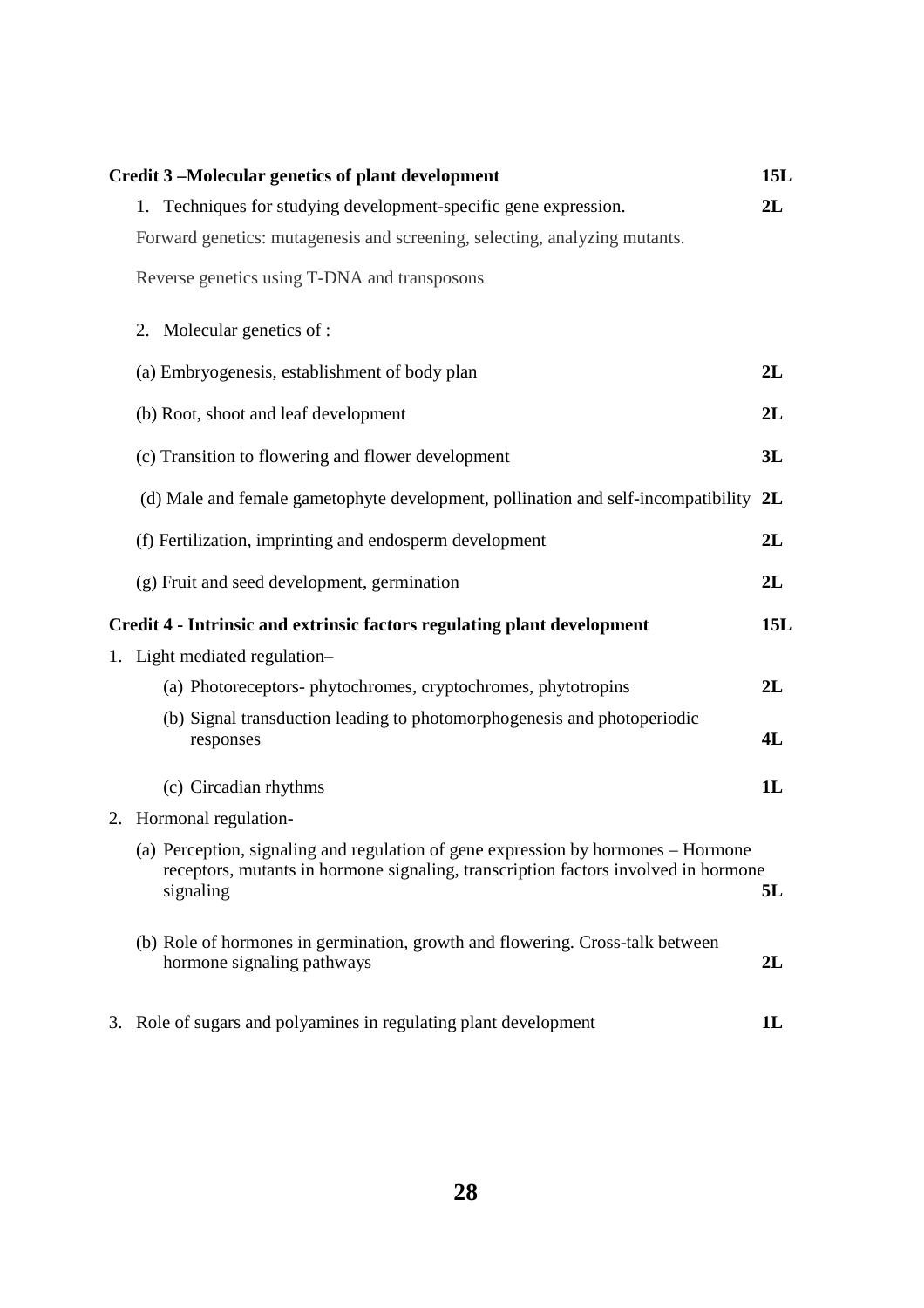### **References**

- 1. Bhojwani S. S. and Bhatnagar S. P. (1999). The embryology of angiosperms. Vikas Pub. House.
- 2. Bhojwani S.S. and Soh W.Y. (2001). Current Trends in Embryology of Angiosperms
- 3. Kluwer Academic Publishers.
- 4. Fahn A (1989) plant anatomy (Third edn) Pergamon Press
- 5. Gilbert (2006). Developmental biology ( $8<sup>th</sup>$  Edition). Sinauer Associates, Inc., Publishers, Sunderland, Massachusetts, USA.
- 6. Graham C.F. and Wareing P.F. (1984). Developmental Controls in Animals and Plants
- 7. Blackwell Scientific Publications
- 8. Jermy Burgess (1985) An Introduction to Plant Cell Development. Cambridge University Press
- 9. Johri B. M. and Srivastava P. S. (2001). Reproductive biology of plants. Narosa Pub. House, New Delhi.
- 10. Krishnamurthy K.V. (1988) Methods in Plant Histochemistry
- 11. Lewis Wolpert ( 2002), Principles of Development (  $2<sup>nd</sup>$  edition ). Oxford University Press.
- 12. Lyndon R.F. (1990) Plant Development The Cellular Basis. UNWIN HYMAN
- 13. Raghavan V. (2000) Developmental Biology of Flowering Plants.Springer Verlag.
- 14. Razdan M.K. (2003) Plant Tissue Culture, Oxford IBH.
- 15. Wareing P. F. and Philips I. D. J. ( 1981) Growth and Differentiation in plants. Pergamon Press
- 16. Wada M., Shimazaki K., Iino M. (2005). Light sensing in plants. Springer.
- 17. Davies P. J. (2004) Plant hormones. Kluwer.
- 18. Buchanan B. B., Gruissem W. and Jones R. L. (2000) Biochemistry and Molecular Biology of Plants. Americal Society of Plant Physiology, Maryland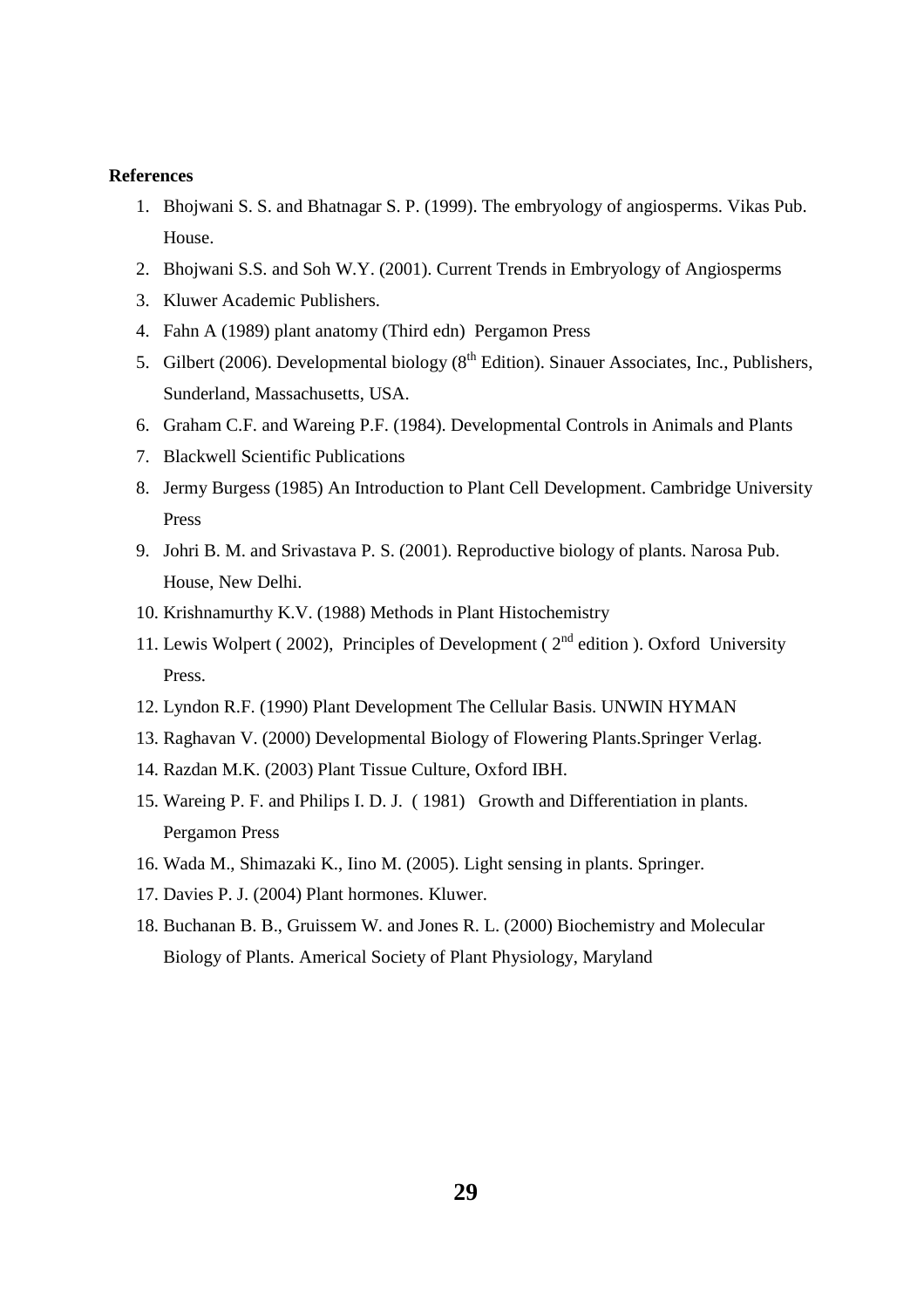## **BO3.3 Plant Genetic Engineering - 4C**

# **Credit 1 Recombinant DNA and gene cloning**

1. Introduction to recombinant DNA technology **1L** 2. Enzymes used in genetic engineering- Restriction endonucleases, other endonucleases, exonucleases, ligases, polymerases, kinases and phosphatases, DNA methylases, topoisomerases **2L** 3. Use of vectors in cloning- Plasmids, phages, cosmids, phagemids, BACs and YACs **4L** 4. cDNA preparation and cloning **1L** 5. Polymerase chain reaction- Principles and uses in gene cloning **2L Credit 2 Gene libraries, screening of recombinants, sequencing**  1. Genomic and cDNA libraries – choice of vectors, construction **4L** 2. Screening of libraries and isolation of specific clones- Nucleic acid hybridization using specific nucleotide probes, antibodies, PCR amplification using gene specific primers **6L** 3. DNA sequencing methods, sequencing strategies for large regions of DNA,

contig maps and extension of maps by chromosome walking **5L**

# **Credit 3 Genetic transformation of plants**

|    | 1. Agrobacterium: Ti and Ri plasmids, transfer of DNA into host by <i>Agrobacterium</i> , mechanism<br>of integration of DNA into plant genomes | 4L |
|----|-------------------------------------------------------------------------------------------------------------------------------------------------|----|
|    | 2. Vectors for plant transformation: Agrobacterium-based vectors,                                                                               |    |
|    | improved Agrobacterium-based vectors, virus-based vectors for transient                                                                         |    |
|    | expression, vectors for chloroplast transformation, vectors for marker-free                                                                     |    |
|    | selection                                                                                                                                       | 6L |
|    | 3. Transformation techniques: Agrobacterium-mediated, direct DNA transfer. Factors                                                              |    |
|    | affecting transformation, screening for transformants                                                                                           | 3L |
|    | 4. Handling transformants in subsequent generations                                                                                             | 2L |
|    | <b>Credit 4 Applications of plant genetic engineering</b>                                                                                       |    |
| 1. | Stress - Perception, signaling and stress-induced gene expression                                                                               | 3L |
|    | 2. Target genes for improving:                                                                                                                  |    |
|    | a. Resistance against pathogens and pests – Case studies                                                                                        | 3L |
|    | b. Abiotic stress tolerance $-\text{Case}$ studies                                                                                              | 3L |
|    | 3. Genetic engineering for production of food, biopharmaceuticals and other useful products –                                                   |    |
|    | vaccines, antibodies, growth factors etc. Case studies                                                                                          | 4L |
|    | 4. Regulations regarding GMOs-Potential problems with GMOs, efforts to prevent these                                                            |    |
|    | problems, gene containment, excision of antibiotic resistance markers from transformed                                                          |    |
|    | plants. Regulatory bodies in government                                                                                                         | 2L |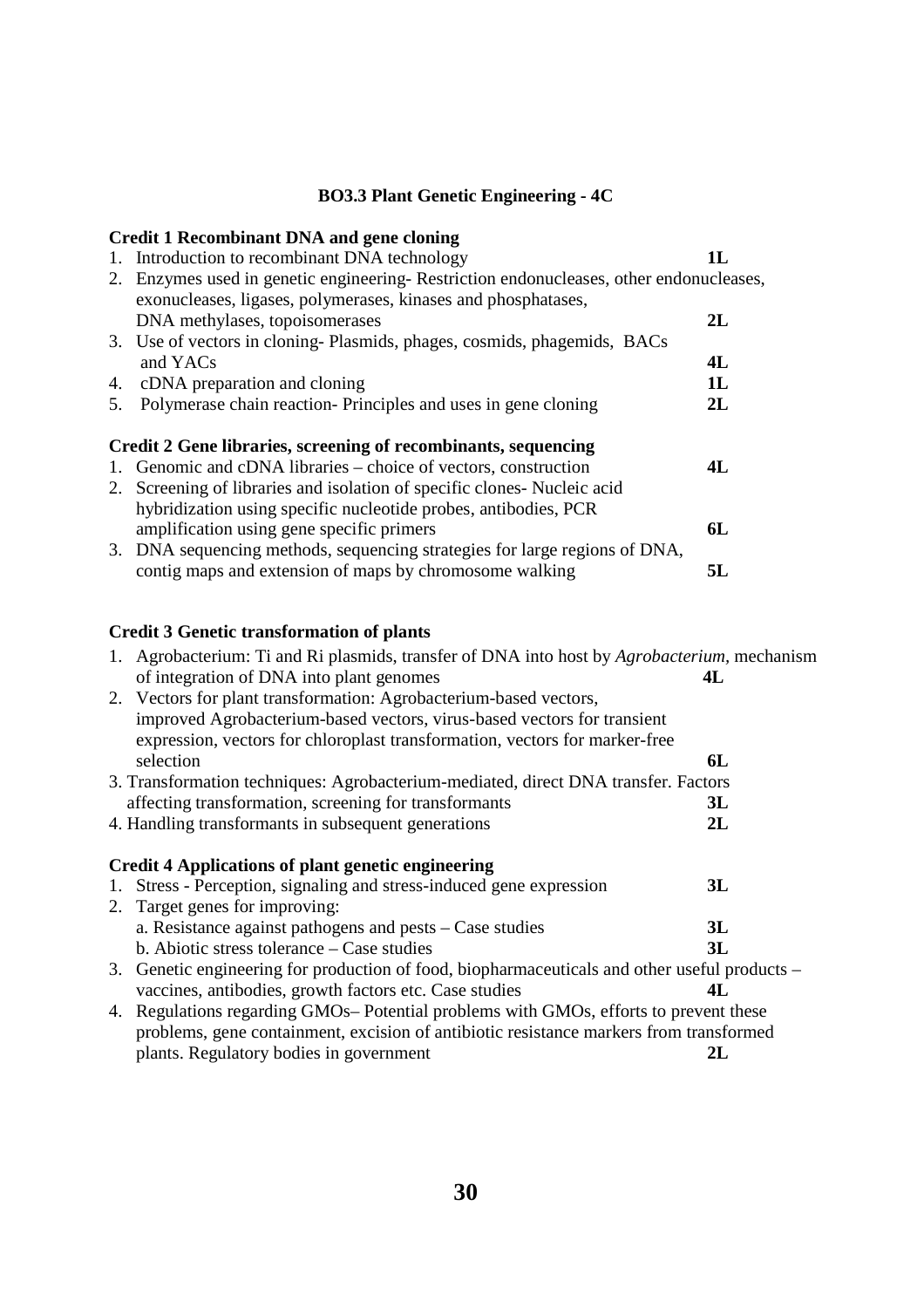| $1.5C = 6$ practicals<br>Practicals – BO 3.3 Plant Genetic engineering<br>Any 6 practicals from the following |    |
|---------------------------------------------------------------------------------------------------------------|----|
| 1. Transformation of <i>E.coli</i> with plasmid, selection of transformants by blue-white screening.          |    |
|                                                                                                               | 2P |
| 2. Transformation of A. tumefaciens with binary vector and selection for                                      |    |
| transformants.                                                                                                | 2P |
| 3. Transformation of plant tissues using <i>Agrobacterium tumefaciens</i> based vectors.                      |    |
| Detection of transformants using GUS assay                                                                    | 4P |
| 4. Transformation of plant tissues using Agrobacterium rhizogenes based vectors.                              |    |
| Detection of transformants on the basis of hairy root formation                                               |    |

## **References**

- 1. Recombinant DNA Principles and Methodologies. Greene JJ and Rao VS, Marcel Dekker, New York, 1998.
- 2. Principles of gene manipulation and genomics. VIIth edition Primrose SB, Twyman RM, Blackwell Science, Oxford, 2006
- 3. Differentially expressed gene in plants. Hansen and Harper, Taylor and Francis Ltd. London, 1997.
- 4. Engineering plants for commercial products and applications. Eds. Collins GB and Shepherd RJ, NY Acad. Of Science Publishers 1996
- 5. Plant tissue culture, development and biotechnology, Trigiano R.N. and Gray, D.J. CRC Press, Taylor and Francis, Boca Raton, 2011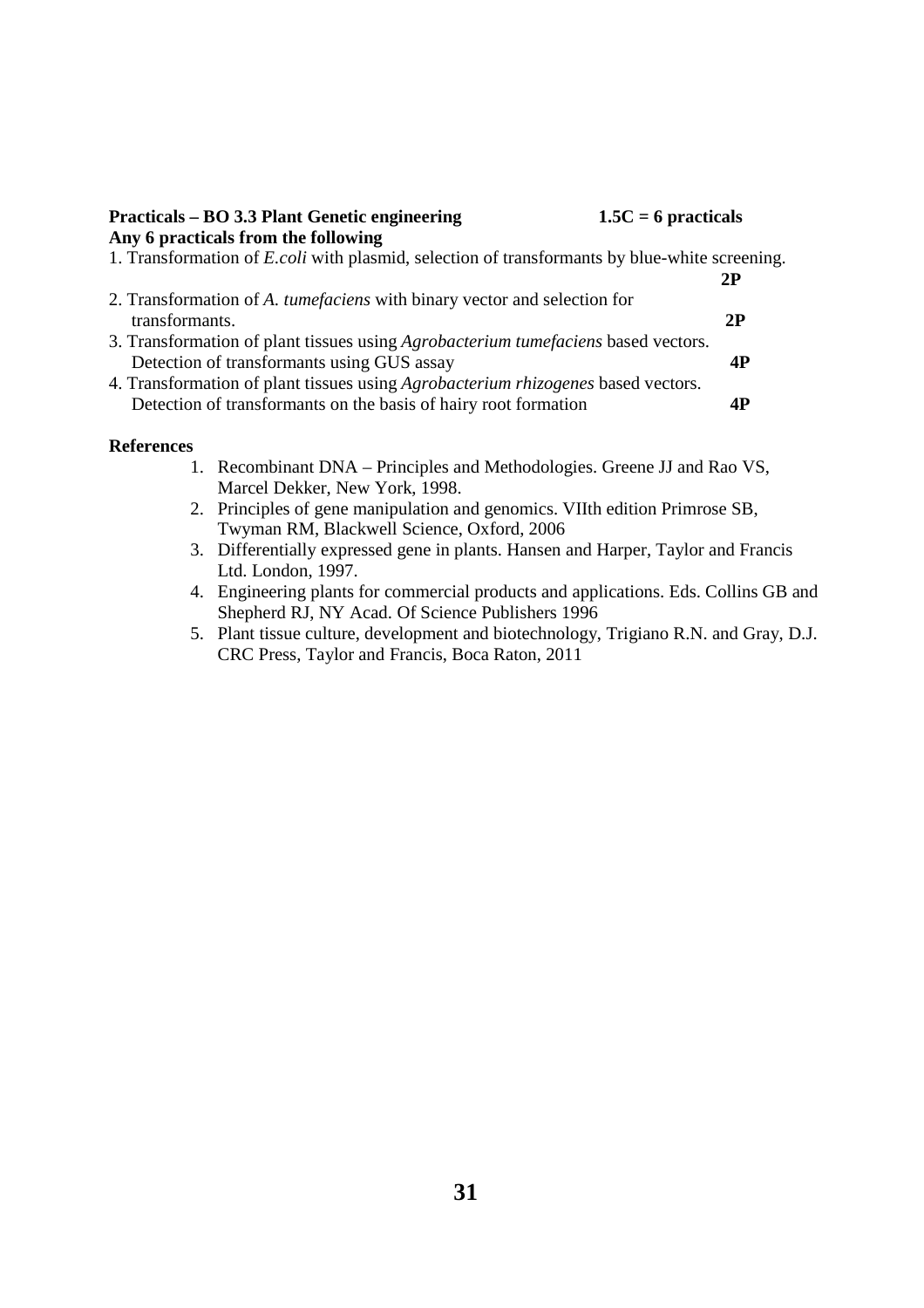# **BO3.4 Quantitative methods and bioinformatics**

# **Credit 1-Labmaths**

|                 | Types of measurement and their units                                                 | 1L |
|-----------------|--------------------------------------------------------------------------------------|----|
|                 | Making solutions – moles and molarity, stock solutions and dilutions,                |    |
|                 | making media and reaction mixtures                                                   | 4L |
|                 | Ions and electrical potentials – Nerst and Goldman equations                         | 1L |
|                 | Osmolarity and osmotic pressure measurements                                         | 1L |
|                 | Quantification of chemical reactions - equilibrium constant, reaction rates          | 1L |
|                 | pH measurements and preparation of buffers                                           | 2L |
|                 | Measuring concentrations using spectrophotometry                                     | 1L |
|                 | Measurement of enzyme activity                                                       | 2L |
|                 | Specific activity of radioisotopes, making radioisotope solutions                    | 1L |
|                 | Cell counting using serial dilutions, haemocytometry                                 | 1L |
|                 | <b>Credit2 - Statistics 1</b>                                                        |    |
|                 | Populations and samples                                                              | 1L |
|                 | Data, graphical presentation of data – frequency distribution                        | 1L |
|                 | Mean, variance and standard deviation                                                | 1L |
|                 | Sampling distributions, standard error of mean                                       | 1L |
|                 | Normal (z) distribution, t distribution, confidence level                            | 3L |
|                 | Hypothesis testing and estimation, type I and type II errors                         | 4L |
|                 | <b>Binomial and Poisson distribution</b>                                             | 2L |
|                 | Non-parametric tests                                                                 | 2L |
|                 | <b>Credit 3 – Statistics 2</b>                                                       |    |
|                 | Experimental designs-completely randomised, randomised block and                     |    |
|                 | factorial experimental designs                                                       | 4L |
|                 | Analysis of variance for different experimental designs,                             |    |
|                 | <b>F</b> distribution                                                                | 4L |
|                 | Correlation and regression, linear and non-linear regression,                        |    |
|                 | multiple regression                                                                  | 4L |
|                 | Chi-square test for goodness of fit and independence                                 | 4L |
| <b>Credit 4</b> |                                                                                      |    |
|                 | <b>Bioinformatics</b>                                                                |    |
|                 | Introduction to databases and retrieving information from databases:                 |    |
| Databases       |                                                                                      | 1L |
|                 | Molecular tools in protein and nucleotide sequence analysis; origin of new genes and |    |
|                 | Proteins, gene duplication and divergence                                            | 3L |
|                 | <b>Sequence similarities:</b>                                                        |    |
|                 | a. Pairwise comparison of DNA and protein sequences, dynamic programming             |    |
|                 | algorithms, FASTA and BLAST.                                                         | 3L |
|                 | b. Multiple sequence alignments, progressive methods, iterative methods, localized   |    |
|                 | alignments                                                                           | 3L |
| $\mathbf{c}$ .  | Determining phylogenetic relationships using DNA and protein sequences 3L            |    |
| $\mathbf{c}$ .  | Protein structure prediction, motifs and domains                                     | 2L |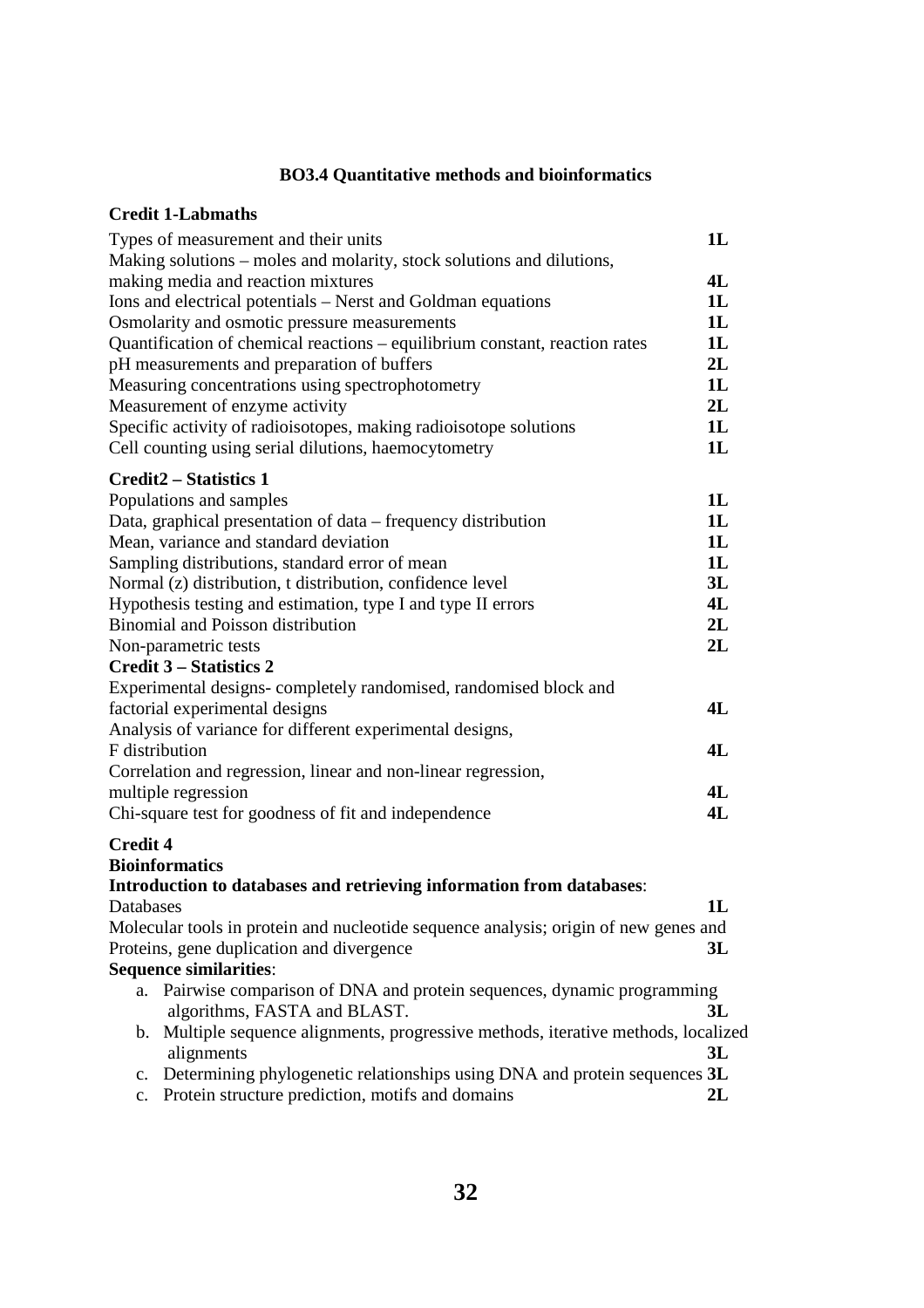| <b>BO</b> 3.4 Biostatistics and Bioinformatics – 4C                    | $(16$ practicals) |
|------------------------------------------------------------------------|-------------------|
| <b>Biostatistics</b>                                                   |                   |
| Data, graphical presentation of data – frequency distribution          | 1P                |
| Sample means and standard deviations, confidence intervals             | 1P                |
| Distribution of sample means, standard error                           | 1P                |
| Hypothesis testing-comparison of means                                 | 2P                |
| Chi-square test                                                        | 1P                |
| Analysis of variance                                                   | 2P                |
| Correlation and regression                                             | 2P                |
| <b>Bioinformatics</b>                                                  |                   |
| Databases and database searching                                       | 2P                |
| DNA and protein sequence comparisons:                                  |                   |
| Pairwise comparison of DNA and protein sequences - BLAST               | 2P                |
| Multiple sequence alignments, progressive methods, CLUSTAL             | 2P                |
| Determining phylogenetic relationships using DNA and protein sequences | 2P                |

## **Reference :**

1. Lab Math – Adams, D.S. I.K. Internations Pvt Ltd. New Delhi, 2004

- 2. Statistical Methods Snedecor G.W. and Cochran W.G. Affiliated East-West Press Pvt. Ltd. 1989
- 3. Statistical methods in Agriculture and Experimental Biology Mead, R. and Curnow, R.N. Chapman and Hall, 1983
- 4. Practical statistics and experimental design for plant and crop science Clewer, A.G. and Scarisbrick, A.H. , John Wiley, New York, 2001
- 5. Bioinformatics Westhead, DR, Parish JH and Twyman, RM, BIOS Scientific Publishers Ltd., Oxford, 2003
- 6. Bioinformatics Sequence and genome analysis. D.W. Mount, CBS Publishers, New Delhi, 2003
- 7. Bioinformatics and Molecular Evolution Higgs PG and Attwood, TK
- 8. Blackwell Publishing, Oxford, UK, 2005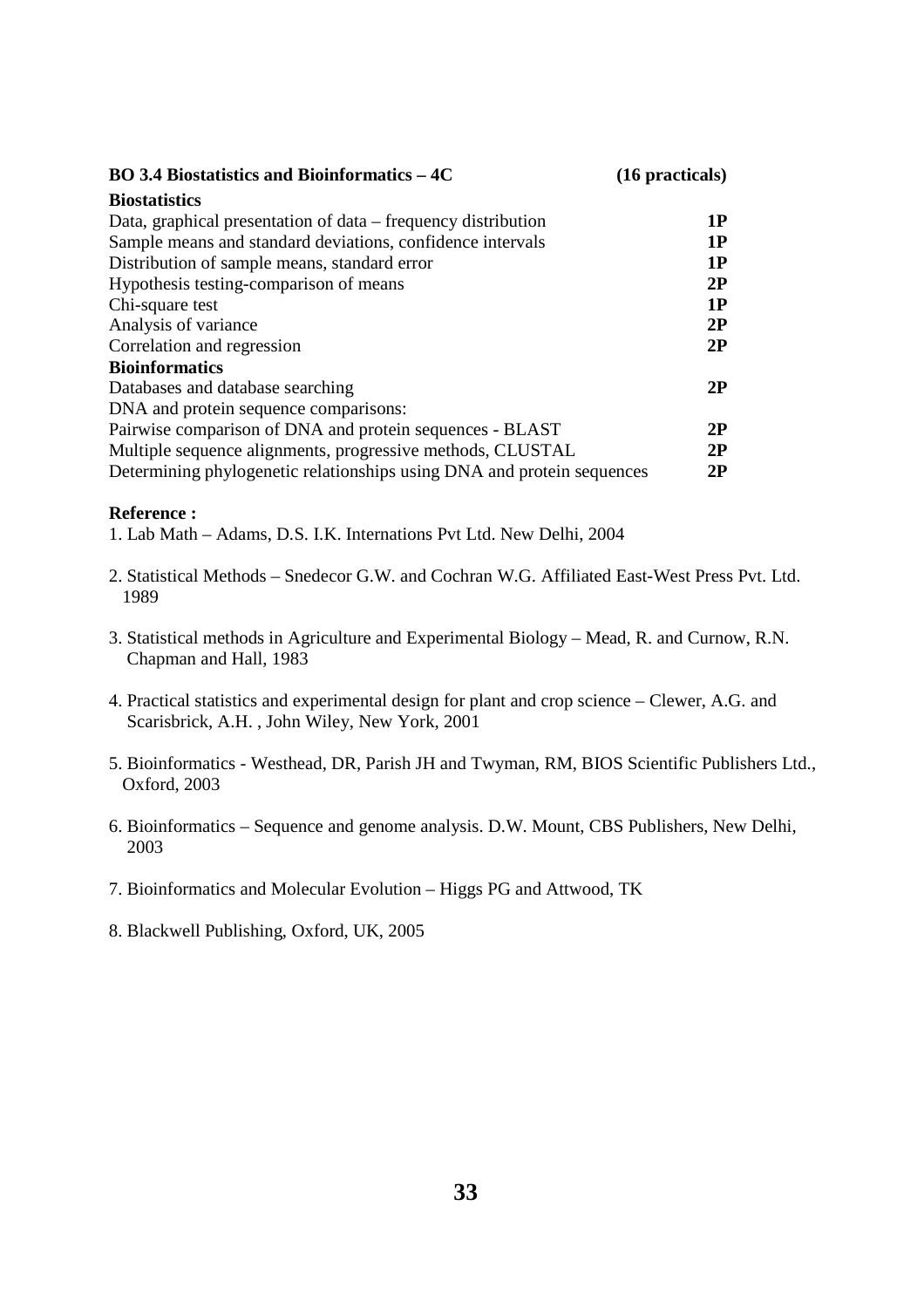# **BO3.5 Practicals on BO3.1 and BO3.2 (5C)**

# Practicals on BO3.1 (3C -any 12 Practicals)

| Tools of taxonomy – Types of tools, Field Tools, Laboratory Tools and Library Tools Taxonomic            |      |  |
|----------------------------------------------------------------------------------------------------------|------|--|
| literature – Check lists, Floras, Keys, Monographs and Laboratory identification manuals.                |      |  |
| Methods of field work, Non-destructive plant collection and documentation of the data, Maintaining field |      |  |
| diary, Post-collection laboratory study of the plants, Herbarium preparation, Report writing, at least 3 |      |  |
| local field visits.                                                                                      | (3P) |  |
| For following practicals Bentham & Hooker's system should be used                                        |      |  |
| *Comparative studies of families from at least three major groups (series of orders) of dicotyledons and |      |  |
| two major groups of monocotyledons (diagnostic characters of the families as per Bentham and Hooker's    |      |  |
| system of classification)                                                                                | (5P) |  |
| *Identification of plants up to species giving reasons                                                   | (4P) |  |
| *Preparation of artificial keys (for each key material from at least ten families)                       | (2P) |  |
| Chemotaxonomy – Flower pigment analysis of plants from icoidales, Caryophyllales and Curvembryae.        |      |  |
|                                                                                                          | (1P) |  |
| Palynotaxonomy – Study of pollen characters of taxonomic significance<br><b>OR</b>                       | (1P) |  |
| Cytotaxonomy – Study of intergeneric / interspecific karyotypic differences.                             | (1P) |  |

\* These exercises should cover in all at least 40 families.

# Practicals on BO3.2 (2C-Any 8 practicals)

|    | 1. Isolation of shoot apical meristems from seedling, young and mature vegetative plant.1P                                                                                                                                           |          |
|----|--------------------------------------------------------------------------------------------------------------------------------------------------------------------------------------------------------------------------------------|----------|
|    | 2. Tracing the course of stomatal development and observations on stomatal types.                                                                                                                                                    | 1P       |
|    | 3. Histochemical analysis of secondary growth (primary to secondary axis)                                                                                                                                                            | 1P       |
|    | 4. Histochemical comparison between vegetative SA and reproductively induced SA                                                                                                                                                      | 1P       |
|    | 5. Observations on<br>a. microsporogenesis and development of male gametophyte (pollen)<br>b. megasporogenesis and development of female gametophyte<br>6. Observations on types of endosperm, dissection and isolation of endosperm | 1P<br>1P |
| 7. | Observations on stages of embryo development, dissection and isolation of developing<br>embryo (3 stages)<br>8. <i>In vitro</i> germination of spore/pollen                                                                          | 1P<br>1P |
| 9. | Organogenesis in <i>in vitro</i> cultured tissues                                                                                                                                                                                    | 2P       |
|    | 10. Somatic embryogenesis in <i>in vitro</i> cultured tissues                                                                                                                                                                        | 2P       |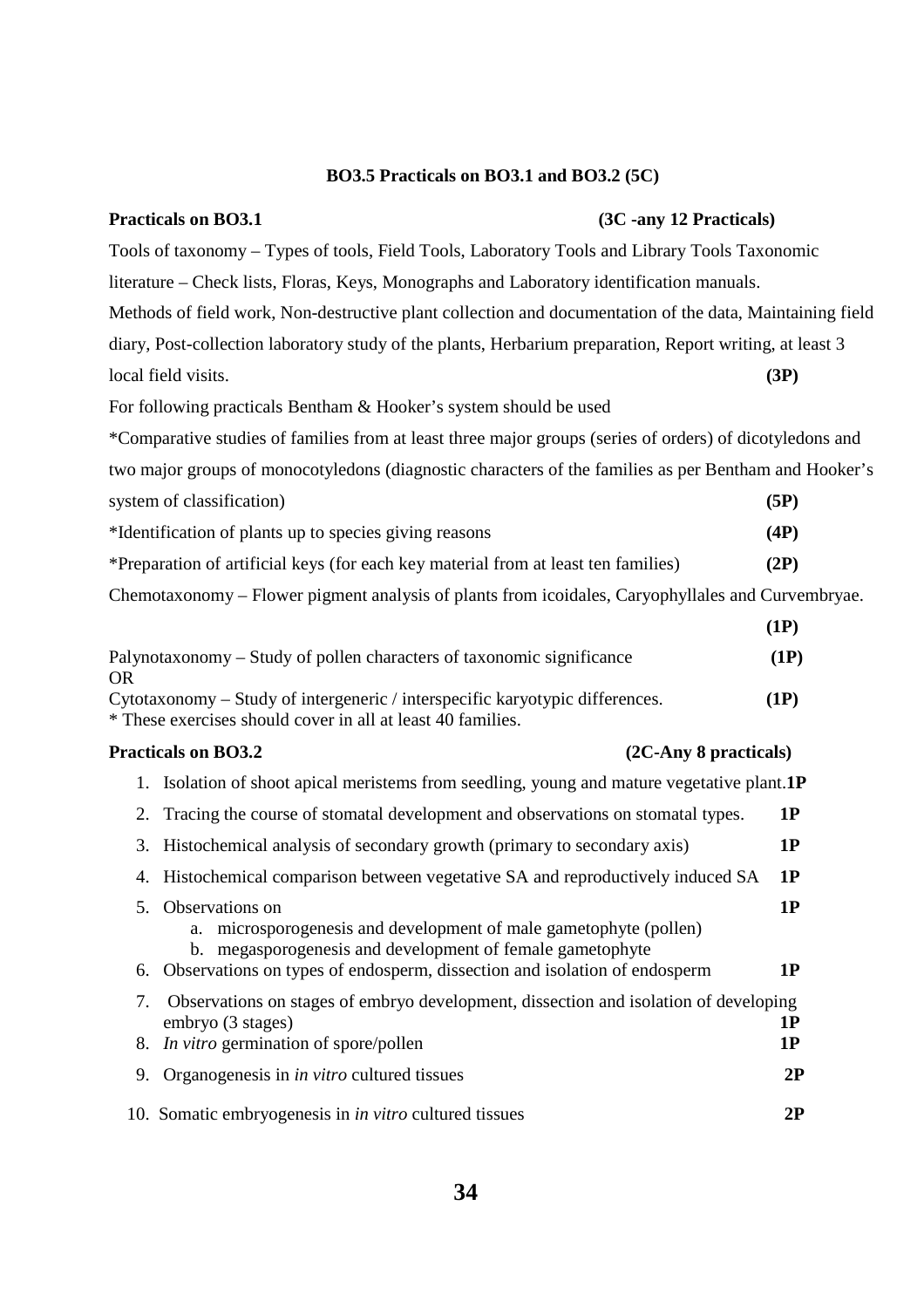# **BO3.6 Practicals on BO 3.3 and BO3.4 (5C)**

| Practicals on genetic engineering Any 8 practicals                                             | (2C)   |
|------------------------------------------------------------------------------------------------|--------|
| 1. Transformation of <i>E.coli</i> with plasmid, selection of transformants by                 |        |
| blue-white screening.                                                                          | 2P     |
| 2. Transformation of A. tumefaciens with binary vector and selection for                       |        |
| transformants.                                                                                 | 2P     |
| 3. Transformation of plant tissues using Agrobacterium tumefaciens based vectors. Detection of |        |
| transformants using GUS assay                                                                  | 4P     |
| 4. Transformation of plant tissues using Agrobacterium rhizogenes.                             |        |
| Detection of transformants on the basis of hairy root formation                                | 4P     |
| <b>Biostatistics</b> Any 6 practicals                                                          | (1.5C) |
| Data, graphical presentation of data – frequency distribution                                  | 1P     |
| Sample means and standard deviations, confidence intervals                                     | 1P     |
| Hypothesis testing-comparison of means                                                         | 2P     |
| Analysis of variance                                                                           | 2P     |
| Correlation and regression                                                                     | 1P     |
| <b>Bioinformatics</b><br>Any 6 practicals                                                      | (1.5C) |
| Databases and database searching                                                               | 1P     |
| DNA and protein sequence comparisons:                                                          |        |
| Pairwise comparison of DNA and protein sequences - BLAST                                       | 2P     |
| Multiple sequence alignments, progressive methods, CLUSTAL                                     | 2P     |
| Determining phylogenetic relationships using DNA and protein sequences                         | 2P     |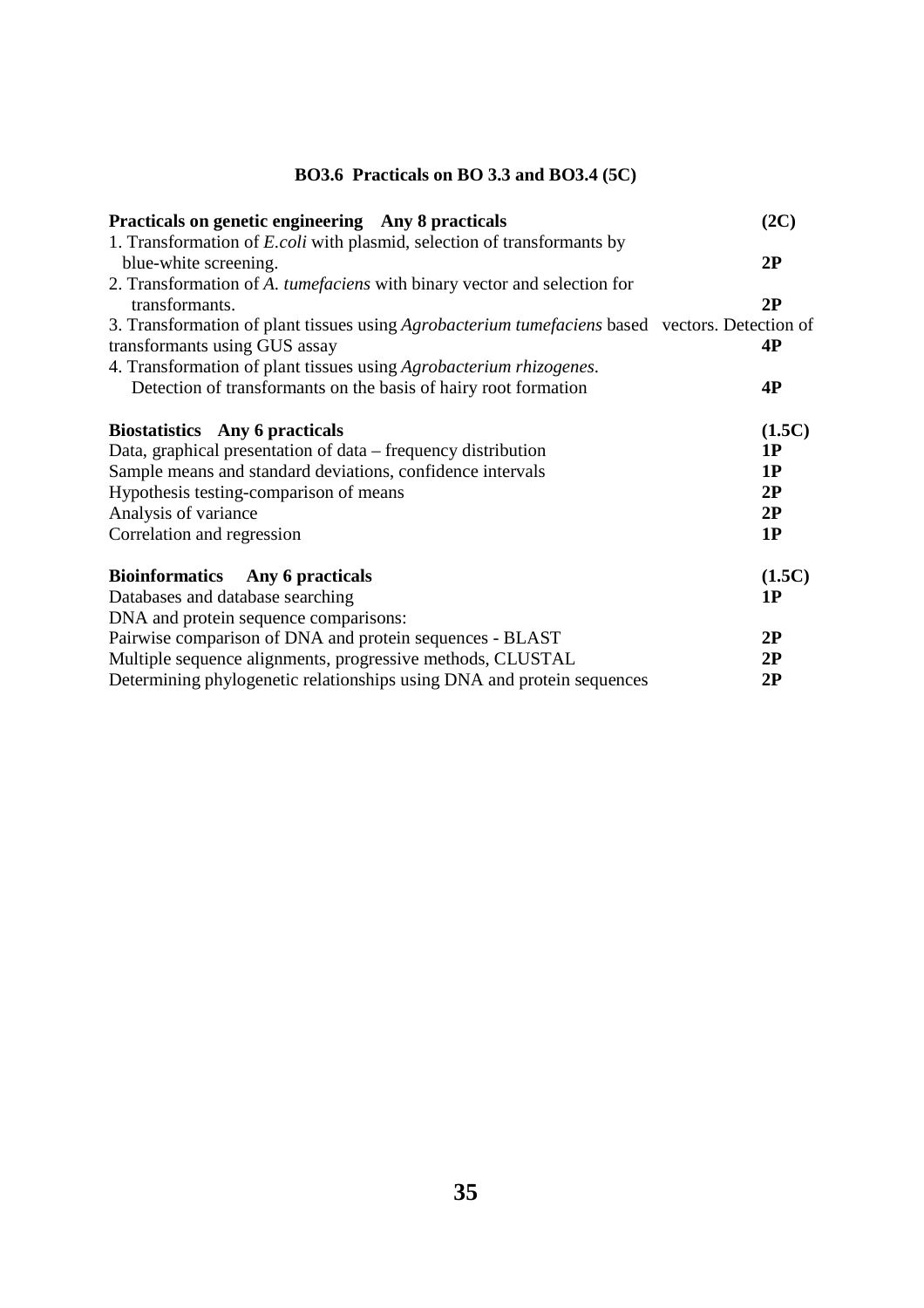# **B0: 4.1a : Optional Paper – I Plant pathology**

# **C 1 Plant diseases**

| 1. Concept of disease, classification                                       | (2L) |
|-----------------------------------------------------------------------------|------|
| 2. Specific plant diseases, disease caused by fungi, symptoms, life cycles. | (3L) |
| 3. Diseases caused by bacteria and mollicutes.                              | (2L) |
| 3. Diseases caused by Viruses.                                              | (2L) |
| 4. Disease caused by nematodes.                                             | (2L) |
|                                                                             |      |

5. Plant disease epidemiology: Elements of an epidemic, patterns and comparison of epidemics development and forecasting plant disease epidemics. **(4L)**

# **C 2 Pathogens**

| 1. Pathogenesis: Infection, reproduction and dissemination                | (2L) |
|---------------------------------------------------------------------------|------|
| 2. Pathogen effects on photosynthesis, transpiration, respiration, growth | (4L) |
| 3. Enzymes and toxins in plant disease                                    | (4L) |
| 4. Pathogenicity of biotrophic and necrotrophic pathogens                 | (5L) |

# **C 3 Host and resistance**

Plant defenses: Non-host and host resistance, pre-existing and induced structural and chemical defenses **(8L)**

Molecular biology of host-pathogen interactions: Pathogenicity genes, avirulence genes, host R genes, effector molecules, miRNA **(7L)**

# **C 4 Disease management and control of diseases**

| Diagnostic methods for detecting pathogens                             | (2L) |
|------------------------------------------------------------------------|------|
| Breeding methods for improving resistance in plants                    | (3L) |
| Control of disease using fungicides and other chemicals                | (3L) |
| Biocontrol agents for controlling disease                              | (3L) |
| Disease control using biological and chemical activators of resistance | (3L) |

# **References:**

- 1. Plant Pathology by R. S. Mehrotra, first edition, McGraw-Hill Education publication, 1982.
- 2. Plant Pathology by George N Agrios, fifth edition, Academic Press, London, 2005.
- 3. Plant Nematode: Morphology, Systematics, Biology and Ecology by M. R. Khan, first edition, Science Publishers, 2008.
- 4. Plant Pathogenesis and Resistance by Jeng-Sheng Huang, first edition, Springer Netherlands, 2001.
- 5. Plant Pathology by R. S. Mehrotra and Ashok Agarwal, second edition, Tata McGraw Hill Education, 2003.
- 6. Biocontrol of Plant Diseases by P. C. Trivedi, first edition, Aavishkar Publishers and Distributors, 2007.
- 7. Concise Encyclopedia of Plant pathology by P. Vidhyasekaran, first edition, CRC Press, 2004.
- 8. Topics in Mycology and Pathology by L. N. Nair, first edition, New Central Book Agency Kolkata, 2007.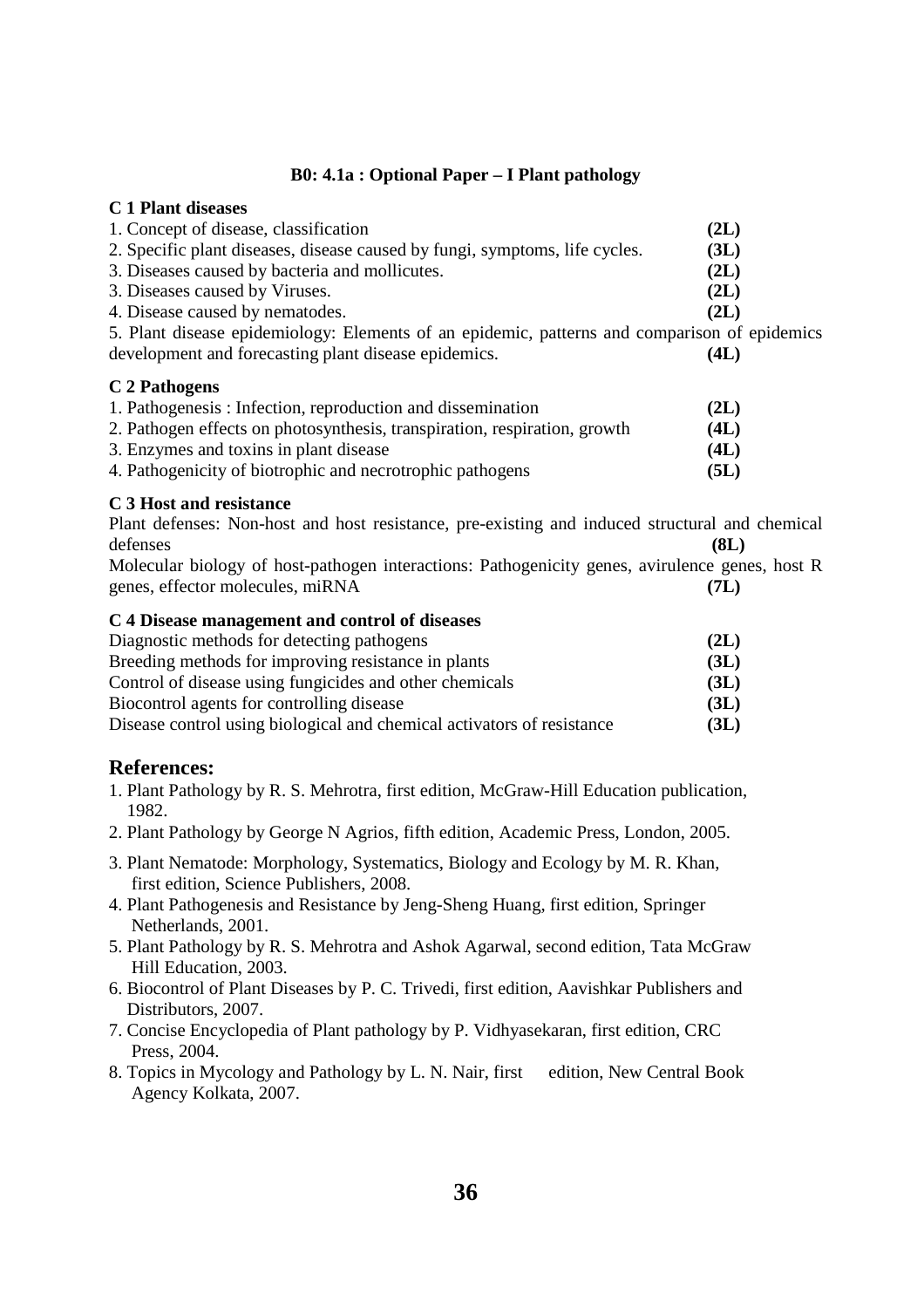# **BO 4.1b: Optional Paper-II Plant diversity, Assessment and Conservation - 4 Credits**

|          | <b>Credit 1 Introduction and Species diversity</b>                                                                                                                                                                                                                                                                                                                                                                                                                    | (15L)                          |
|----------|-----------------------------------------------------------------------------------------------------------------------------------------------------------------------------------------------------------------------------------------------------------------------------------------------------------------------------------------------------------------------------------------------------------------------------------------------------------------------|--------------------------------|
|          | 1. Concept, definitions, scope and issues related to plant biodiversity. Taxonomic,<br>ecological, and genetic perspective of plant biodiversity                                                                                                                                                                                                                                                                                                                      | 2L                             |
|          | Threats to Plant species diversity.<br>2.                                                                                                                                                                                                                                                                                                                                                                                                                             | 1L                             |
|          | 3. Magnitude and distribution of species diversity (Algae to Angiosperms) with special<br>reference to India.<br>4. Ecogeographical pattern of distribution of species diversity, Phytogeographic and Floristic<br>patterns of species diversity, Hotspots, plant diversity in Western Ghats, Eastern<br>Himalayas, West coast and East coast                                                                                                                         | 7L<br>3L                       |
|          | 5. Centers of species diversity, Spatial patterns of species diversity, Endemism and species<br>diversity,                                                                                                                                                                                                                                                                                                                                                            | 2L                             |
| 2.       | <b>Credit 2- Ecosystem and Genetic diversity</b><br>1. Plant diversity within and between ecosystems with special reference to the following<br>types of ecosystems in Indian sub content biomes. Freshwater, marine and terrestrial<br>ecosystems, wetlands.<br>1. Causes of increase of ecosystem diversity.<br>Agro-biodiversity - Domestication and distribution of cultivated species with respect to agro<br>climatic zones. Diversity in domesticated species. | (15 L)<br>4L<br>1L<br>2L<br>1L |
| 3.<br>4. | Threats to Plant ecosystem diversity.<br>Genetic diversity Nature and origin of genetic variations (including molecular aspects),<br>Genetic variation within and between populations,<br>Measurement of Genetic diversity - Molecular approaches to plant diversity<br>based on allozymes and DNA based markers techniques<br>assessment<br>5. Threats to Plant genetic diversity.                                                                                   | <b>6L</b><br>1L                |
|          | <b>Credit 3. Assessment of Plant biodiversity</b>                                                                                                                                                                                                                                                                                                                                                                                                                     | (15 L)                         |
|          | 1. Methods of assessment of species diversity; Diversity indices – species richness, species<br>abundance, and taxic diversity.<br>4L                                                                                                                                                                                                                                                                                                                                 |                                |
| 2.       | CAMP exercise - objectives and procedure, remote sensing and ground truthing,<br>Inventorization & Monitoring<br>4L                                                                                                                                                                                                                                                                                                                                                   |                                |
| 3.<br>4. | 2L<br>Measurement of ecosystem diversity.<br>Biodiversity Informatics: Management and Communication, Biodiversity information<br>network, Databases, Metadata bases, Indian biodiversity portal<br>5L                                                                                                                                                                                                                                                                 |                                |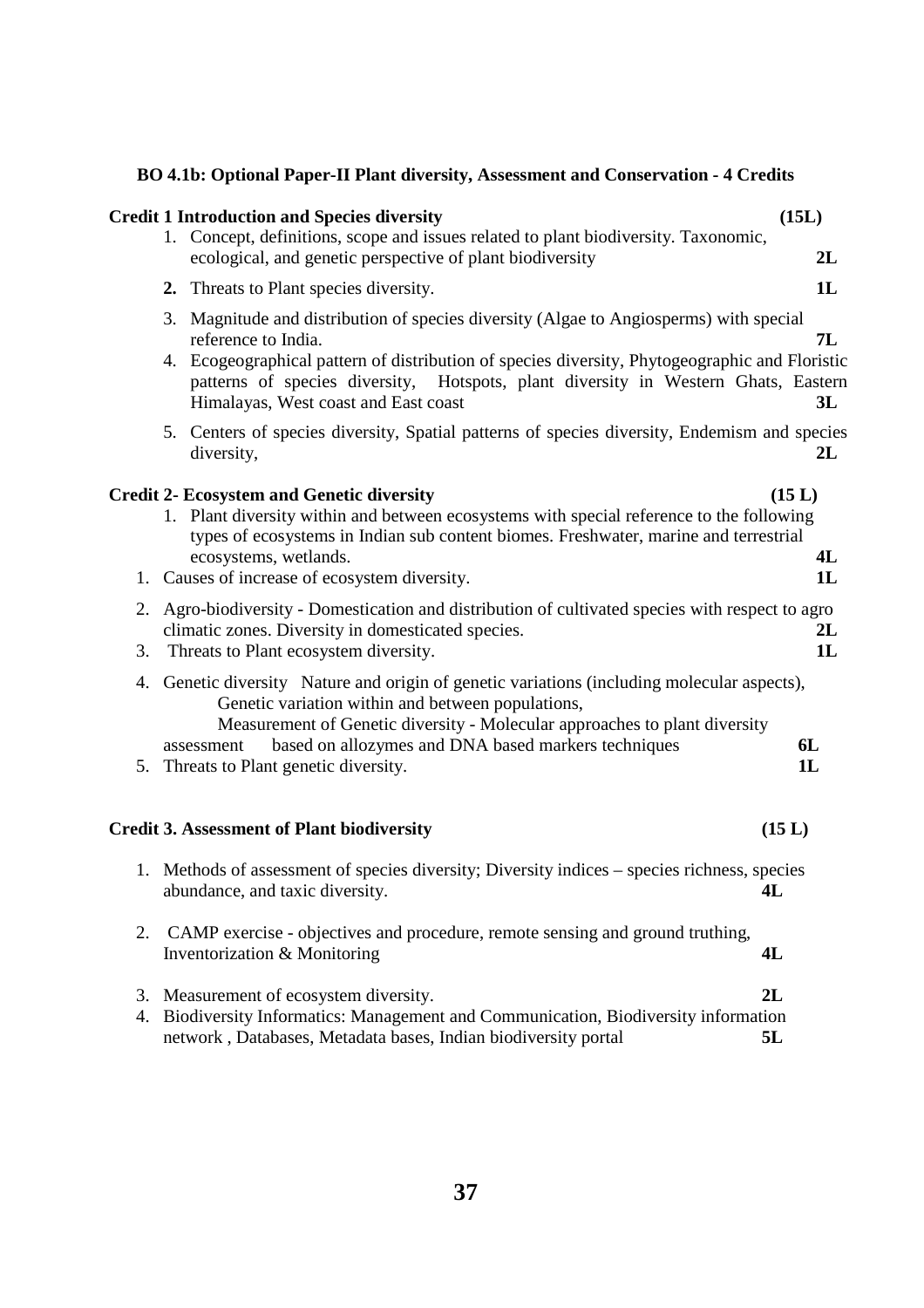**38**

# **Credit 4- Conservation of Plant Biodiversity (15 L)**

1. Conservation concept and need, categories of threatened plants, RET plants. Conservation of Species, Ecosystem and Genetic Diversity **2L**

#### **2. Strategies for plant conservation**

 Social Approach to Conservation: Sacred Groves, Sthalavrikshas, People's Movement for Biodiversity Conservation, Chipko Movement, Chico River Dam and Tribal Campaign

**2L** 

**3. Methods of conservation** 

 *In-situ* and *ex-situ* Conservation

 **In-situ Conservation:** Introduction, Protected Areas:, Biosphere Reserves and National Parks, On-farm and Home Garden Conservation **4L**

- 4. **Ex-situ Conservation:** Germplasm Collections, Botanical Gardens, Seed Banks, Testtube Gene Banks, Pollen Banks, Field Gene Banks, DNA Banks, *In-vitro* Conservation Methods, **6L**
- 5. Ecosystem Restoration **1L**

#### **References:**

- 1. Krishnamurthy K.V. (2003) An Advanced Textbook on Biodiversity-Principles and Practice, Oxford & IBH Publ. New Delhi
- 2. Michael J. Jeffries (2005) Biodiversity and Conservation, Routledge, London
- 3. William J. Sutherland (1997) Ecological Census Techniques A Handbook. Cambridge Uni. Press.
- 4. Magurran Anne (1988) Ecological Diversity & Its Measurement, Chapman & Hall India
- 5. Uma Shaanker, R. Ganeshiah, KN. & Bawa KS (Eds) (2001) Forest Genetic Resources: Status, Threats and Conservation Strategies; Oxford & IBH, New Delhi
- 6. Heywood and Watson (Edt.) (1995) Global Biodiversity Assessment, UNEP, Cambridge University Press.
- 7. WCMC (1992) Global Biodiversity: Status of the Worlds Living Resources; Chapman and Hall, London
- 8. EDavid Hill, Matthew Fasham, Graham Tucker, Michael Shewry & Philip Shaw (Eds.) (2004) Handbook of Biodiversity Methods – Survey, Evaluation and Monitoring ; Cambridge
- 9. Handbook of the Convention on Biological Diversity (2001), Secretariat of the Convention on Biological Diversity. Earthscan publ., London
- 10. Avise JC (1994) Molecular Markers, Natural History and Evolution, Chapman & Hall, London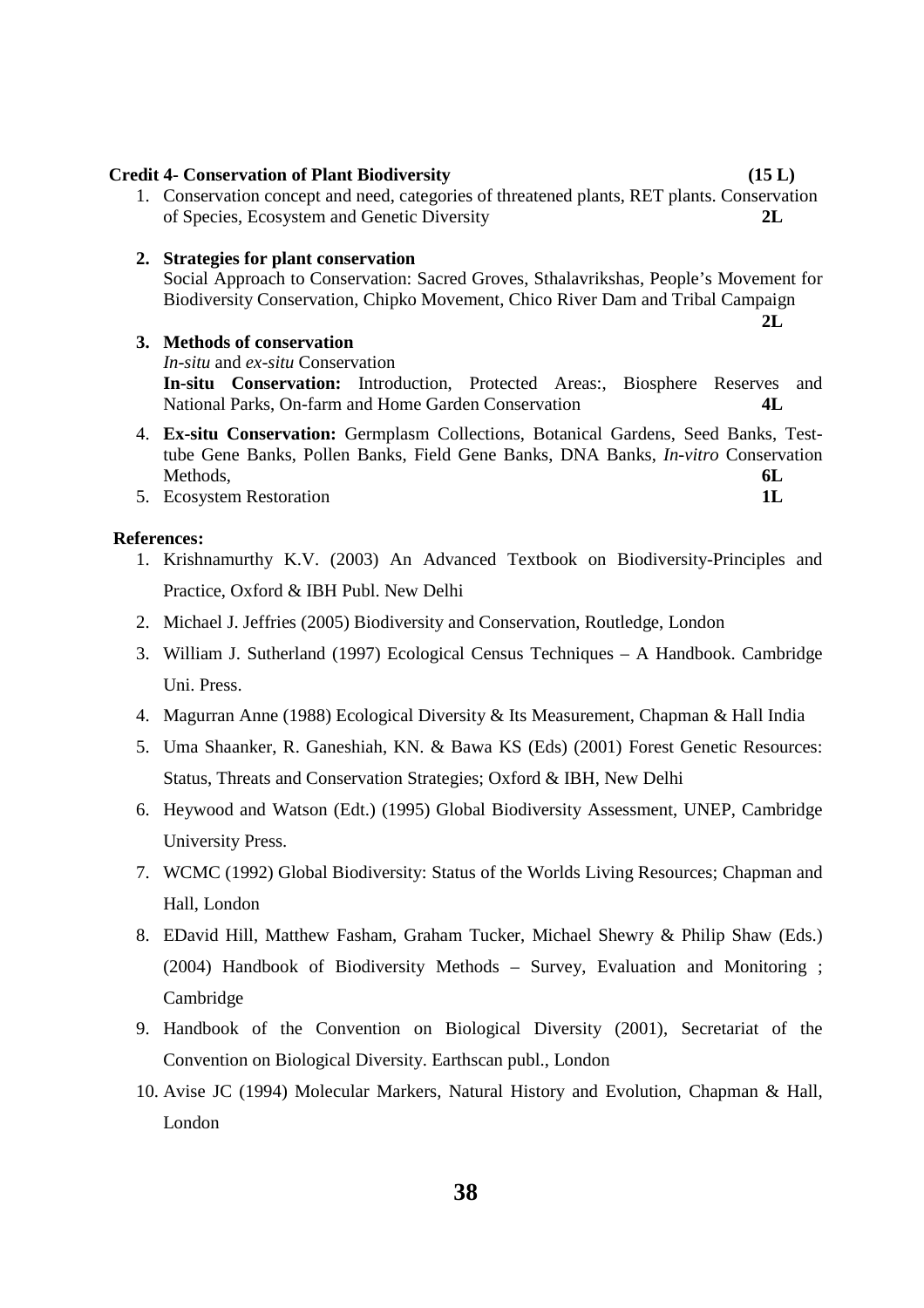- 11. Barbier EB, Burgess JC & Folke C. (1994) Paradise Lost? The Ecological Economics of Biodiversity; Earthscan, London
- 12. Hajra P.K. & V. Mudgal (Eds.) (1997) Plant Diversity Hotspots in India An Overview, **BSI**
- 13. John E. Weaver & F.E. Clement (1938) Plant Ecology. Mc Graw-Hill. NY.
- 14. Orians GH, Brown GM, Kunin WE & Swierbinski JE. (1990) Preservation and Valuation of Biological Resources; Univ. Washington Press
- 15. Bowles M.L. & Whelan C.J. (1996) Restoration of Endangered Species; Cambridge Univ. Press.
- 16. T.V. Ramchandra, R. kiran, N. Ahalya (2002) Status, Conservation & Management of Wetlands, Allied Publ. New Delhi.
- 17. Gadgil M. & Guha R. (1992) This Fissured Land: An Ecological History of India; Oxford University Press, New Delhi
- 18. Ashish Kothari (1997) Understanding Biodiversity- Life, sustainability and Equity; Orient Longman
- 19. N.K. Uberoi (2003) Environmental Management, Excel Books, New Delhi
- 20. Dwivedi O.P (1994), Environmental Ethics; Sanchar Publishing House, New Delhi
- 21. Bowles M.L. & Whelan C.J. (Eds.) (1996) Restoration of Endangered Species; Cambridge Univ. Press.
- 22. WRI/IUCN/UNEP (1992) Global Biodiversity Strategy: Guidelines for Action to Save, Study, and Use Earth's Biotic Wealth Sustainably and Equitably; WRI Publ, Baltimore, MD.
- 23. Shailaja Ravindranath & Sudha Premnath (1997) Biomass Studies Field Methods for Monitoring Biomass, Oxford & IBH, New Delhi.
- 24. Michael P. (1984) Ecological Methods for field & Laboratory investigations, TMH Co. ltd. Bombay.
- 25. R. Bobbink, B. Beltman, J.T.A. Verhoeven and D.F. Whigham (Eds) (2006) Wetlands: Functioning, Biodiversity conservation, and Restoration, Springer, New York.
- 26. Ninan K.N. (2007) The Economics of Biodiversity Conservation, Earthscan, London
- 27. Singh J S, Singh S P and Gupta S R (2006) Ecology Environment and Resource Conservation, Anamaya Publishers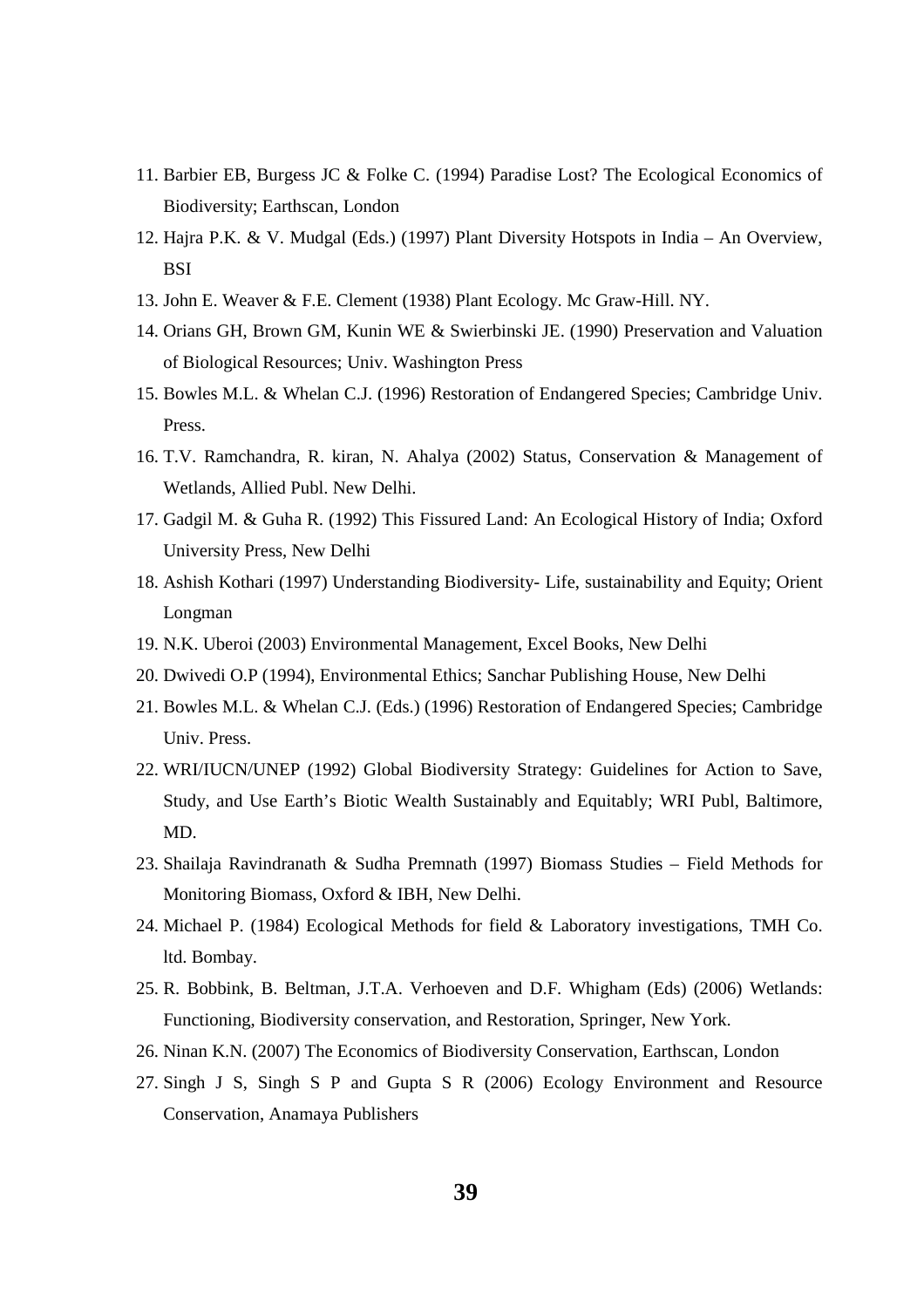- 28. Paroda R S and Arora R K (1991) Plant Genetic Resources: Conservation and Management, IBPGR, India
- 29. Razdan M K and Cocking E C (1997) Conservation of Plant Genetic Resources *In Vitro*, Volume 1, Oxford & IBH Pub.
- 30. Foster, M. G. Mueller and Bills G. (2004) Biodiversity of fungi : Inventory and Monitoring methods Academic Press. 777ppp
- 31. Deshmukh S.K. and Rai M.K. (2005) The Biodiversity of Fungi Their role in Human life

Hunter –Cevera , J.C. and Angella Belt (1996) Maintaining cultures for Biotechnology and Industry.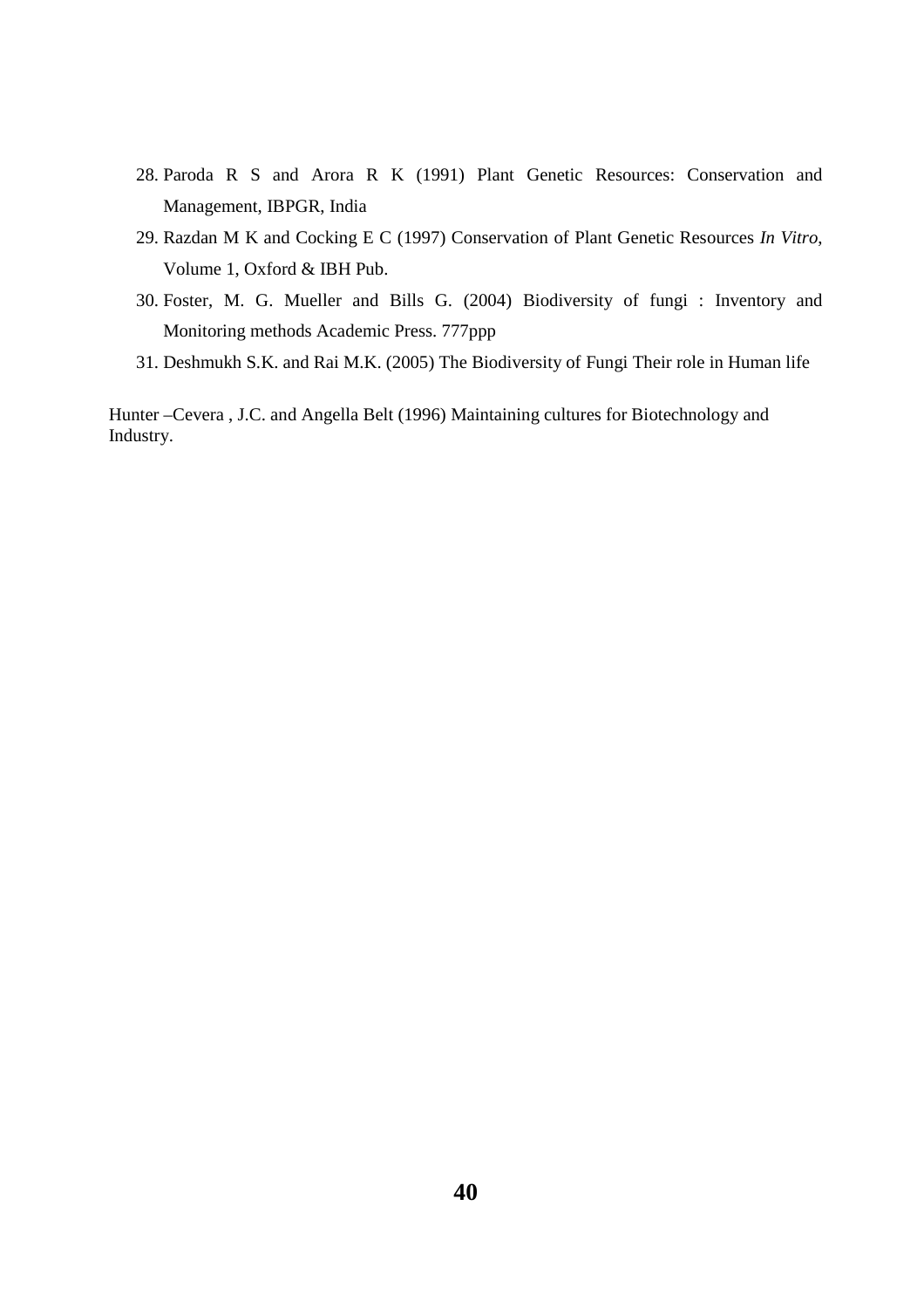# **BO 4.1c : Optional Paper – III Clonal Propagation of Plants - (4C)**

## **Credit 1:**

**Clonal Propagation:** Overview of clonal propagation, advantages and limitations of clonal propagation. **1**

# **Methods of Vegetative propagation**:

**Cutting:** Types, sources of cutting material, Rooting media, formula and carriers, disease control, environmental conditions for rooting, Hardening off and post production care. **2 Grafting :** Types, Seedling and clonal root stock system, formation of graft union, factors affecting graft union success, genetic limits of grafting, graft incompatibility, scion root stock relationship, After care of grafted plants. **3** 

**Budding:** Types, Root stock for budding, time of budding **1** 

**Layering**, Types, reasons for layering success, plant modification resulting in natural layering- tip layering, runners, stolons, offsets, suckers, crown. **2**

Propagation by specialized stem and roots- bulbs, corms, tubers, tuberous stem, tuberous root, rhizome, pseudobulb, management practices and handling. **2** 

**Vegetative propagation through seeds:** Apomixis, Gametophytic Vs Sporophytic apomixis, Adventive embryony, Non recurrent apomixis, polyembryony, Vegetative apomixis, Diplospory and apospory, Significance of apomixis.

# **Credit 2: Genetic improvement of clonally propagated plants**

| Genetic instability of clonally propagated plants, Phenotypic and genotypic variation within |  |
|----------------------------------------------------------------------------------------------|--|
| clones, somaclonal variation                                                                 |  |
| Artificial methods for induction of variation, Induced mutations by physical and chemical    |  |
| mutagens.                                                                                    |  |
| Screening and propagation of variants,                                                       |  |
| Breeding methods for improving vegetatively propagated plants                                |  |

# **Credit 3:**

**Basics of tissue culture:** Tissue culture media, Plant Growth regulators, Aseptic techniques, laboratory equipments **3**

# **Micropropagation:**

| Stages of micropropagation Stage 0 – IV, Factors affecting micropropagation,                    | $\mathbf{\Lambda}$ |
|-------------------------------------------------------------------------------------------------|--------------------|
| Organogenesis-direct and indirect, Somatic embryogenesis-direct and indirect.                   | 3                  |
| Field trial of micropropagated plants                                                           |                    |
| <b>Applications</b> - Synthetic seed, microtuberization, Long term storage, cryopreservation of |                    |
| propagules, Virus free plants.                                                                  |                    |

# **Credit 4:**

### **Case studies on micropropagation:**

| Methods and applications of micropropagation for: |              |
|---------------------------------------------------|--------------|
| a. cereals,                                       | 2            |
| b. pulses                                         | $\mathbf{2}$ |
| c. oilseeds                                       | 2            |
| d. ornamentals                                    | 2            |
| e. medicinal plants                               | 3            |
| f. timber and fruit trees                         |              |
|                                                   |              |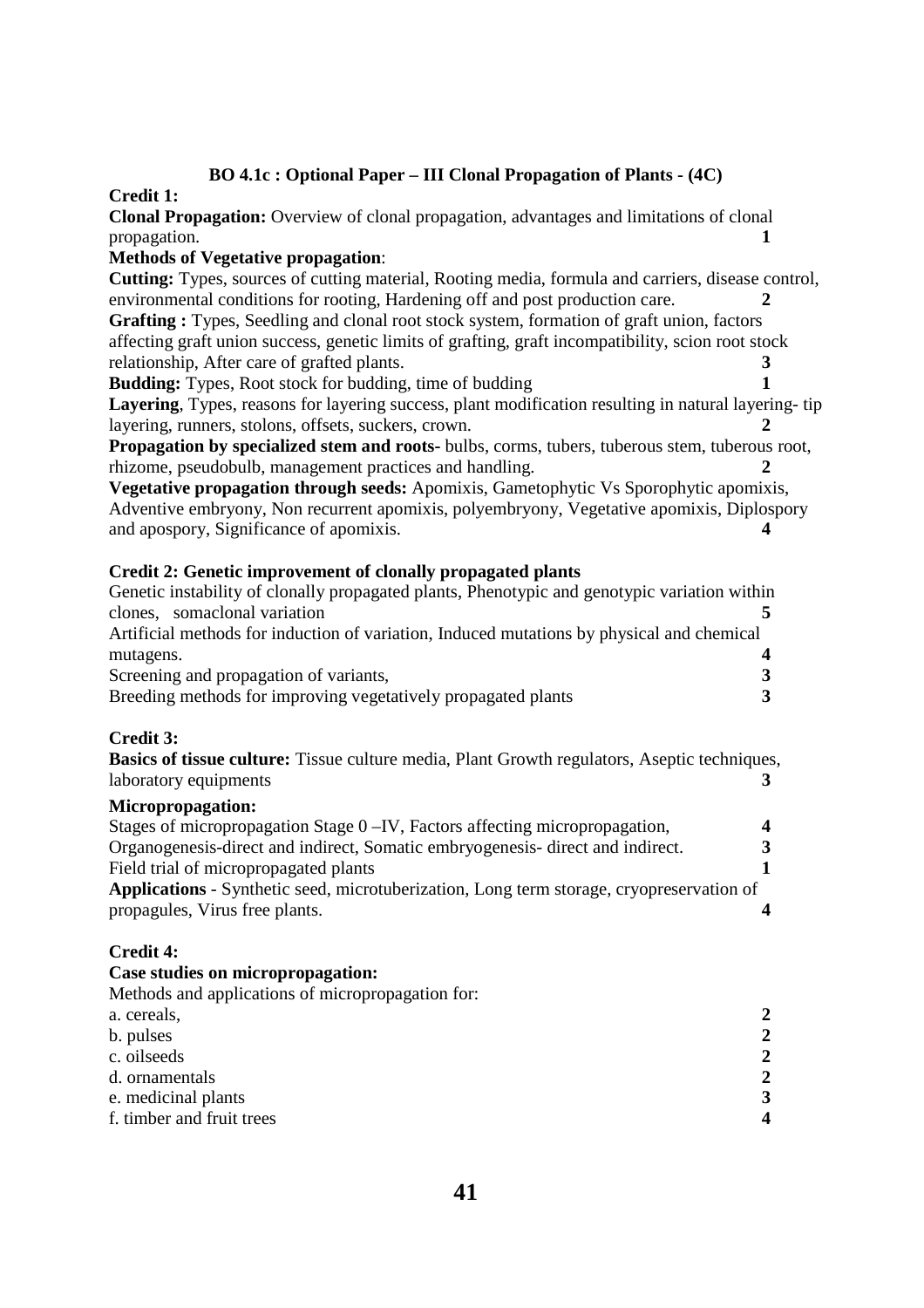# **References:**

1. Robert N. Trigiano & Dennis J. Gray 2011. "Plant tissue culture, Davelopment, and Biotechnology", CRC press, Taylor & Francis Group.

2. Caula A Beyl & Robert N. Trigiano 2008. Plant Propagation Concept & Laboratory Exercises, CRC press, Taylor & Francis Group.

3. Hudson T. Hartmann; Dale E. Kester; Fred T. Davies, Jr. & Robert L. Geneve 2007. Plant Propagation Principles and Practices, Seventh Edition, Prentice Hall of India Privet Limited, New Delhi.

4. K. Lindsey 2007. Plant Tissue Culture Manual Supplement 7, Springer India Private Limited, New Delhi, India.

5. G. A. Ravishankar, L. A. Venkataraman 1997, Recent Advances in Biotechnological Applications of Plant Tissue and Cell Culture. Oxford & IBH Publishing Co. Pvt. Ltd.New Delhi.

6. M. R. Ahuja 1993. Micropropagation of Woody Plants. Kluwer Academic publishers, AH Dordrecht, The Netherlands.

7. A. F. Mascarenhas 1993. Handbook of Plant Tissue culture. Indian Council of Agricultural Research, New Delhi.

8. M. K. Razdan 2003. Introduction to Plant TIssue Culture, second Edition. Oxford & IBH Publishing Co. Pvt. Ltd. New Delhi.

9. B.D. Singh

9. S.S. Bhojwani, M.K. Razdan 1996- Plant Tissue Culture: Theory and Practice, Elsevier Science

10. Jennie P. Mather, Penelope E. Roberts,(1998) "Introduction to Cell and Tissue Culture: Theory and Technique" Springer

11.Edwin F. George (2007). Plant Propagation by Tissue Culture: Volume 1.The background. Springer.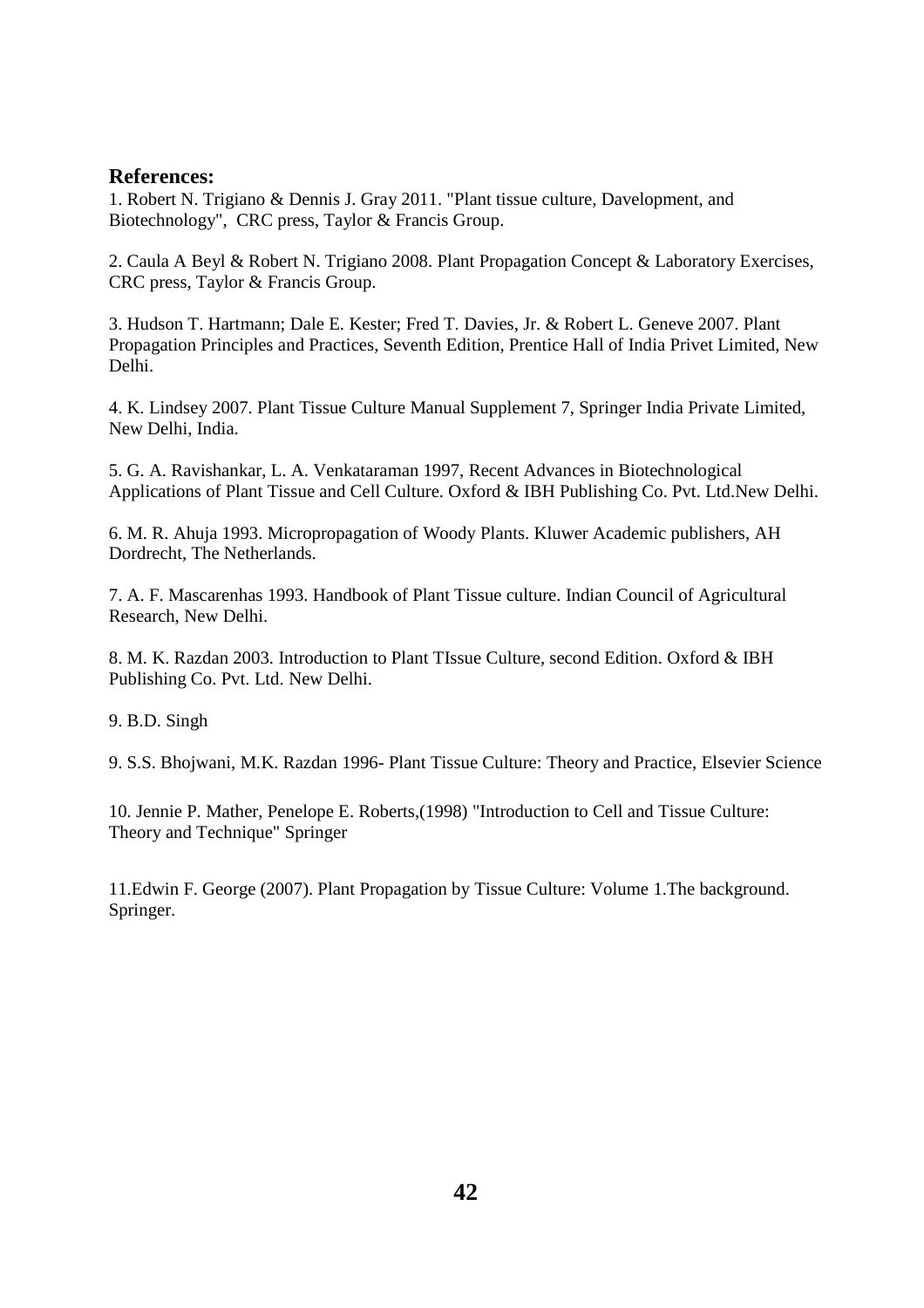# **BO 4.1d: Optional Paper IV Plant –Organism Interactions**

# **Credit 1:- Symbiotic associations**  1. Lichens **(3L)** 2. Endophytic association of plants – algae, bacteria, fungi **(3L)** 3. Mycorrhizae **(4L)** 4. Nodulating bacteria **(4L) Credit 2- Herbivory and carnivorous plants**  1. Herbivores – insects, grazing animals – physical and biochemical Interactions **(4L)**  2. Plant signaling and defense against herbivores **(4L) 3.** Genetic engineering in plants for improved tolerance against herbivores **(2L)**  4. Carnivorous plants – morphological features, specialized biochemical mechanisms for nutrient processing **(5L) Credit 3 – Plant –plant interactions**  1. Allelopathy in plants **(6L) 2.** Parasitic plants **(3L)**  3. Competitive mechanisms in plants **(4L)** 4. Epiphytic plants **(2L) Credit 4 - Pollination and dispersal biology**  1. Pollination mechanisms – flower structure with reference to pollination mechanisms, mimicry, thermogenesis **(3L)**  2. Pollinators – bees, beetles, butterflies, birds, mammals **(5L)** 3. Co-evolution of pollinators and plants, fig-fig wasps interaction, humming bird-plant interaction, etc **(3L)** 4. Seed dispersal mechanisms –fruit and seed morphology relevant to seed dispersal **(4L)**

# **References:**

Walter Larcher 1995 "Physiological Plant Ecology".  $3<sup>rd</sup>$  Eds. Springer – Verlag New York Berlin Heidelberg

Zdenek Lastuvka, Barbara Politycka, S. S. Narwal, Jana Kalinova 2007, "Coactions and Competition in Higher Plants", Scientific Publisher (India).

Malcolm C. Press, Jonathan D. Graves 1995, "Parasitic Plants", Chapman & Hall, 2-6 Boundary Row, London.

Peter Scott 2008, "Physiology and Behaviour of Plants". John Wiley & Sons Ltd.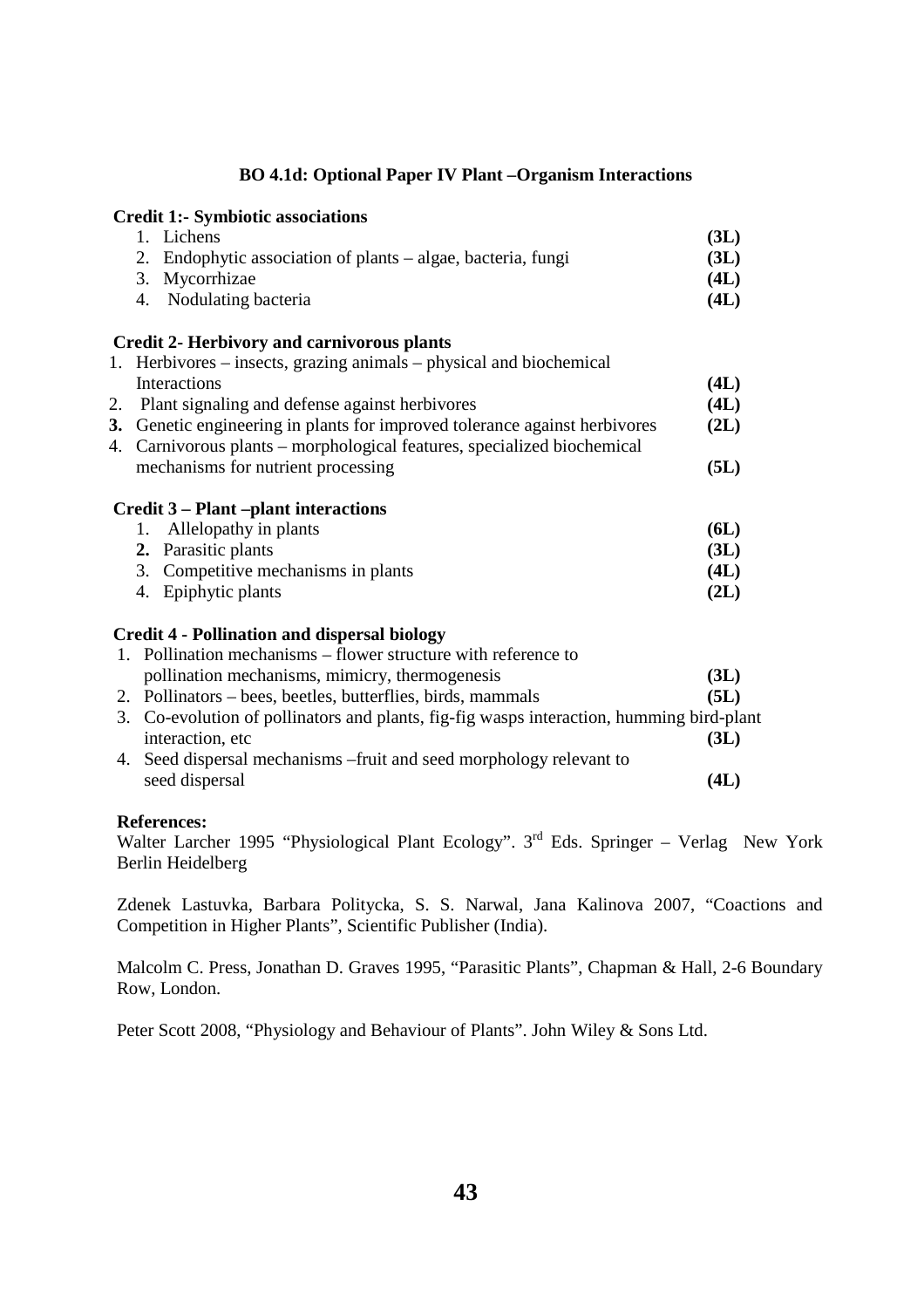# **Special Paper BO 4.2a: Advanced Plant Physiology**

## **BO 4.2a Optional Paper II: Advanced Plant Physiology Credit 1: (15 lectures)**

Properties of soil, absorption, transport and assimilation of water and minerals

Water and mineral utilization and conservation strategies in plants, evolution of biological nitrogen fixation

Leaf transpiration and stomatal physiology

Mechanism of biotic and abiotic stress tolerance

# **Credit 2: (15 lectures)**

Evolution of photosynthetic systems

Mechanism of conversion of light energy to chemical energy

 $CO<sub>2</sub>$  concentrating mechanism and utilization of energy in carbon reactions

Spatial and temporal changes of photosynthesis in response to changing climate conditions

Biological function of photorespiration

Source and sink relationship

# **Credit 3: (15 lectures)**

Organization and regulation of mitochondrial respiration in plants: relationship with biomass

production, role in oxidative stress response, organ development in response to environmental

stresses, Spatial and temporal changes of respiration in response to changing climate conditions

Influence of growth regulators in metabolism

Regulation of vegetative and reproductive growth

# **Credit 4: (15 lectures)**

Physiology of *in vitro* grown structures and their applications

Spatial organization of enzymes in plant metabolic pathways

Modification of metabolic pathways

# **BO 4.3 Practicals on optional paper II (Practicals)**

- 1. Induction of deficiency symptoms and growth analysis in crop plants (2)
- 2. Determination of activity of nitrate reductase and assimilation of nitrogen (1)
- 3. Study of transpiration and stomatal physiology under abiotic stress (1)
- 4. Determination of rate of photosynthesis using IRGA/Oxygen measurement system (1)
- 5. Study of activity of Rubisco and PEPcase enzyme (2)
- 6. Study of source and sink relationship in crop plants (1)
- 7. Study of effect of abiotic factors on photosynthesis (1)
- 8. Separation and identification of stress related proteins (1)
- 9. Study of respiration under stress condition using oxygen measurement system (1)
- 10. Effects of auxins and cytokinins or gibberellins on growth/enzyme activity (1)
- 11. Effect of nutrient constituents/growth regulators/environmental factors on growth and differentiation (1)
- 12. Development of biotic and abiotic stress tolerance using *in vitro* techniques (1)
- 13. Comparative physiological studies of control and transgenic plant (1)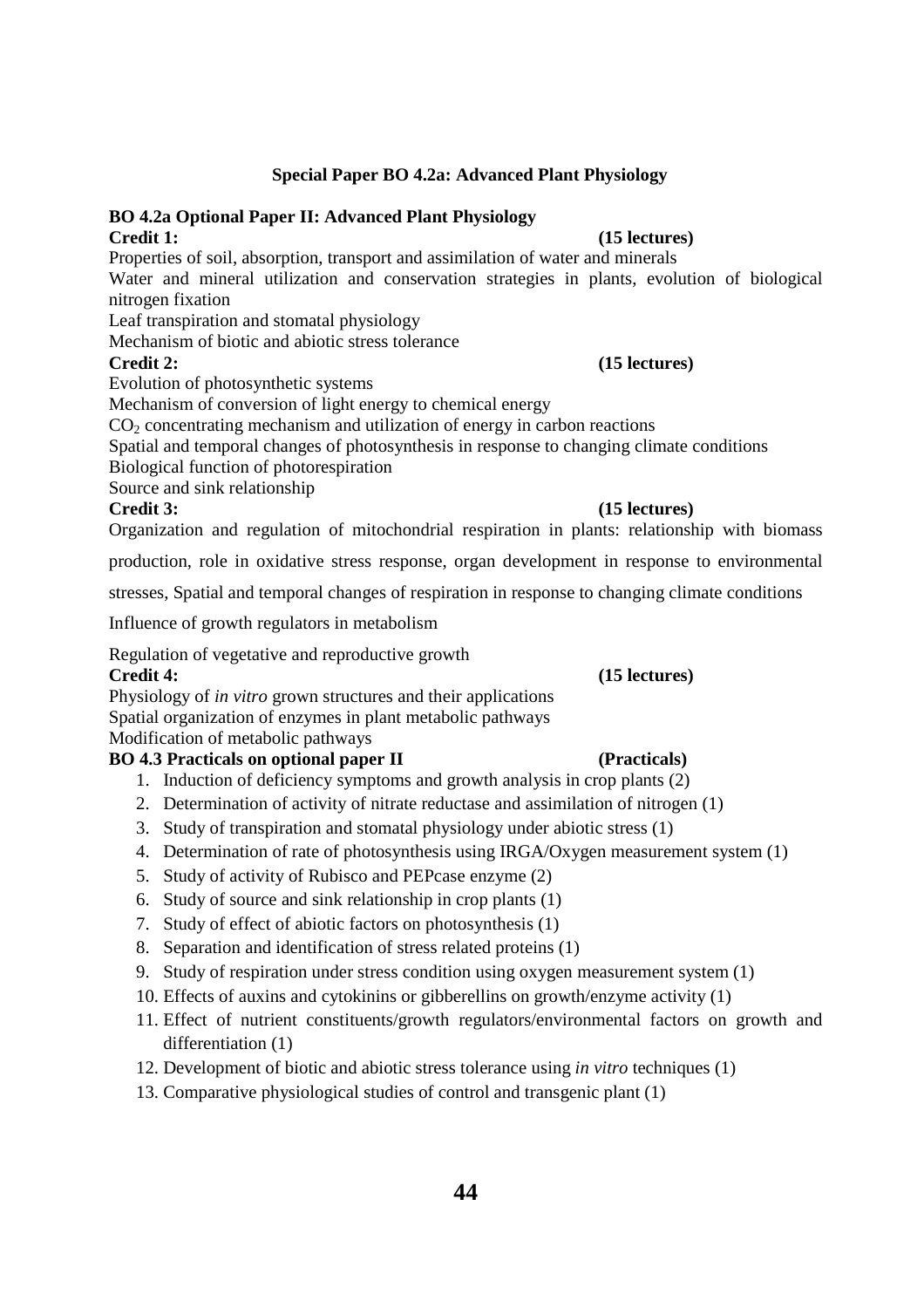# **References**

1. Berg J.M., Tymoczko J.L., Stryrer L. (2002) Biochemistry. 5th Ed. Wlt. Freeman and Company, New York.

2. Buchanan B.B., Gruissem W., Jones R.L. (2000) Biochemistry and Molecular Biology of Plants. IK International, Mumbai.

3. Calliot W.H., Elliot D.C. (1997) Biochemistry and Molecular Biology. Oxford University press, New York.

4. Davis P. J. (Eds.).(2004) Plant Hormones.Kluwer Academic Publishers, Dordrecht, Netherlands.

5. Goodwin T.W., Mercer E.I. (1998) Introduction to Biochemistry. CBS Publishers, New Delhi.

6. Heldt H. W. (2004) Plant Biochemistry. Academic Press, California.

7. Lowlor D.W. (2001) Photosynthesis in C3 and C4 Pathway. 3rd Ed. Viva. New Delhi.

8. Nelson David and Cox Michael. (2007) Lehninger Principles of Biochemistry.W.H.Freeman and Company. New York.

9. Lincolin Taiz and Eduardo Zeiger (2010) Plant Physiology, Fifth edition. Sinauer Associates, Inc. Publishers. Sunder land, USA.

## **Periodicals and Journals**

- **1.** Current trends in Plant Sciences
- **2.** Annual Review of Plant Physiology
- **3.** Annual Review of Biology
- **4.** Plant Cell
- **5.** Plant Physiology
- **6.** Journal of Plant Physiology
- **7.** Physiologia Plantarum
- **8.** Physiology and Molecular Biology of Plants
- **9.** Indian Journal of Plant Physiology
- **10**.Indian Journal of Biotechnology
- **11**.Acta Physiologia Plantarum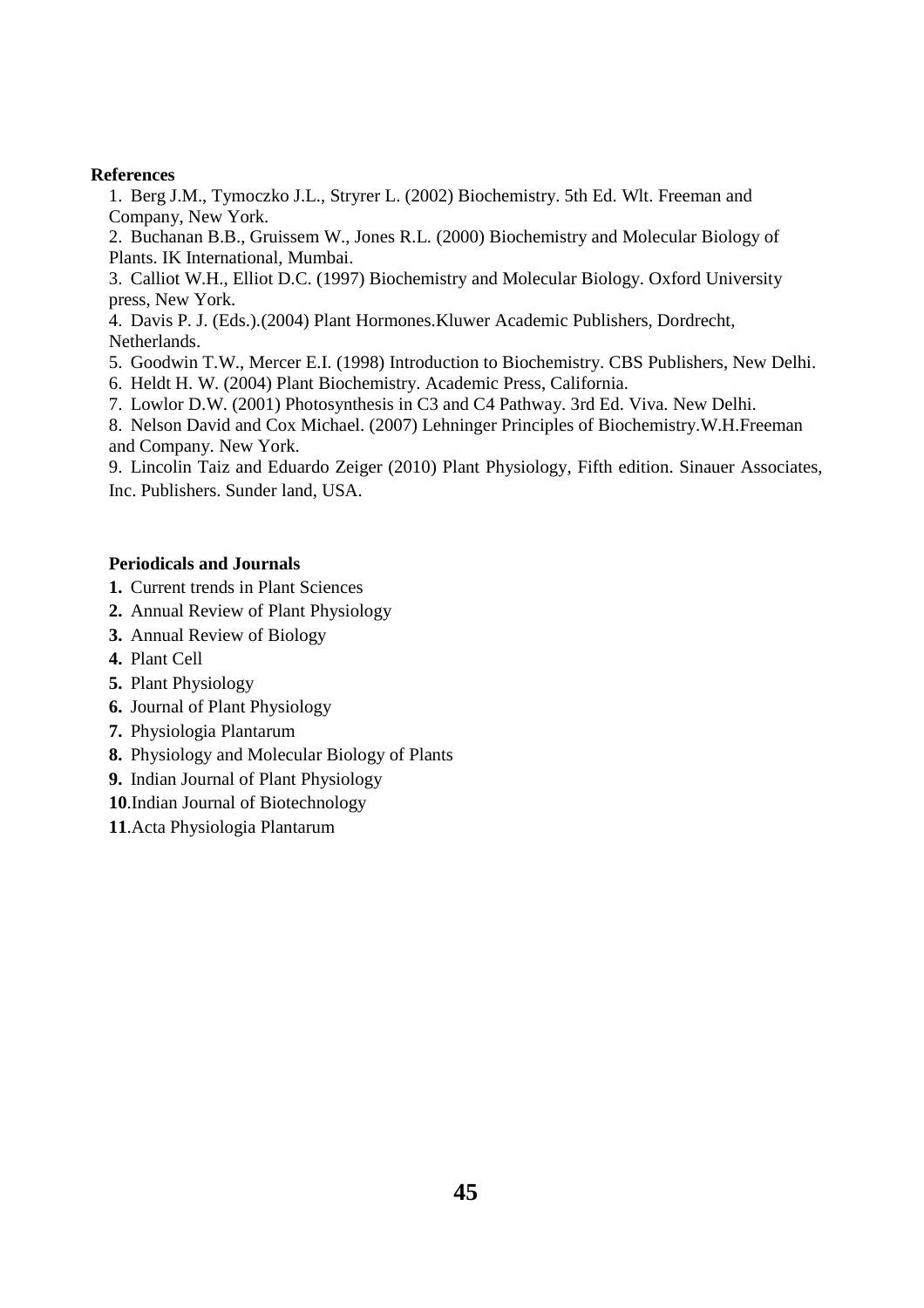# **Special Paper BO 4.2bAdvanced angiosperm systematics and Evolution**

# **Credit 1 15L**

- 1. Angiosperm systematics An overview **1L**
- 2. Evolution and diversity of Angiosperms Fossil angiosperms and their ecology **6L**
- 3. Diversity and classification of Angiosperms Recent systems **2L**
- 4. Introduction to APG III system of classification of angiosperms; characteristics and
- phylogeny of clades; (Magnoliids), Orders Amborellales, Nymphaeales, Austrobaileyales, Chloranthales; (Commelenids), order Ceratophyllales, [eudicots - core eudicots rosids malvids, fabids asterids campanulids lamids.] **6L**

# **Credit 2 15 L**

- a. Phytochemistry as a source of data for systematics
- b. Karyology as a source of data for systematics
- c. Micromorphology as a source of data for systematic

# **Credit 3 15L**

Cladistics : Introduction – advantages and disadvantages ; classical taxonomy as base for molecular systematics; systematics and phylogenetic classifications – use and utility. The choice of molecules in systematics – Nucleic acids, proteins and amino acids. Molecular evolution – neutral theory, molecular clock. Cladistics (Phylogeny) – concepts, parsimony, cladograms and trees; characters; apomorphic and plesiomorphic characters, homologous vs analogous; character states, binary and multistate characters, characters transformations; morphometric vs molecular characters. Trees – monophly, polyphyly and paraphyly; rooted and unrooted. Sequences – finding homologous sequences and alignment; local vs global alignment; pairwise and multiple sequence alignment. Tree construction – algorithmic (UPGMA and Neighbour Joining) and tree searching (Parsimony, Maximum Liklihood and Bayesian)

# **Credit 4 15 L**

- 1. Biosystematics aims, objectives, methodology. Biosystematic classification
- 2. Resources for Angiosperm systematic Herbaria, Botanical gardens, Data information systems
- 3. Interrelation of systematic with other disciplines of plant sciences
- 4. Importance and applications of angiosperm systematic

# **References:**

- 1. Agashe SN (1995) Paleobotany, Oxford and IBH Publ. Co. Pvt. Ltd, New Delhi.
- 2. Cronquist A J (1988). Evolution and Classification of Flowering Plants,  $2^{nd}$  edn, N Y Botanical Garden.
- 3. Davis P H and Heywood V H (1963). Principles of Angiosperm Taxonomy, Oliver and Boyd.
- 4. Eames A J (1961). Morphology of Angiosperms, McGraw Hill Book Co.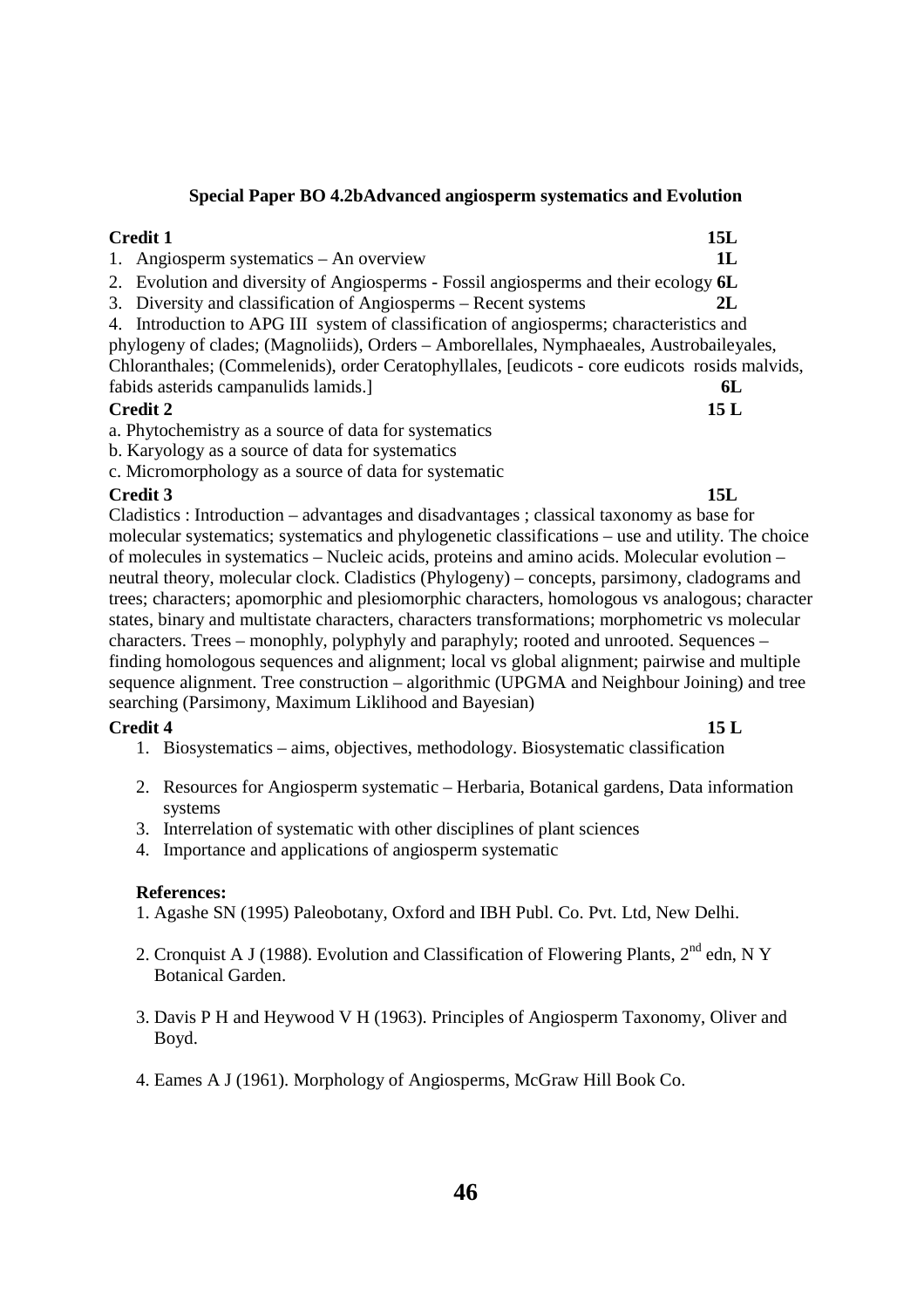- 5. Erdtman G (1966). Pollen Morphology and Plant Taxonomy of Angiosperms (An introduction to Palynology I), Hafner Pub. Co. London.
- 6. Kubitzki K (1977). Flowering Plants Evolution and Classification of Higher Categories. Plant Systematics – Evolution Supplement I.
- 7. Kuijt J. (1969). The biology of parasitic flowering plants. California University Press.
- 8. Naik V N (1984). Taxonomy of Angiosperms, TMH, New Delhi.
- 9. Radford A E (1986). Fundamentals of Plant Systematics, Harper and Row N Y.
- 10. Singh G (2004). Plant Systematics,  $2<sup>nd</sup>$  edn, Oxford and IBH, New Delhi.
- 11. Sivrajan V V (1984). Introduction to Principles of Plant Taxonomy, Oxford and IBH, New Delhi.
- 12. Smith P M (1976). The Chemotaxonomy of Plants, Edward Arnold Pub. Ltd.
- 13. Sporne K R (1974). Morphology of Angiosperms, Hutchinson University Library, London.
- 14. Stace C A (1989). Plant Taxonomy and Biosystematics.
- 15. Stewart W N and Rothwell G W (2005). Paleobotany and the Evolution of Plants, 2<sup>nd</sup> edn, Cambridge University Press.
- 16. Subrahmanyam K. Aquatic angiosperms. BSI. India
- 17. Cook T (1903). The Flora of Presidency of Bombay, Vol. I (Indian Reprint) Bishen Singh, Mahendra Pal Singh, Dehradun.
- 18. Cook T (1903). The Flora of Presidency of Bombay, Vol. II (Indian Reprint) Bishen Singh, Mahendra Pal Singh, Dehradun.
- 19. Hickey M and King C (2000). The Cambridge Illustrated Glossary of Botanical Terms. Cambridge University Press, UK.
- 20. Jain S. K. and Rao R. R. Handbook of Field and Herbarium Methods, Today and Tomorrow Publishers, New Delhi.
- 21. Jones S B and Luchinger A E (1986). Plant Systematics  $2^{nd}$  edn, McGraw Hill Book Co.
- 22. Lawrence G H M (1951). Taxonomy of Vascular Plants, Macmillan.
- 23. Mabberly T J (1997). The Plant Book  $2<sup>nd</sup>$  edn Cambridge University Press, Cambridge.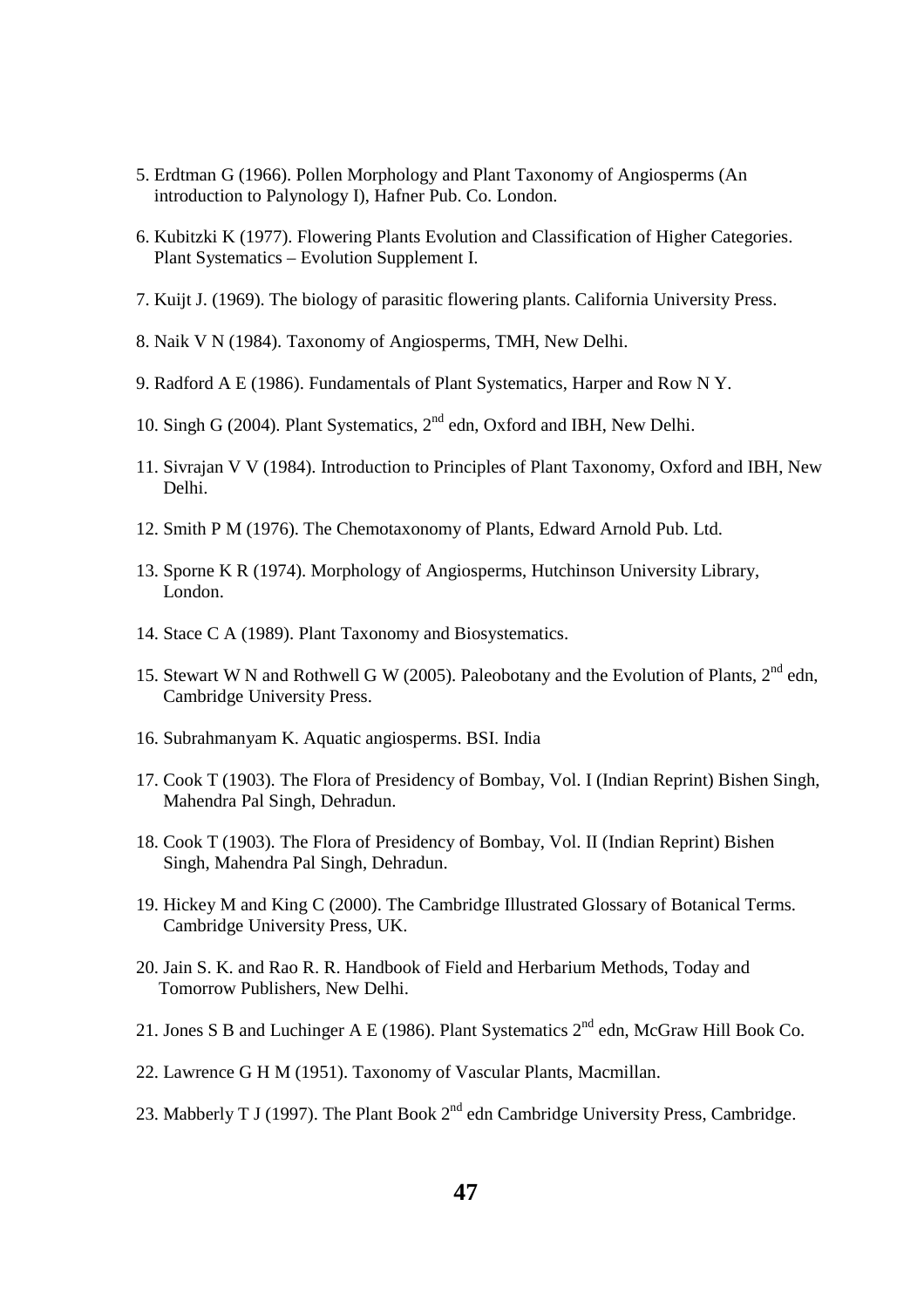- 24. Judd, Campbell, Kellogg, Stevens, Donoghue (2008) Plant Systematics A Phylogenetic Approach, 3rd edn Sunderland, Massachusetts USA
- 25. Michael G. Simpson (2006). Plant Systematics Dana Dreibelbis.
- 26. M. A. Geber, T. E. Dawson, L. F. Delph 1999 Gender and "Sexual Diamorphism in Flowering Plants".
- 27. David Winship Taylor, Leo J. Hickey 1996, "Flowering Plant Origin, Evolution & Phylogeny", Chapman & Hall New York.
- 28. Thomas J. Givnish, Kenneth J. Sytsma 1997, "Molecular Evolution and Adaptive Radiation". Cambridge University.
- 29. Douglas E. Soltis, Pamela S. Soltis, Peter K. Endress, Mark W. Chase, 2005, "Phylogeny and Evolution of Angiosperms". Sinauer Associates, INC. Sunderland Massachusettes.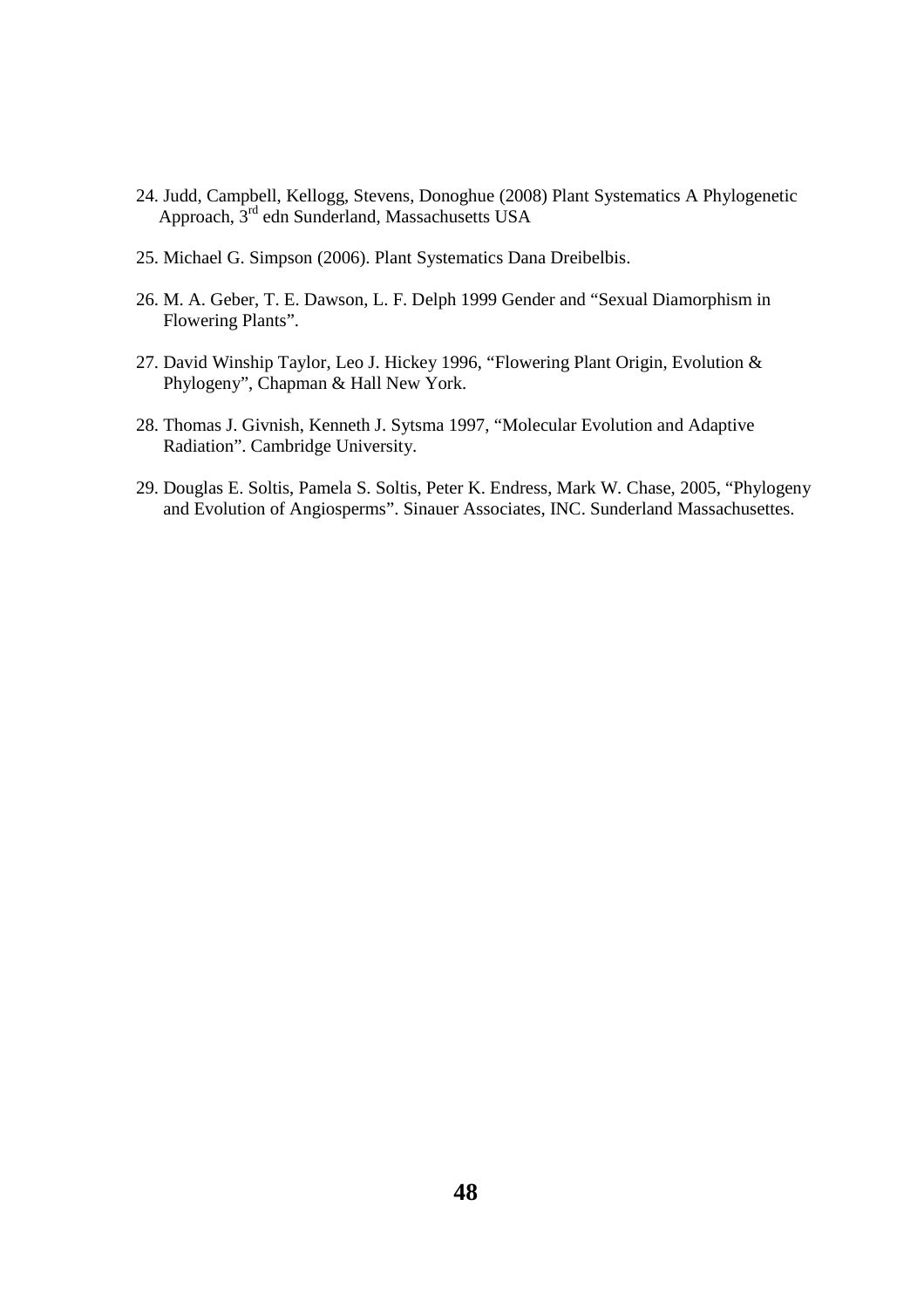# **Special Paper BO 4.2C - Algology: Diversity and Applications of Algae (4 Credits)**

# **Credit: 1**

- 1. Algal Diversity and relationships: Importance of algal species identification, Problems in the identification of algal species, Alternative approach to algal identification, current trends in taxonomy. **(3L)**
- 2. Algae and their environments: Terrestrial; Freshwater; Marine and Estuarine, Algae in extreme environmental conditions, survival strategies, bioindicators, bloom forming algae, biofouling, algae and biotic associations, carbon sequestration. **(7L)**
- 3. Ecological classification of algae, algae of running water, intertidal algae. **(2L)**
- 4. Phytoplankton: Sampling, adaptation, primary productivity, periodicity, factors controlling phytoplankton populations. Calcification **(3L)**

# **Credit 2:**

- 1. Taxonomy of Blue green algae: Botanical and Bacteriological Approaches; Chemotaxonomic studies: Lipid composition, Polyamines, Carotenoids and Biochemical features, phylogeny and evolution. **(3L)**
- 2. Systematics of the green algae: Introduction, Morphological, Ultrastructural and molecular (Phylogenetic) concepts, Green algal phylogeny and evolution. **(3L)**
- 3. Systematics of brown and red algae, histochemistry and evolution. **(3L)**
- 4. Microalgae: cultivation methods, role of nutrition: major and minor elements, scaling up, growth kinetics and measurements, harvesting, synchronous and continuous cultures.**(3L)**
- 5. Seaweed cultivation: Necessity, cultivation of *Porphyra, Eucheuma***,** *Gracilaria* and *Laminaria.* **(3L)**

# **Credit 3:**

- 1. Algae as research tool, food and feed, fossil algae in paleoecological assessments, algae in space, animal aquaculture system, agriculture, waste water treatment, paper industry. Immobilization, cryopreservation. **(4L)**
- 2. Biofertilzers: Developments, Potentials of cyanobacterial biofertilzers, constraints, inoculums production, selection of carrier materials, selection and development of improved cyanobacterial inoculants. **(3L)**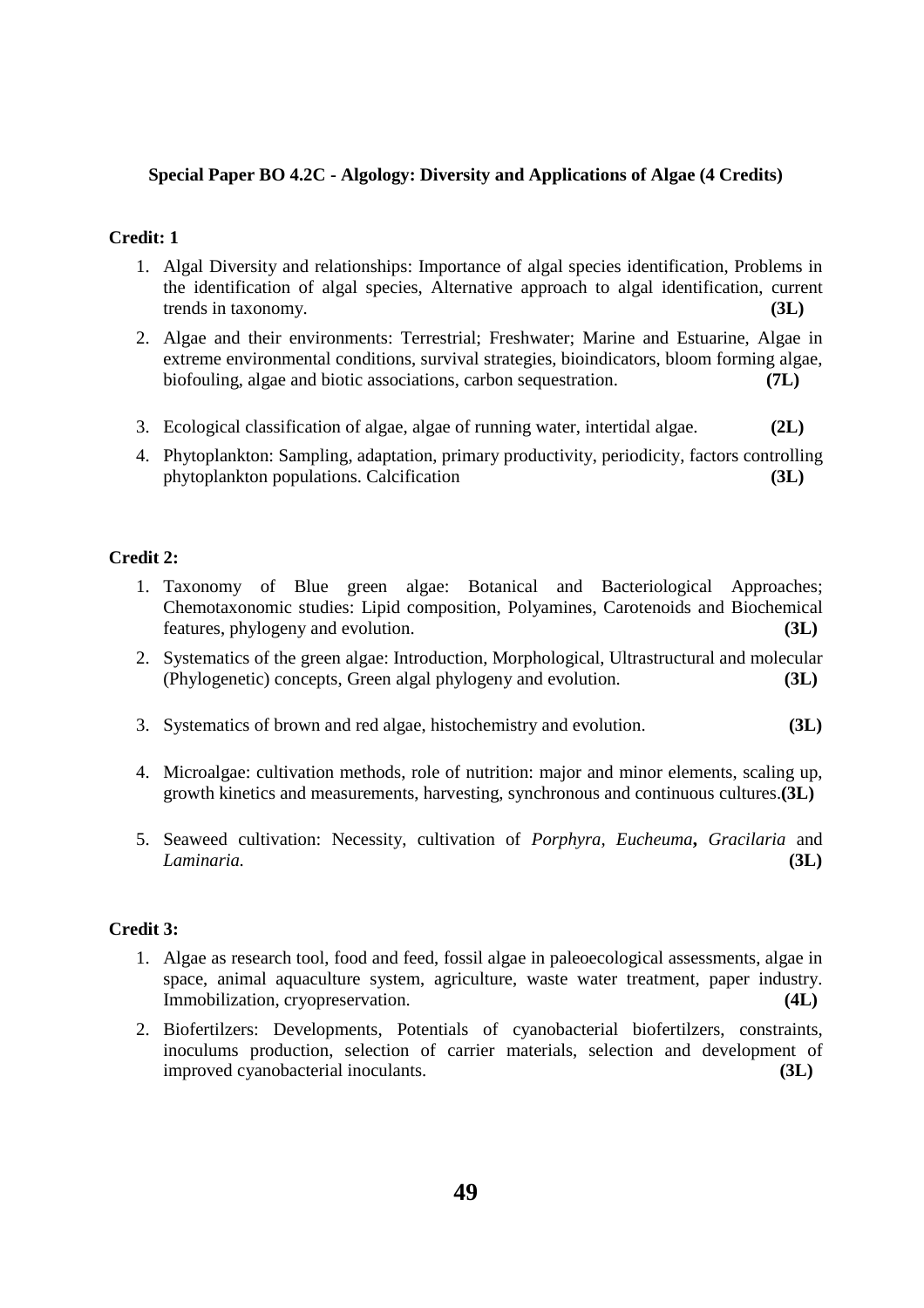|            | 3. Products and uses of microalgae: Vitamins and fine chemicals, single cell protein,<br>pigments: $\beta$ -carotene and phycobilioproteins, bioactive compounds, nutraceuticals and<br>pharmaceuticals. | (4L) |
|------------|----------------------------------------------------------------------------------------------------------------------------------------------------------------------------------------------------------|------|
|            | 4. Algal lipids, polyunsaturated fatty acids and biofuel production.                                                                                                                                     | (2L) |
|            | 5. Hydrogen and methane production from microalgae.                                                                                                                                                      | (2L) |
| Credit: 4: |                                                                                                                                                                                                          |      |
|            | 1. Commercially important seaweeds, their occurrence and utilization.                                                                                                                                    | (1L) |
|            | 2. Seaweeds as a human diet-global Scenario, other uses of seaweeds.                                                                                                                                     | (3L) |
|            | 3. Seaweed fertilizer in agriculture.                                                                                                                                                                    | (1L) |

- 4. Production, properties and uses of agar-agar, alginic acid and carrageenan. **(5L)**
- 5. Phycoremediation of sewage, heavy metals and radionuclides. **(2L)**
- 6. Algal transgenics and biotechnology: production of transgenic algae, molecular farming, problems in the field of genetic engineering and biotechnology. **(3L)**

#### **References:**

- 1. Ahluwalia, A. S. (2003). (Ed.) *Phycology: Principles, processes and applications*. Daya Publishing House, New Delhi.
- 2. Andersen, R. A. (2005). Algal culturing techniques. Elsevier Academic Press, pp. 578.
- 3. Barsanti, L. and Gualitieri, P. (2006). *Algae: structure, anatomy, biochemistry and biotechnology*. Taylor & Francis, pp. 301.
- 4. Bellinger, E. G. and Sigee, D. C. (2010). *Freshwater algae: Identification and use as a bioindicators*. Wiley-BlackwelNJ, pp. 271.
- 5. Becker, E. W. (1994). Microalgae: biotechnology and microbiology. Cambridge University Press, pp. 293.
- 6. Borowitzka, M. A. and Borowitzka, L. J. (1988). (Ed.) *Microalgal Biotechnology*. Cambridge University Press, GB, pp. 477.
- 7. Bryant, D. A. (1994). (Ed.) *The molecular biology of Cyanobacteria*. Kluwer Academic Publishers, The Netherlands, pp. 881.
- 8. Chen, F. and Jiang, Y. (2001). (Ed.) *Algae and their biotechnological potential*. Kluwer Academic Publishers, The Netherlands, pp.306.
- 9. Dawson, E. Y. (1966). *Marine botany*. Holt, Reinehart and Winston, Inc., pp. 371.
- 10. Fogg, G. E., Stewart, W. D. P., Fay, P. and Walsby, A. E. (1974). T*he blue green algae.* Academic Press Inc. (London) Ltd. Pp. 459.
- 11. Grahm, L. E. and Wilcox, L. W. (2000). *Algae*. Prentice-Hall, Inc., NJ, pp. 640.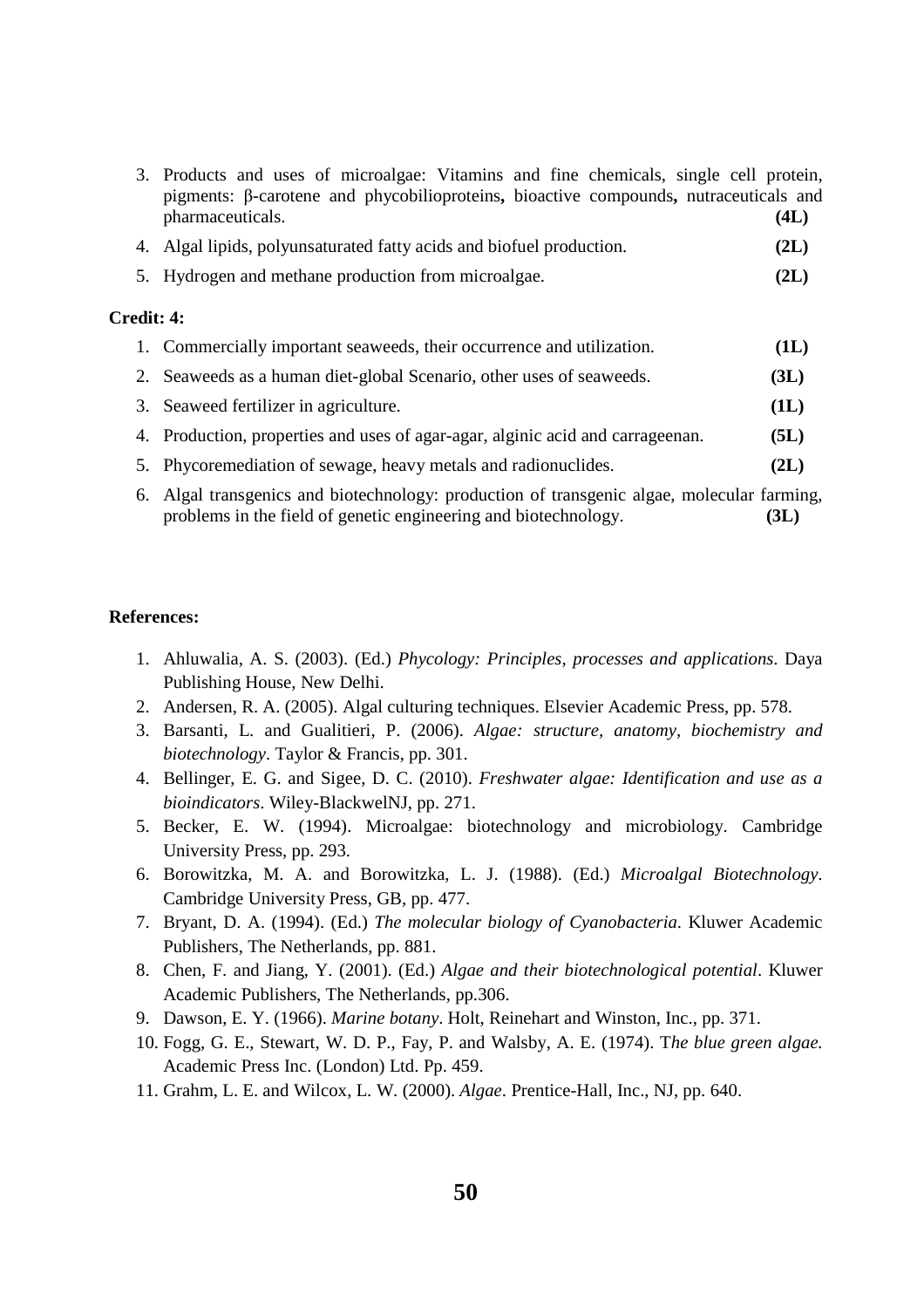- 12. Gupta, R. K. and Pandey, V. D. (2007). (Ed.) *Advances in applied Phycology*. Daya Publishing House, New Delhi, pp. 305.
- 13. Hallmann, A. (2007). Algal transgenics and biotechnology. *Transgenic Plant Journal*, Vol: 1(1), 81-98.
- 14. Kaushik, B. D. (1987). *Laboratory methods for blue green algae*. Associated Publishing Company, New Delhi, pp. 171.
- 15. Khattar, J. I. S., Singh, D. P. and Kaur, G. (2009). (Ed.) *Algal biology and biotechnology*. I. K. International Publishing House Pvt. Ltd., pp. 266.
- 16. Kumar, H. D. (1999).*Introductory Phycology* (2nd Ed.). Affiliated East-West Press Pvt. Ltd., New Delhi, pp. 651.
- 17. Lee, R. E. (1999). (3rd Ed.) *Phycology*. Cambridge University Press, pp. 614.
- 18. Lobban, C. S. and Harrison, P. J. (1994). *Seaweed ecology and physiology*. Cambridge University Press, 367.
- 19. Round, F. E. (1984). *Ecology of algae*. Cambridge University Press, pp. 664.
- 20. Lobban, C. S. and Wynne, M. J. (1981). (Ed.) *The biology of seaweeds (Botanical monographs: volume-17)*. Blackwell Scientific Publications, pp. 786.
- 21. Seckbach, K. (2007). (ed.) *Algae and cyanobacterial in extreme environment*. Springer, The Netherlands, pp. 811.
- 22. Van Den Hoek, C., Mann, D. G. and Jahns, H. M. (1995). *Algae: An introduction to phycology*. Cambridge University Press, pp. 625.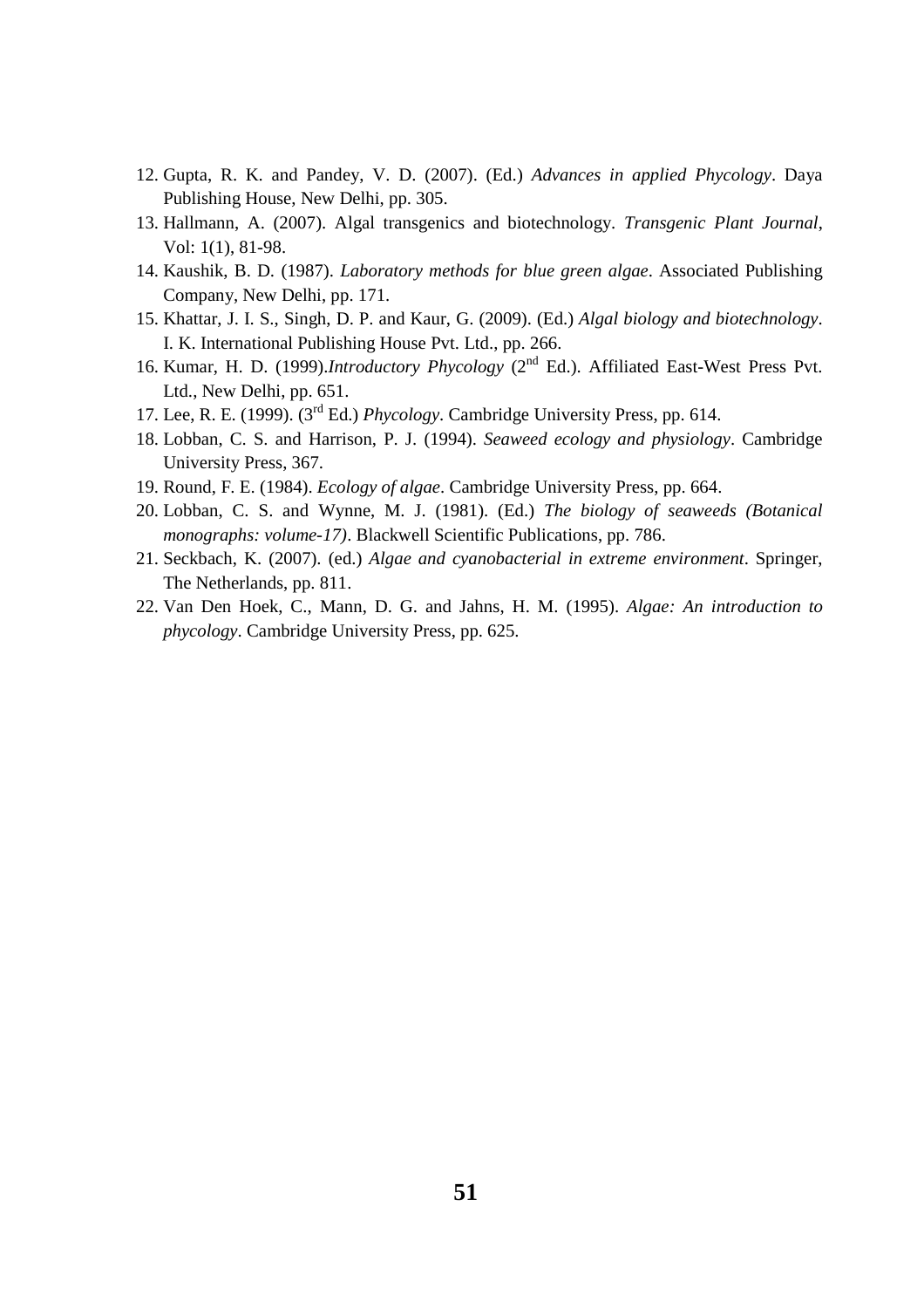# **Special Paper B0 4.2d Diversity and application of fungi**

| Special Faper by 4.2d Diversity and application of fungi                                                                                                                                                                                                                                                                                               |                      |
|--------------------------------------------------------------------------------------------------------------------------------------------------------------------------------------------------------------------------------------------------------------------------------------------------------------------------------------------------------|----------------------|
| Credit-1                                                                                                                                                                                                                                                                                                                                               |                      |
| 1. Diversity of fungi in different habitats, ecosystem, industrial deposits                                                                                                                                                                                                                                                                            | (7L)                 |
| 2. Diversity and antimicrobial activity of endophytic fungi.                                                                                                                                                                                                                                                                                           | (2L)                 |
| 3. Diversity ecology and conservation of fungi in forest.                                                                                                                                                                                                                                                                                              | (4L)                 |
| 4. Host-dependent species diversity.                                                                                                                                                                                                                                                                                                                   | (2L)                 |
| Credit-2                                                                                                                                                                                                                                                                                                                                               |                      |
| 1. Sources and pattern of diversity in plant pathogenic fungi.                                                                                                                                                                                                                                                                                         | (3L)                 |
| 2. Arbuscular mycorrhizal fungi diversity and abundance                                                                                                                                                                                                                                                                                                | (3L)                 |
| 3. Molecular characterization of Genetic diversity among AM fungi.                                                                                                                                                                                                                                                                                     | (3L)                 |
| 4. Diversity of fungi in mangrove ecosystem and acidic mine site                                                                                                                                                                                                                                                                                       | (4L)                 |
| 5. Diversity and abundance of nematode trapping fungi.                                                                                                                                                                                                                                                                                                 | (2L)                 |
| Credit-3<br>1. Fungi in relation to human activities: Beneficial and Harmful activities.<br>2. Utilization of fungi for production of metabolites: primary and secondary, Organic acids,<br>enzymes, antibiotics and non- antibiotic therapeutics, ergot alkaloids, steroids, brewing<br>industry, growth regulators, pigments.<br>3. Medicinal fungi. | (3L)<br>(9L)<br>(3L) |
| Credit-4                                                                                                                                                                                                                                                                                                                                               |                      |
| 1. Mushrooms and other edible fungi: nutritive and medicinal properties, toxic<br>mushrooms, mycotoxins.<br>2. Lichens as sources of secondary metabolites and their applications, agricultural<br>metabolites like mycoproteins, zearolone, gibberellins, aroma and flavoring                                                                         | (4L)                 |
| compounds.                                                                                                                                                                                                                                                                                                                                             | (6L)                 |
| 3. AM fungi and their application in forestry, agroforestry and restoration/reclamation of waste                                                                                                                                                                                                                                                       |                      |
| land.                                                                                                                                                                                                                                                                                                                                                  | (5L)                 |

# **Special Paper BO 4.3 Practicals on BO 4.2 d Mycology**

| 1. Isolation of endophytic fungi and study of antimicrobial activity.                 | (2P) |
|---------------------------------------------------------------------------------------|------|
| 2. Isolation of fungi from different habitats and their culture                       | (1P) |
| 3. Determination of AM fungal diversity and abundance                                 | (2P) |
| 4. Estimation of Ergosterol from filamentous fungi                                    | (2P) |
| <b>5.</b> Production and estimation of citric acid from <i>Aspergillus niger</i>      | (2P) |
| <b>6.</b> Quantitative estimation of Cellulases/ Pectinases from wood degrading fungi | (2P) |
| <b>7.</b> Isolation and identification of lichen metabolites                          | (2P) |
| <b>8.</b> Semiquantitative estimation of Mycotoxins                                   | (1P) |
| <b>9.</b> Production and estimation of Penicillin from <i>Penicillium chrysogenum</i> | (2P) |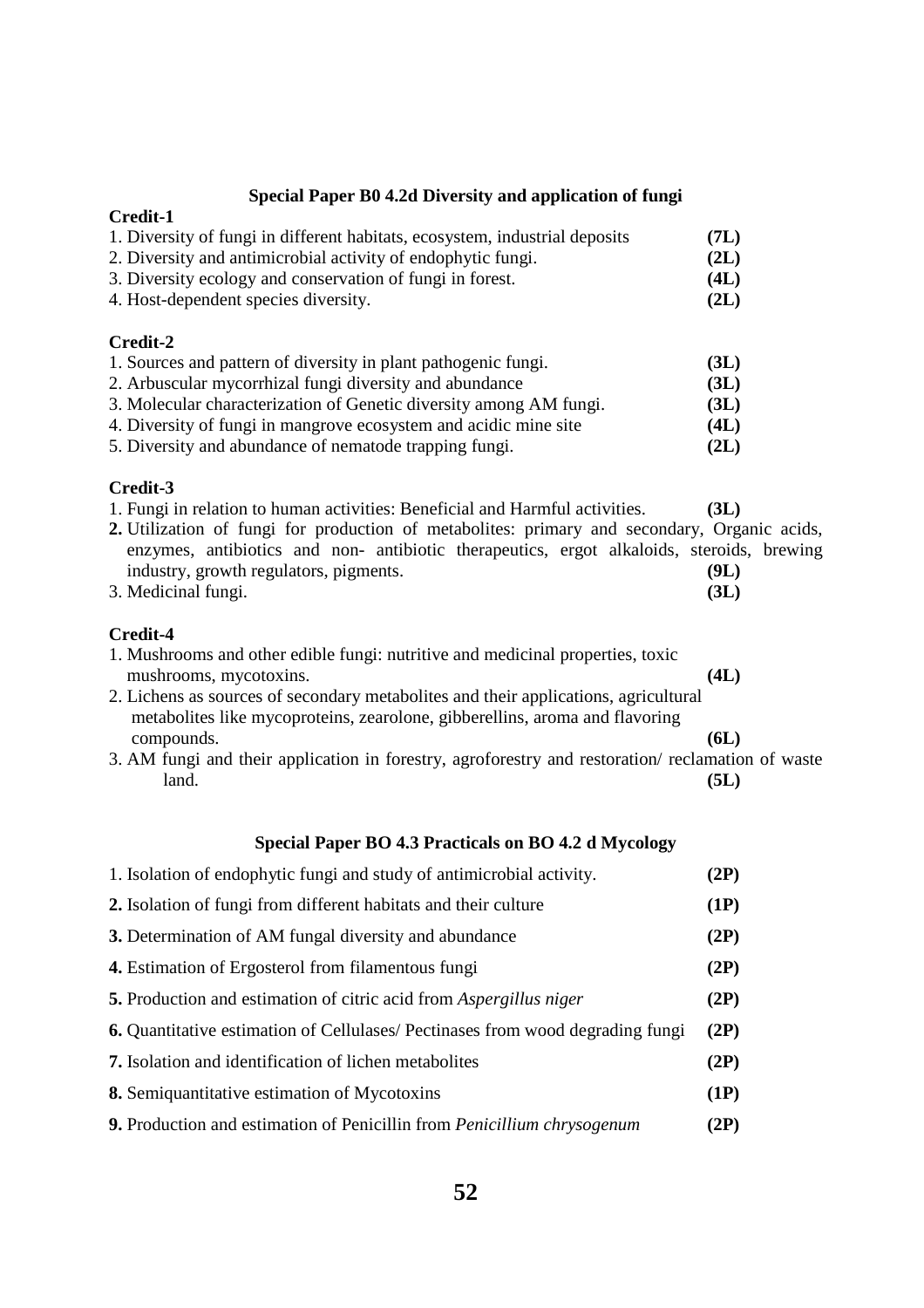#### **References:**

- 1. Introduction of Fungi by John Webster and Roland Weber, Third edition, Cambridge University Press, 2007.
- 2. Introductory Mycology by Alexopolous J., Mims C. W. and M. Blackwell, fourth edition, Wiley India Pvt Ltd, 2007.
- 3. Topics in Mycology and Pathology by L. N. Nair, first edition, New Central Book Agency Kolkata, 2007.
- 4. Fungal Biology by J. W. Deacon, forth edition, Blackwell Publishing Ltd, 2006.
- 5. Biodiversity of fungi: Inventory and Monitoring methods by M. S. Foster, G. F. Wills and J. M. Mueller, first edition, Academic Press, 2004.
- 6. Mycoremediation: Fungal Bioremediation by Harbhajan Singh, first edition, John Wiley and Sons, Hoboken, New Jersey, 2006.

|    | Special Paper BO 4.3 (PRACTICALS BASED ON BO 4.2C): (Any 16)  | <b>4 Credits</b> |
|----|---------------------------------------------------------------|------------------|
| 1. | Collection and identification of algae from diverse habitats. | (3P)             |
| 2. | Quantitative estimation of phytoplankton.                     | (1P)             |
| 3. | Study of tools in systematics of algae.                       | (2P)             |
| 4. | Culturing of algae: Isolation, purification and maintenance.  | (3P)             |
| 5. | Quantitative and qualitative analysis of lipids.              | (2P)             |
| 6. | Survey of algal products.                                     | (1P)             |
| 7. | Phycoremediation of nutrients, salts and heavy metals.        | (2P)             |
| 8. | Extraction and purification of agar-agar and alginates.       | (3P)             |
| 9. | Algal growth measurements and growth curve studies.           | (2P)             |
|    | 10. Lyophilization of algae and testing for viability.        | (2P)             |
|    | 11. Determination of Carotenoids and phycobilioproteins.      | (2P)             |
|    | 12. Enrichment of algal cultures.                             | (1P)             |
|    | 13. Immobilization of algae.                                  | (1P)             |
|    | 14. Bloom causing algae.                                      | (1P)             |
|    | 15. Control of algae.                                         | (1P)             |
|    | 16. Continuous culture of algae.                              | (1P)             |
|    | 17. Preparation of seaweed liquid fertilizer.                 | (2P)             |
|    | 18. Preparation of Single cell protein.                       | (1P)             |
|    |                                                               |                  |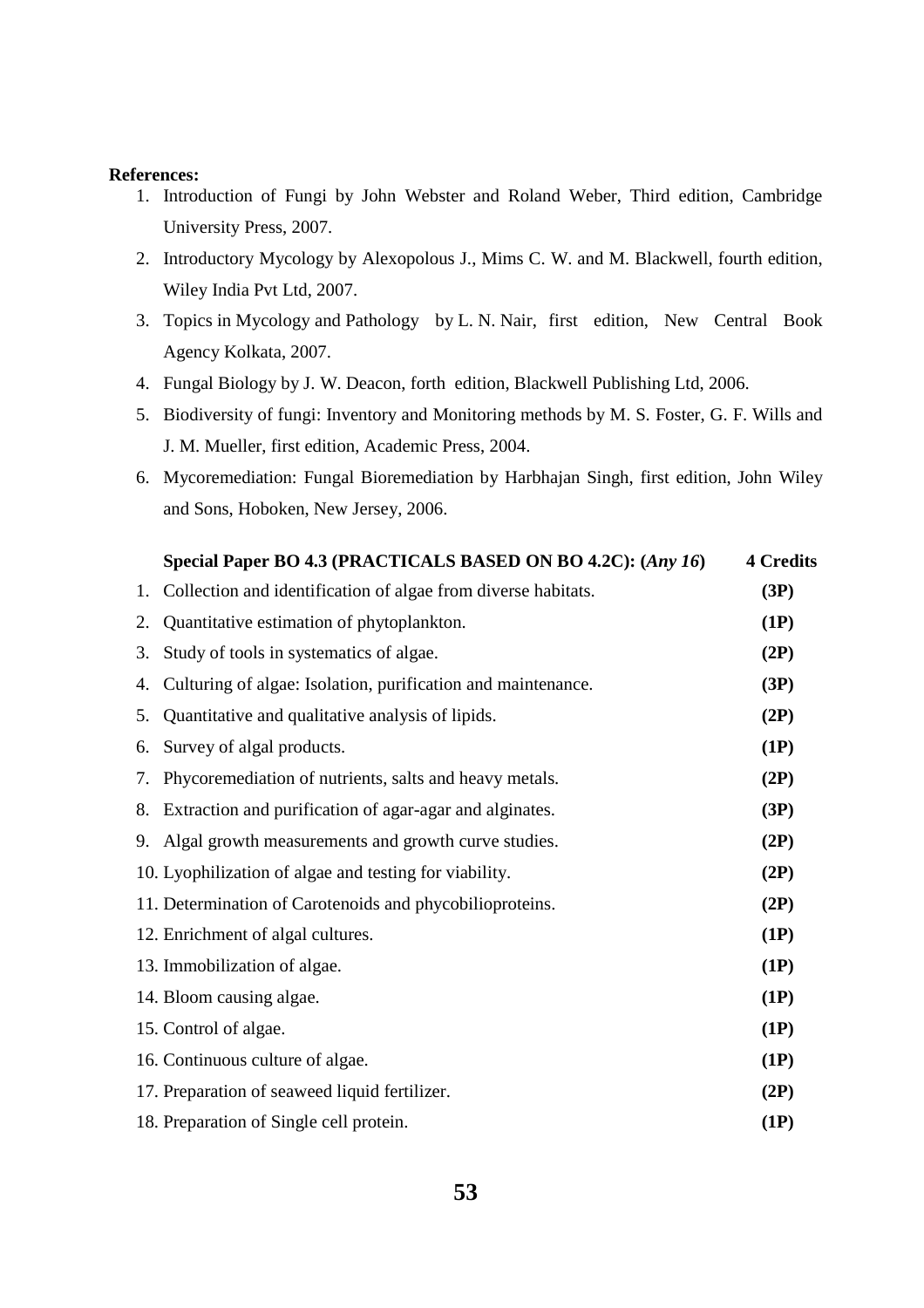## **Special Paper BO 4.2e PHARMACOGNOSY – Medicinal Plant Biology**

### **CREDIT: 1**

Introduction, definition, scope and importance of Pharmacognosy. Analytical Pharmacognosy: Methods of standardization of drugs. Evaluation of drugs –

Botanical Evaluation -Organoleptic (Macroscopic) evaluation and Microscopic evaluation. Physical evaluation of drugs - Moisture content, viscosity, melting point, solubility, optical rotation, refractive index, percentage extractives, ash values and fluorescence analysis. Phytochemical evaluation of drugs: Qualitative analysis and quantitative estimation. Occurrence, classification, general chemistry and properties of the followings- carbohydrates, proteins, lipids, fats, fixed oils, volatile oils, resins, alkaloids, glycosides, phenols, tannins and vitamins

Drug adulteration and storage of drugs.

Biological evaluation of drugs- biological and chemical assay of drugs Role of chemotaxonomy and histochemistry in standardization of drugs.

### **CREDIT: 2**

Detailed Pharmacognostic study of the following drugs w.r.t. Geographical distribution, cultivation, collection, macroscopic and microscopic characters, commercial products if any, chemical constituents, chemical tests, therapeutic uses, commercial varieties, adulterants and substitutes.

- 1. *Gelidium amanssi* Gaill.
- 2. *Ganoderma spp.*
- 3. Liverworts
- 4. *Dryopteris filix-mas* (L) Schott.
- 5. *Ephedra* sps.
- 6. *Aconitum napellus* Linn.
- 7. *Rauwolfia serpentina* Benth.
- 8. *Acorus calamus* Linn.
- 9. *Quassia amara* Linn.
- 10. *Cinchona* sps.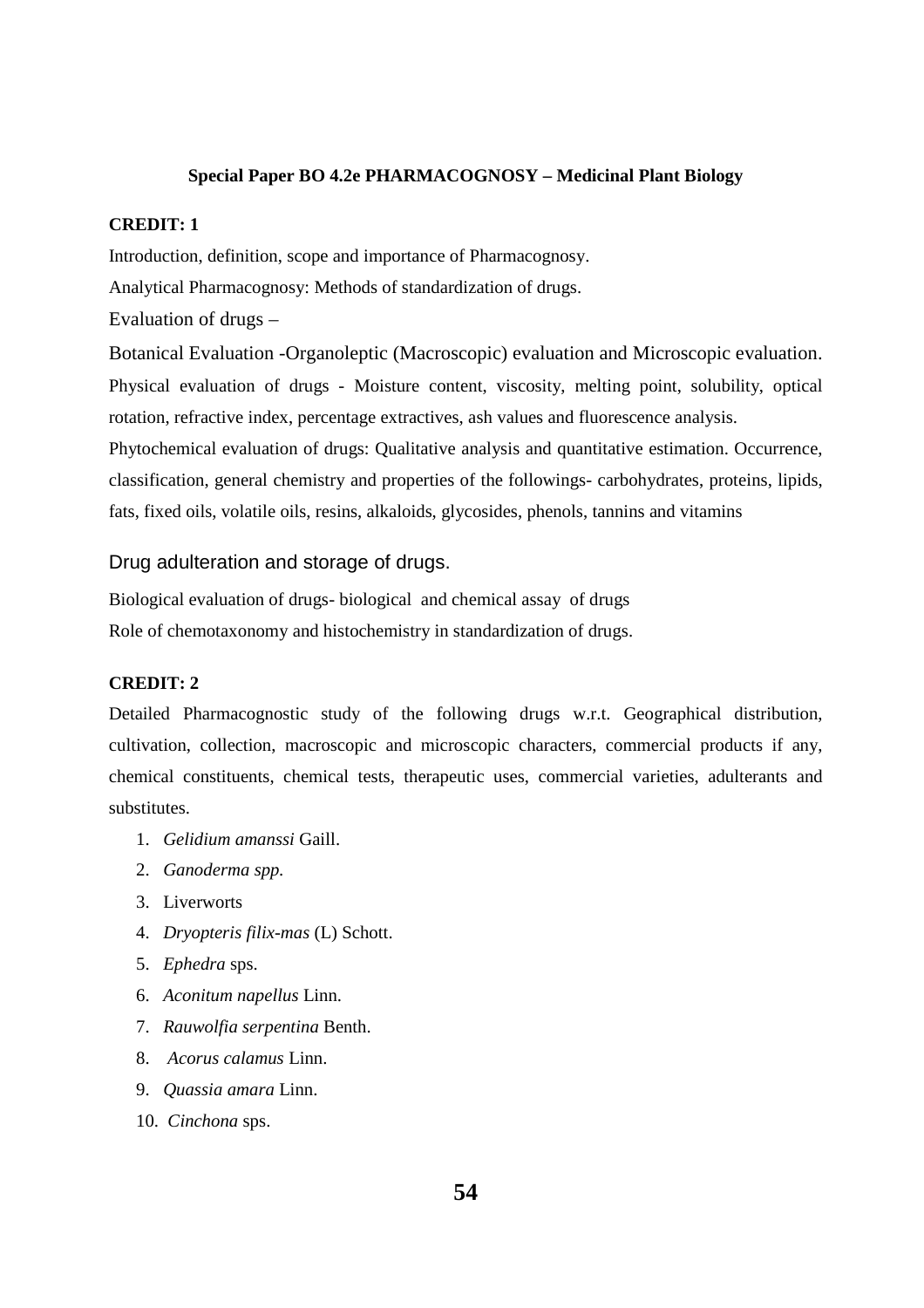- 11. *Saraca asoka (*Roxb.) De Wild.
- 12. *Ocimum sanctum* Linn.
- 13. *Adhatoda vasica* Nees.
- 14. *Woodfordia floribunda* Salisb.
- 15. *Eugenia caryophyllata* Thumb.
- 16. *Coriandrum sativum* Linn.
- 17. Strychnos nux-vomica Linn.
- 18. Plantago ovata Forskal.

#### **CREDIT: 3**

Detailed Pharmacognostic study of the drugs obtained from following biological sources w.r.t. Geographical distribution, cultivation, collection, macroscopic and microscopic characters, commercial products if any, chemical constituents, chemical tests, therapeutic uses, commercial varieties, adulterants and substitutes.

- 1. *Capsicum annuum* Linn.
- 2. *Asparagus racemosus* Willd.
- 3. *Aloe sps.*
- 4. *Withnia somnifera* Dunal.

Biogenesis of drugs, *In situ* and *Ex situ* conservation of medicinal plants and role played by different research institutes at National level, Biological assay of: - *Degitalis* and *Ephedra*, Chemical assay of: - *Nux - vomica* and Aconite.

#### **CREDIT: 4**

Basic principles of research and scope for medicinal plants in future

## **drug development.**

Ethnobotany- its concept, relevance and classification of ethnobotany. Methods and techniques in ethnobotanical study. Role of Ethnobotany in medicinal plant research - contribution to modern medicine. Ethnopharmacology and its applications.

**Forensic botany- Role of morphology, anatomy (quantitative microscopy) and narcotic and hallucinogenic drugs in forensic science Allergy and allergence.**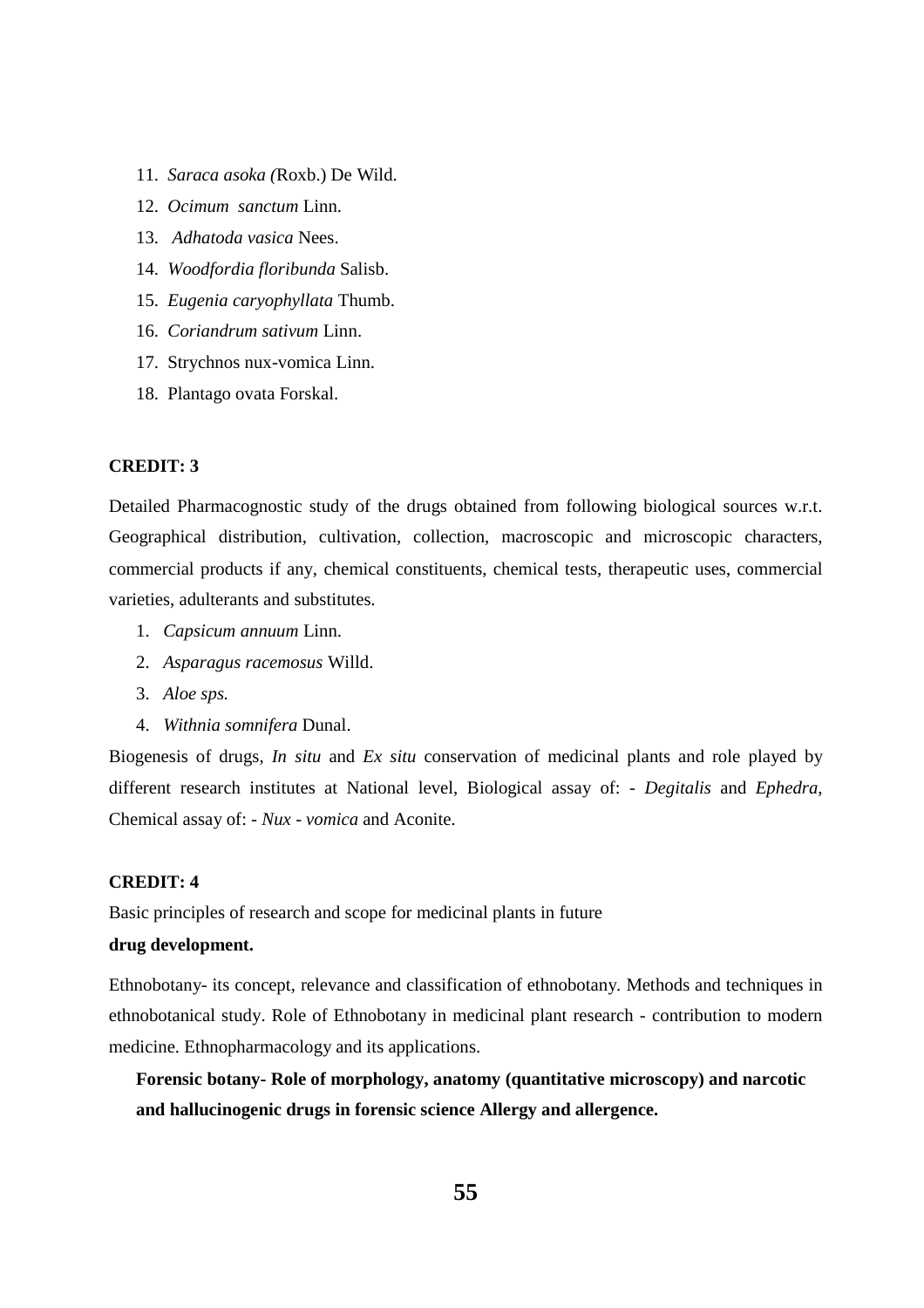Intellectual property right and Patent. Introduction to Herbal Nutraceuticals and Cosmaceuticals Botanical sources as a cosmaceuticals, properties and uses.

# **PRACTICALS BASED ON PHARMACOGNOSY SPECIAL PAPER 4C**

| Identification of drug with the help of Organoleptic and microscopic evaluation | 2P.        |
|---------------------------------------------------------------------------------|------------|
| Percentage extractives and fluorescence analysis of drugs                       | 1P.        |
|                                                                                 | 1P         |
|                                                                                 | 1P.        |
| Chemotaxonomic studies of drug belonging to families - Meliaceae, Rutaceae and  | <b>1P.</b> |
| Biological activity of chemical constituents of the drug/s                      | 1P.        |
| Estimation of alkaloids from suitable medicinal plants                          | 1P.        |
| Estimation of glycosides from suitable medicinal plants                         | 1P         |
| Extraction of essential oils from suitable medicinal plants                     | 1P         |
| Estimation of Oleo resin from suitable medicinal plants                         | 1P         |
|                                                                                 | 1P         |
|                                                                                 | 1P         |
| Visit to Pharmaceutical industries for studying methodology and                 |            |
| field visit to study ethnobotany and reporting                                  | 1P         |

1. Visit to Pharmaceutical industries to be arranged.

2. At least one short and one long study tour be arranged for collection of medicinal plants and to explore ethno botanical data. Student must submit the tour report and ethno botanical data during practical examination.

3. Student must carry out detailed Pharmacognostic investigation of at least one drug and should submit at the time of practical examination as a project.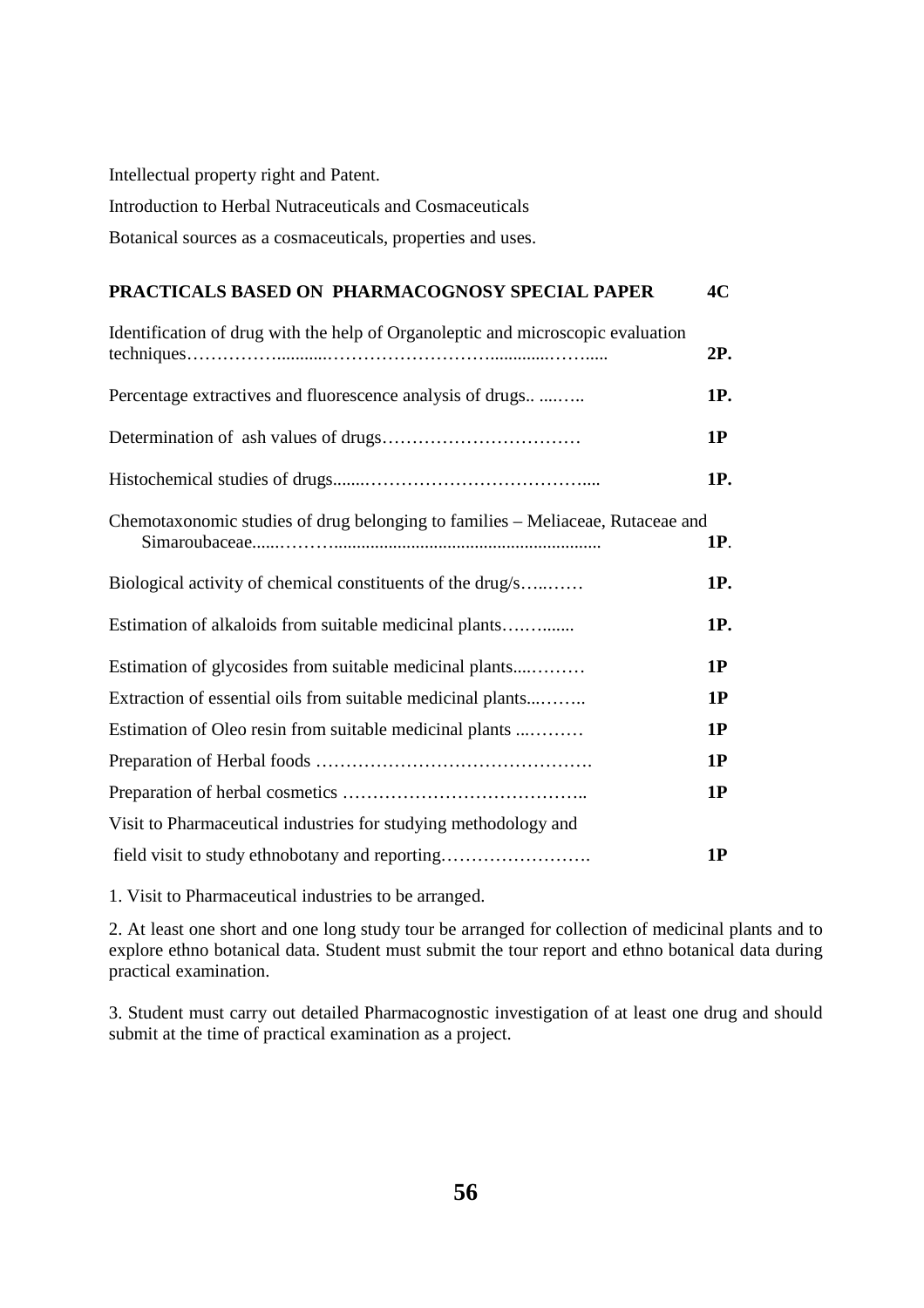### **REFERENCES - FOR PHARMACOGNOSY SPECIAL PAPER.**

- 1. Allport, N. L. 1943, Chemistry and Pharmacy of Vegetable drugs.
- 2. Anonymous, 1955, Pharmacopoeia of India, Manager Publications, New Delhi.
- 3. Anonymous, 1968, British Pharmacopoeia, GMC Press, London.
- 4. Bhavprakash and Sarangdhar Sanhita
- 5. Bonner James, 1950, Plant Biochemistry.
- 6. Charka Sanhita
- 7. Chopra, R.N. , 1933, Indigenous Drugs of India, The Art Press, Calcutta.
- 8. Chopra, R.N.; Chopra, I.C.; Handa, S.L. and Kapoor, L. D. 1958, Indigenous Drugs of India, U. N. Dhur and Sons Pvt. Ltd. Calcutta.
- 9. Daniel, M and Sabnis, S. P. 1990, A Phytochemical approach to Economic Botany, Kalyani Prakashan, Ludhiana.
- 10. Daniel, M. 1991, Methods in Plant Chemistry and Economic Botany, Kalyani Prakashan, Ludhiana.
- 11. Das and Bhattacharya, 1995, Pharmacognosy, Churchill Livingstone Ltd. New Delhi.
- 12. Datta, S.C. and Mukerji, B. 1950, Pharmacognosy Of Indian Root and Rhizome Drugs, Government Publications, India.
- 13. Dymok, W.; Warden, C.J. H. and Hooper, D. 1890, Pharmacographia Indica, Vol. I III, Periodical Press, Delhi.
- 14. Gokhale, S. B., 1979, Textbook of Pharmacognosy, Jai Publishing House, Jalgaon.
- 15. Gokhale, S.B.; Kokate, C. K. and Purohit, A.P. 1996, Textbook of Pharmacognosy, Nirali Prakashan, Pune.
- 16. Goodman and Gilman, 1991, Pharmacological Basis of Therapeutic, Mac Millam Press, Singapore.
- 17. Goodwin, T.W., 1972, Introduction To Plant Biochemistry
- 18. Harborne, J.B. 1977 Methods in Phytochemistry3rd edition
- 19. Harris Cosmaceuticology
- 20. Indian Journal Of Pharmaceutical science.
- 21. Indian Drugs. May 2000
- 22. Iyangar, M. A. 1974, Pharmacognosy of Powdered Drugs, Manipal, India.
- 23. Iyangar, M. A. and Naik, G. K. 1994, Anatomy of Crude Drugs, Manipal, India.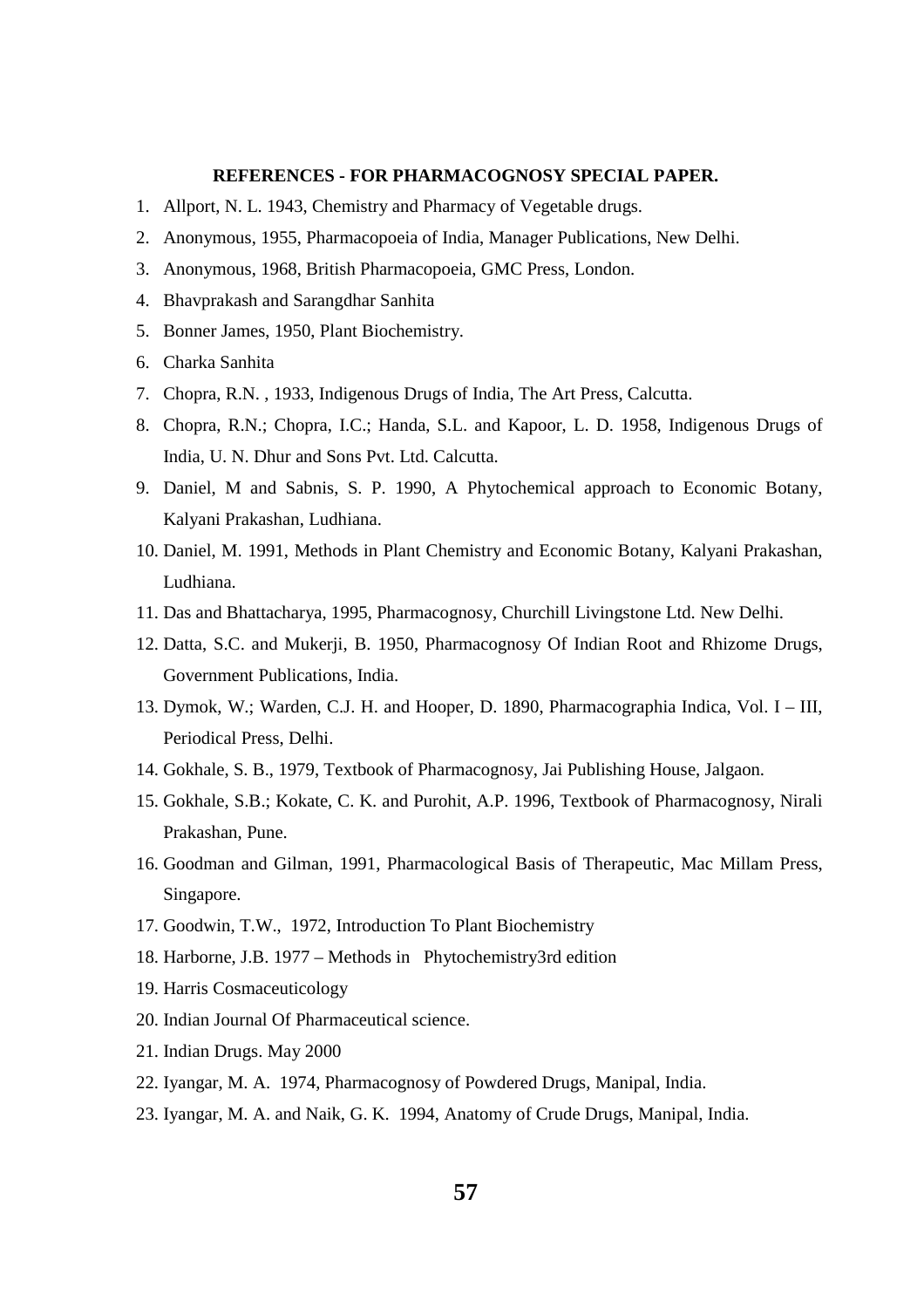- 24. Jain, S. K., 1991, Contribution to Indian Ethnobotany, Scientific Publisher, 5/ A, New Delhi.
- 25. Journal of Ethnopharmacology, Elseiver Scientific Publisher, Ireland.
- 26. Journal of Economic and Taxonomic Plants, Jodhpur
- 27. Journal of Medicinal and Aromatic Plants Lucknow.
- 28. Journal of Pharmacology.
- 23. Kaiyadeo Nighantu
- 24. Khandalwal, K.I. 1998, Practical Pharmacognosy, Nirali Prakashan, Pune.
- 25. Kirtikar, K. R. and Basu, B.D., 1933, Indian Medicinal Plants, Parabasi Press, Calcutta.
- 26. Krishnamurthy, K. V., 1988, Methods In Plant Histochemistry.
- 27. Lawrence and Banner, 1996, Pharmacology, Longman Publishing New Delhi.
- 28. Nadkarni, A. K. 1972, Indian Material Medica, Popular Book Depot, Bombay.
- 29. Patwardhan, B. and Ranade, V. 1992, Handbook of Research Methods, Amol Prakashan, Pune.
- 30. Plumer, D. T., 1978, An Introduction to Practical Biochemistry, Tata Mac Grew hills Publishing Co. Ltd. Bombay.
- 31. Ramavat, K. G., 2003, Plant Biotechnology, S. Chand And Co. Ltd..
- 32. Ramstad, E., 1959, Modern Pharmacology.
- 33. Rasheeduz, Zafar, 1996, Medicinal Plants of India, CBS Publishers and Distributors, Delhi.
- 34. Reinhold, L. and Liwischitz, Y. 1968, Progress In Phytochemistry, Interscience Publisher, London.
- 35. Sadasivam, S. and Manickam, A.1996, Biochemical Methods, New Age International Publishers, New Delhi.
- 36. Shah, C.S. and Quadri, J.S. 1990, Textbook of Pharmacognosy, B.S. Shah Prakashan, Ahmedabad.
- 37. Smith, P. M. Chemotaxonomy Of Plants.
- 38. Swain, T. E., 1966, Chemical Plant Taxonomy, Academic Press, London and New York.
- 39. Tayler, V.E.; Brady, L.R. and Robber, J. R. 1976, Pharmacognosy, Balliere Tindall, Calcutta.
- 40. Trease and Evans, 1972, Pharmacognosy, Lea and Fobiger, Philadelphia.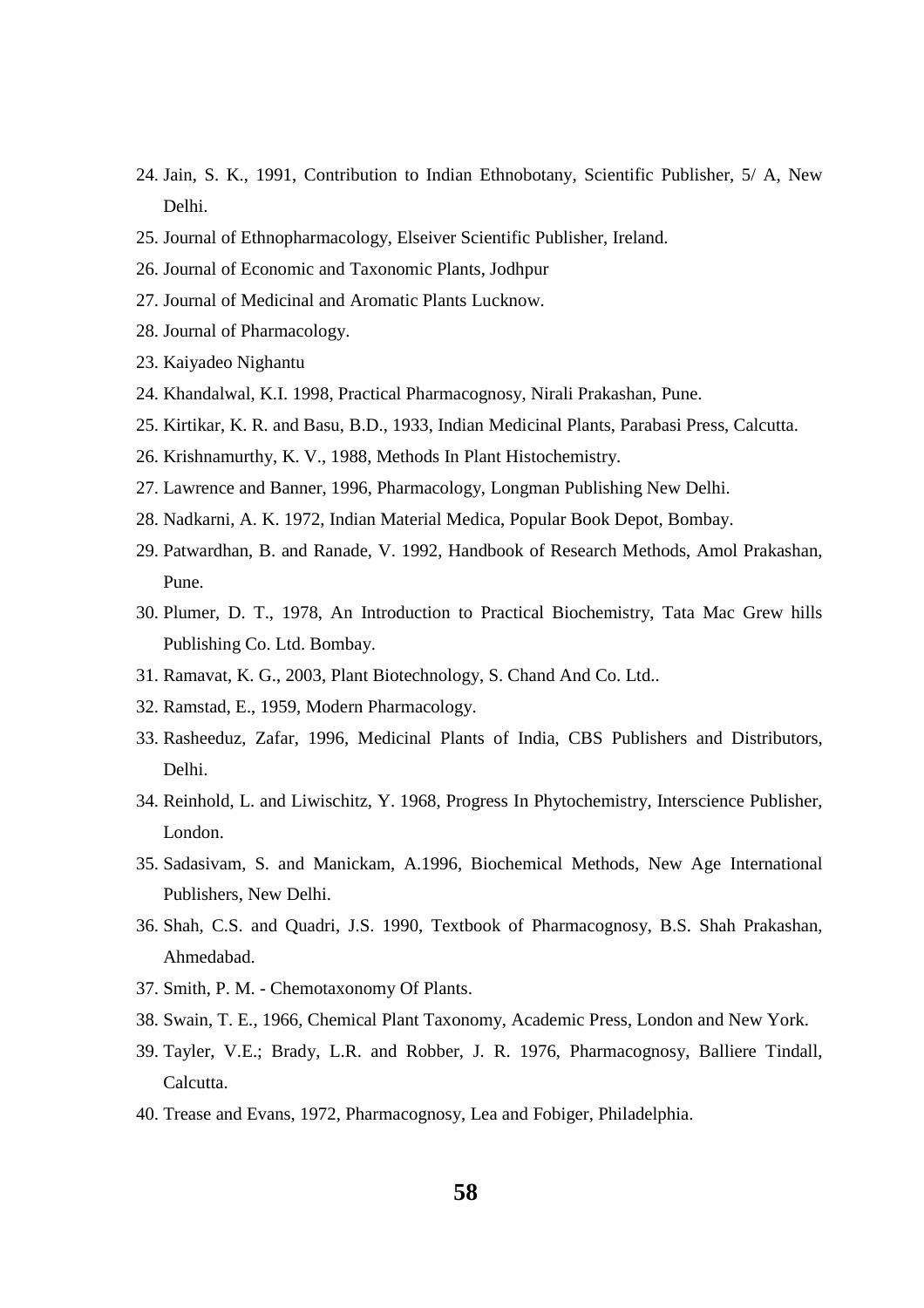- 41. Wagner, H. 1984, Plant Drug Analysis.
- 42. Wagner, H., 1977, New Natural Products and Plant Drugs with Pharmacological, Biological or Therapeutical Activity.
- 43. Wallis, T. E., 1967, Practical Pharmacology.
- 44. Wallis, T.E. 1967 Textbook of Pharmacognosy, J and A Churchill LTD, London.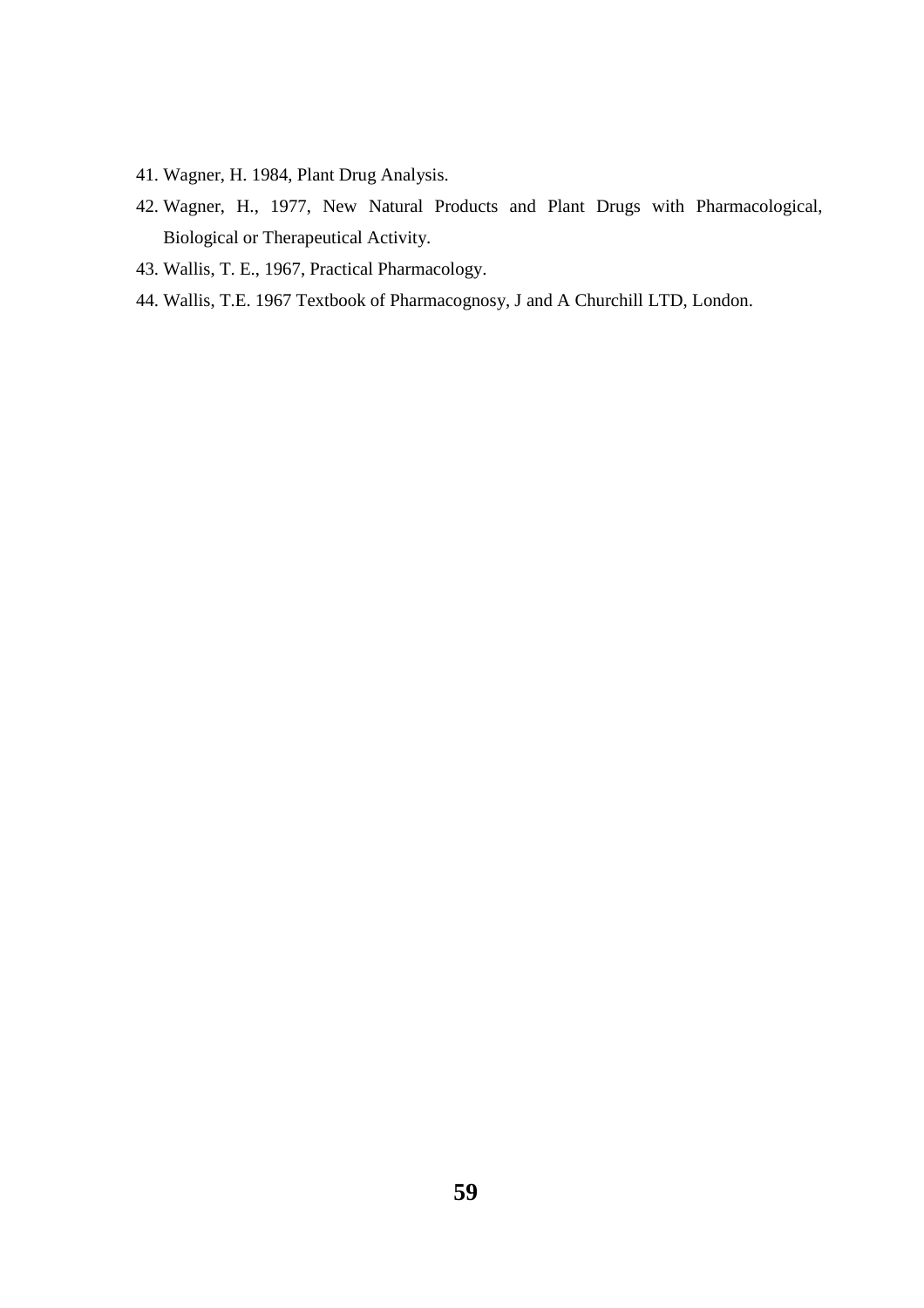# **Special Paper BO 4.2f Plant Biotechnology**

| <b>Credit 1 - Plant genome and proteome</b>                                                                                                                                                                                                                                                             |    |
|---------------------------------------------------------------------------------------------------------------------------------------------------------------------------------------------------------------------------------------------------------------------------------------------------------|----|
| 1. Gene and whole genome sequencing strategies, deep sequencing                                                                                                                                                                                                                                         | 5L |
| 2. Fundamental gene set, evolution and elaboration of plant genomes – whole<br>genome duplication and divergence, lineage-specific variation, synteny                                                                                                                                                   | 4L |
| 3. Genomic databases and their application in comparison of genomes                                                                                                                                                                                                                                     | 3L |
| 4. Plant proteome – techniques 2-D electrophoresis, MALDI-TOF, LC-MS-MS,<br>Analysis of proteome data, protein chips and arrays. Protein databases and their<br>applications.                                                                                                                           |    |
| 5. Studying protein-DNA and protein-protein interactions – Chromatin<br>immunoprecipitation assays, gel mobility shift assays, yeast 2-hybrid system,<br>affinity chromatography, GST-pull down etc                                                                                                     | 3L |
| <b>Credit 2- Gene expression</b><br>1. Techniques used to study gene expression at transcription level:<br>Northern hybridization, reverse northern hybridization, differential screening<br>and subtractive hybridization, differential display of mRNA, ESTs, SAGE,<br>cDNA-AFLP, DNA microarrays     | 5L |
| 2. Gene-tagging and plasmid rescue, promoter and enhancer traps                                                                                                                                                                                                                                         | 2L |
| 3. Studies on alterations in gene expression:<br>Site-directed mutagenesis, Insertional mutagenesis, knock out mutants,<br>targeting induced local lesions in genomes (TILLING)                                                                                                                         | 3L |
| 4. Gene silencing - Gene inhibition at RNA level - antisense, co-suppression,<br>miRNAs and siRNAs. Silencing mechanisms                                                                                                                                                                                | 5L |
| Credit 3 – Secondary metabolite production in plant cultures<br>1. Types of culture systems used for secondary metabolite production                                                                                                                                                                    | 3L |
| 2. Improving secondary metabolite production in culture<br>a. Regulation of secondary metabolite pathways and compartmentalization<br>b. Manipulation of nutrient media, precursor additions<br>c. Immobilization of cells<br>d. Elicitation using biotic and abiotic elicitors<br>e. Biotransformation | 6L |
| f. Screening and selection of high secondary metabolite producing cell lines.                                                                                                                                                                                                                           |    |
| 5. Bioreactors-Types of bioreactors, growth, product analysis and scaling up                                                                                                                                                                                                                            | 3L |
| 6. Pathway engineering - Enhancing secondary metabolite production<br>through genetic manipulation of biosynthetic pathways                                                                                                                                                                             | 3L |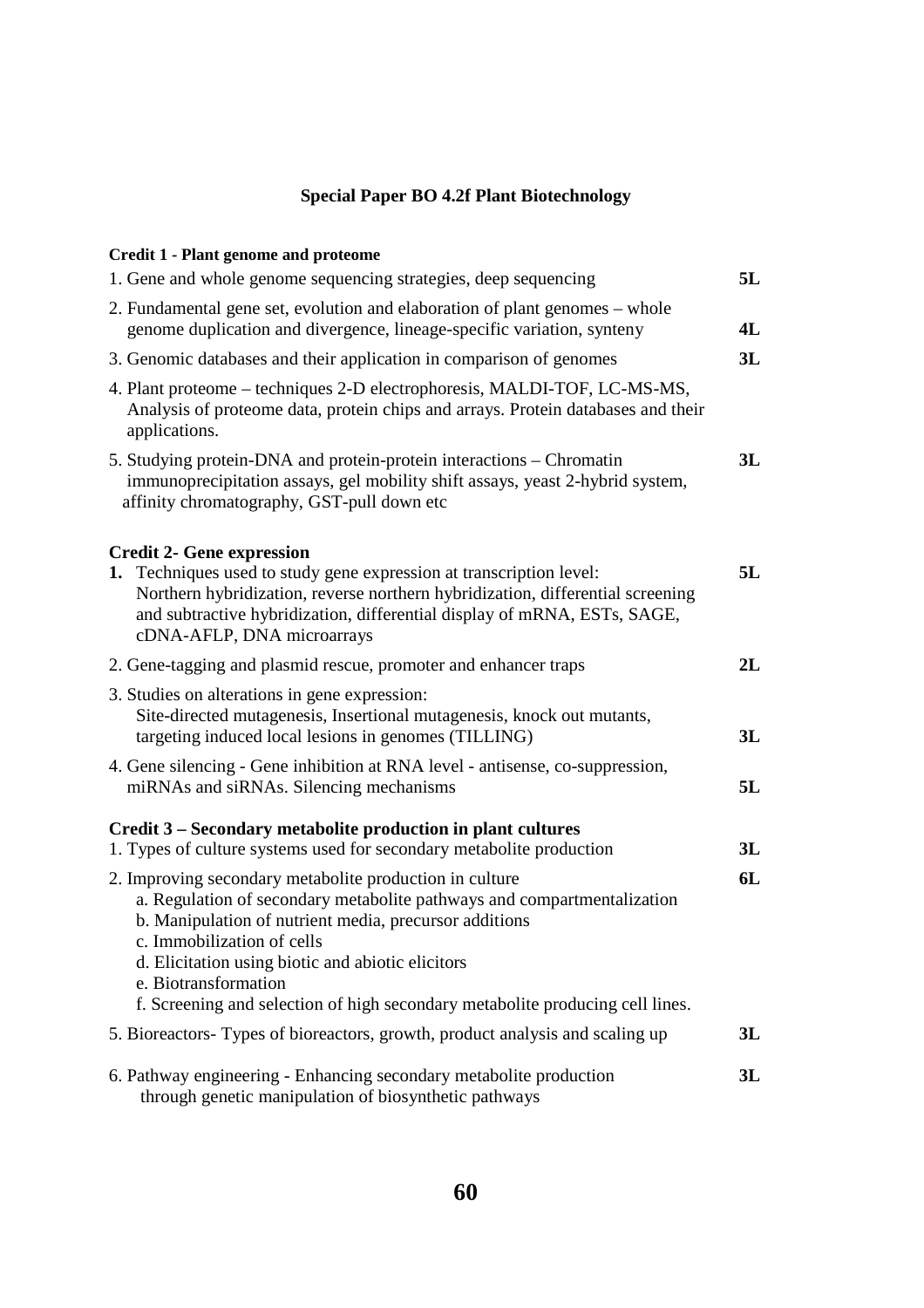## **Credit 4 - Molecular markers and their applications**

- 1. DNA based markers: **7L** DNA polymorphism studies using hybridization-based techniques and PCR based techniques – RAPD, AFLP, SSR polymorphisms, microsatellite-primed PCR, sequence-based polymorphism
- 2**.** Applications of molecular markers: **8L** Diversity studies, DNA fingerprinting, population structure studies, phylogenetic relationships - distance based, maximum likelihood, maximum parsimony methods, genetic mapping, QTL mapping, map based cloning. Software used for these applications

| BO 4.3- Practicals on BO4.2f Plant Biotechnology Special Paper<br>Any 16 practicals of the following                                                                                                                        | $4C = 16P$ |
|-----------------------------------------------------------------------------------------------------------------------------------------------------------------------------------------------------------------------------|------------|
| 1. DIG – labeling of DNA fragment for use as probe in Southern hybridization                                                                                                                                                | 3P         |
| 2. Restriction and electrophoresis of plant genomic DNA, Southern blotting and Southern<br>hybridization                                                                                                                    | 3P         |
| 3. RNA isolation from plant tissues and electrophoresis of RNA                                                                                                                                                              | 3P         |
| 4. RT-PCR and comparing gene expression in two treatments                                                                                                                                                                   | 3P         |
| 5. Immobilization of cells and comparative analysis of secondary metabolite production<br>in immobilized and suspension cultures.                                                                                           | 3P         |
| 6. Manipulating cultures using elicitors for enhanced production of secondary<br>metabolites                                                                                                                                | 3P         |
| 7. Use of PCR-based molecular markers-RAPDs, ISSR markers for scoring<br>polymorphism. Construction of phylogenetic trees using given data<br>8. Making linkage maps from given data using mapmaking software. QTL analysis | 2P         |
| using given data                                                                                                                                                                                                            | 2P         |
| 9. Separation and detection of specific proteins using Western blotting                                                                                                                                                     | 3P         |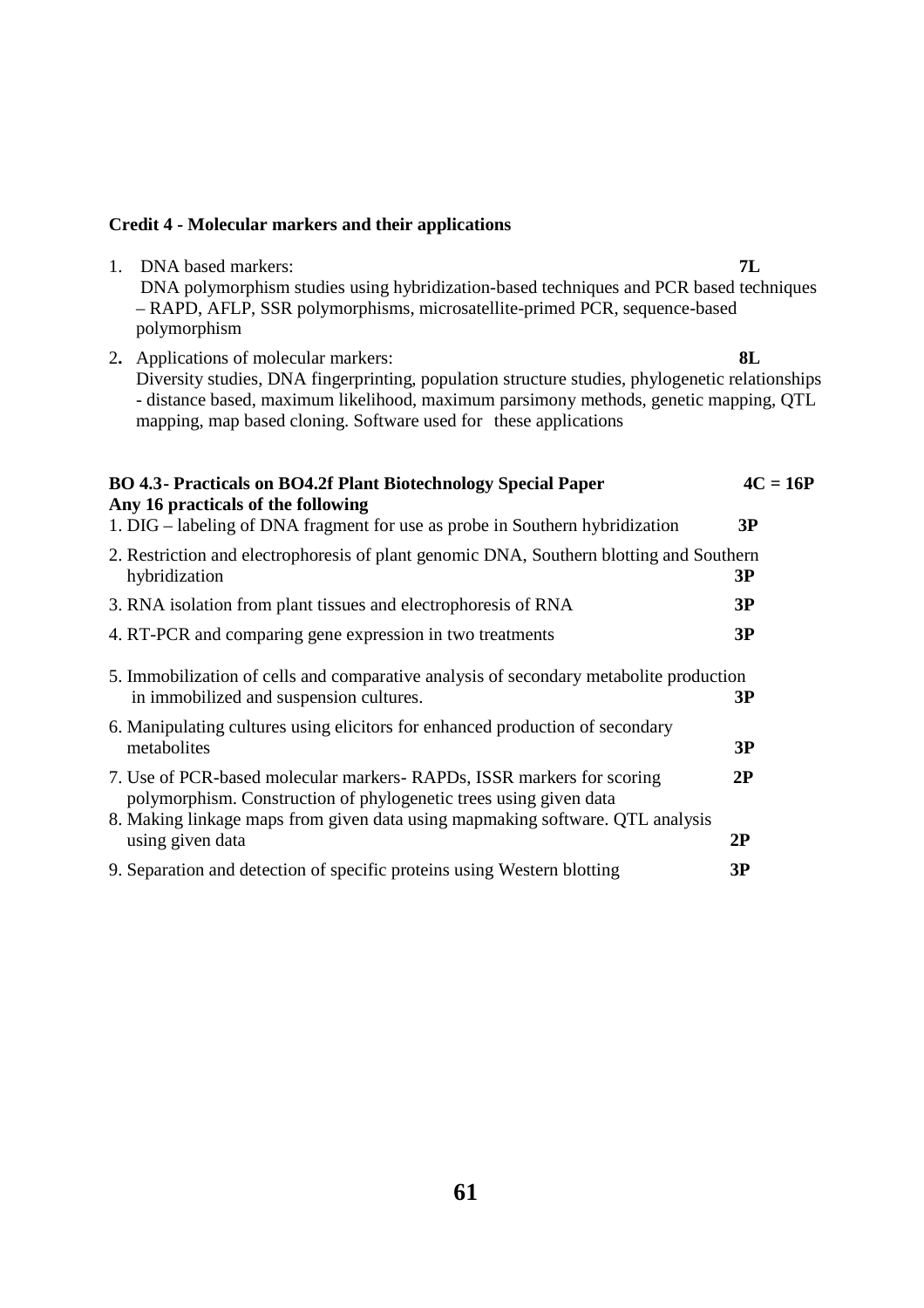### **References:**

- 1. Recombinant DNA Principles and Methodologies. Greene JJ and Rao VS, Marcel Dekker,
- 2. New York, 1998.
- 3. Principles of gene manipulation. Primrose SB, Twyman RM and Old RW,  $6<sup>th</sup>$  Edition,
- 4. Blackwell Science, Oxford, 2001
- 5. Differentially expressed gene in plants. Hansen and Harper, Taylor and Francis Ltd. London,
- 6. 1997.
- 7. Engineering plants for commercial products and applications. Eds. Collins GB and Shepherd RJ, NY Acad. Of Science Publishers 1996
- 8. DNA markers. Eds. Caetano-Anolles and Gresshoff, Wiley-VCH Publishers, NY, 1998
- 9. Introduction to Bioinformatics. Attwood, T.K., Parry-Smith, DJ, Addison Wesley Longman, Harlow, Essex, 1999
- 10. Bioinformatics. Westhead, DR, Parish JH and Twyman, RM, BIOS Scientific Publishers Ltd., Oxford, 2003
- 11. Bioinformatics Sequence and genome analysis. D.W. Mount, CBS Publishers, NewDelhi, 2003
- 12. Collins GB and Shepherd RJ Eds., 1996, Engineering plants for commercial products
- 13. and application. , NY Acad. Of Science Publishers
- 14. Senson CW Edt, 2002, Essentials of Genomics and Bioinformatics,. Wiley-VCH Publishers, NY,
- 15. Charlwood B.V. and Rhodes MV Edt. 1999, Secondary products from plant tissue culture.Clarendon Press, Oxford.
- 16. Dicosmo F and Misawa M, Edt 1996, Plant cell culture: Secondary metabolism towards industrial application, CRC press, Boca Raton ,N.Y.
- 17. Ramawat K G and Merillon J M, Edt.,1999 Biotechnology: Secondary metabolites, Oxford IBH Publishing Co., New Delhi
- 18. Buchanan BB, Grussem Wand Jones RL ,2000 , Biochemistry and molecular biology of plants , IK International Pvt Ltd. New Delhi
- 19. Verapoorte R and Alferman HW Eds ,2002 Metabolic engineering of plant secondary metabolites. Kluwar Academic Publ., Netherlands
- 20. Relevant review articles from journals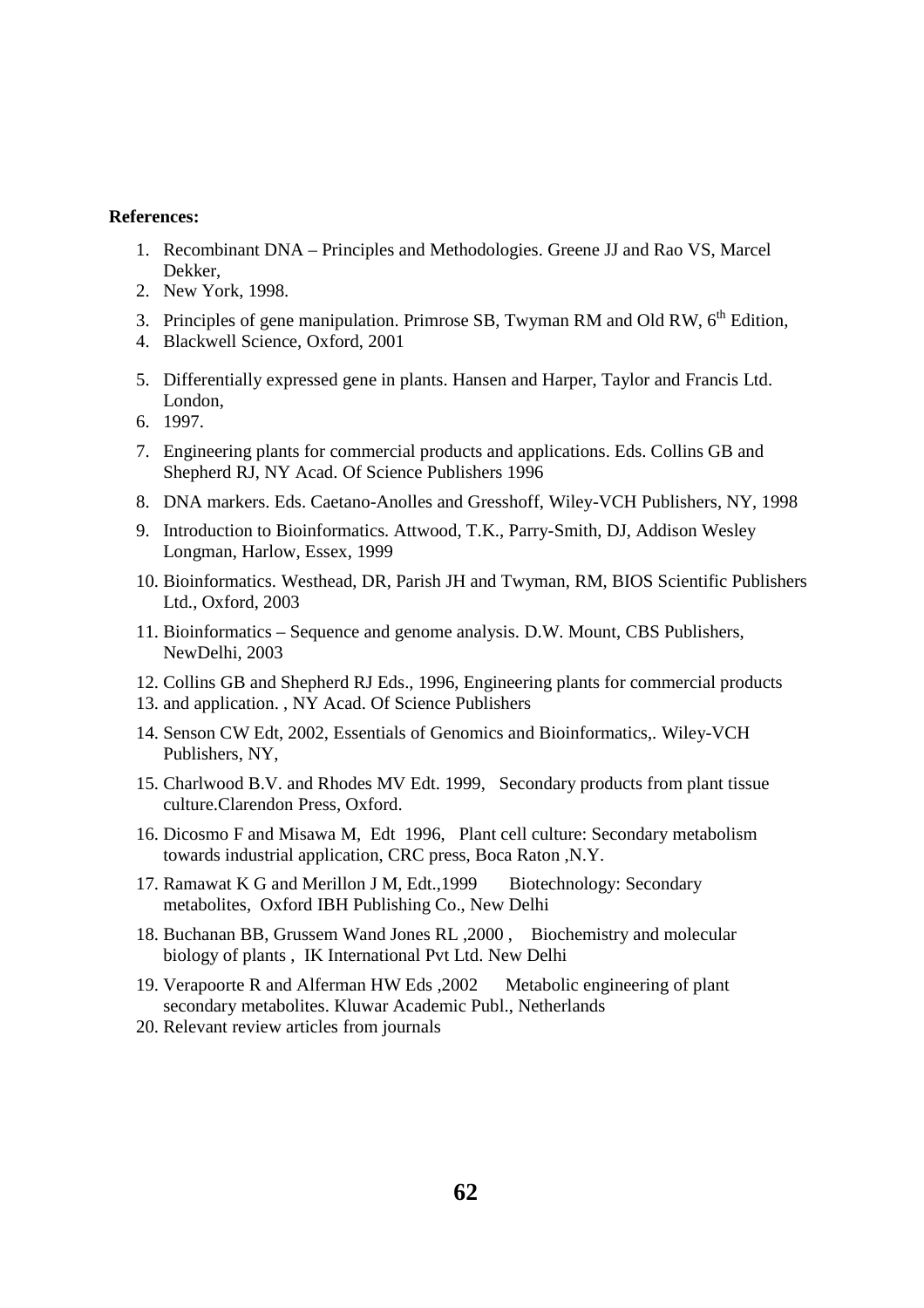## **Special Paper BO: 4.2g Advanced Plant Genetics and Breeding Credit 1: Cytogenetics:**

Chromosome markers, banding, genetic maps, cytogenetic maps and physical maps, GISH and FISH analysis. **4**  Chromosome pairing , meiotic and breeding behaviour, their consequences and application of : Haploids, autopolyploids, allopolyploids, segmental polyploids, synthetic polyploids **3** Aneuploids (Nullisomics, monosomics, trisomics, tetrasomics).Mapping methods with aneuploids, alien addition / substitution lines. **3** Chromosomal aberrations: Deletion, duplication and translocation. Mapping using deletion lines

 **3** Apomixis: Genetics of apomictic systems & its application. **2** 

# **Credit 2: Special approaches for Crop improvement**

Breeding methods for self, cross and vegetatively propagated crops. **4** Distant hybridization in plant breeding: Barriers for the production of distant hybrids, Technique, sterility in distant hybrids and its application in crop improvements. Hybrid varieties: Development and evaluation of inbreeds, production of hybrid seeds, merits, demerits and achievements through hybrid varieties. **3** Chromosomal manipulations for crop improvement – transfer of whole genome, chromosome, chromosome segment, **2** Concept of Ideotype in crop improvement. **1** Release of New varieties and quality seed classes, production practices and maintenance **2** Breeder and Intellectual Property Rights(IPR). **1**

# **Credit 3: Molecular markers and its applications.**

| Molecular markers: Different types of molecular markers, genome analysis, Mapping           |    |
|---------------------------------------------------------------------------------------------|----|
| populations, Gene Mapping with molecular markers, Map based cloning, QTL identification and |    |
| mapping.                                                                                    | χ  |
| Marker assisted selection (MAS): MAS in Gene pyramiding and backcross breeding.             | 3  |
| Use of MAS for QTL and disease resistance.                                                  |    |
| <b>Credit 4: Breeding methodology in selected Crops</b>                                     |    |
| Breeding for resistance to Abiotic stresses, Biotic stresses, Quality-Protein and oil.      | 5  |
| Case Studies:                                                                               |    |
| Breeding strategies (conventional & biotechnological approach) for improvement of following |    |
| crops:                                                                                      | 10 |

Rice Wheat Pigeon pea **Cotton** Mustard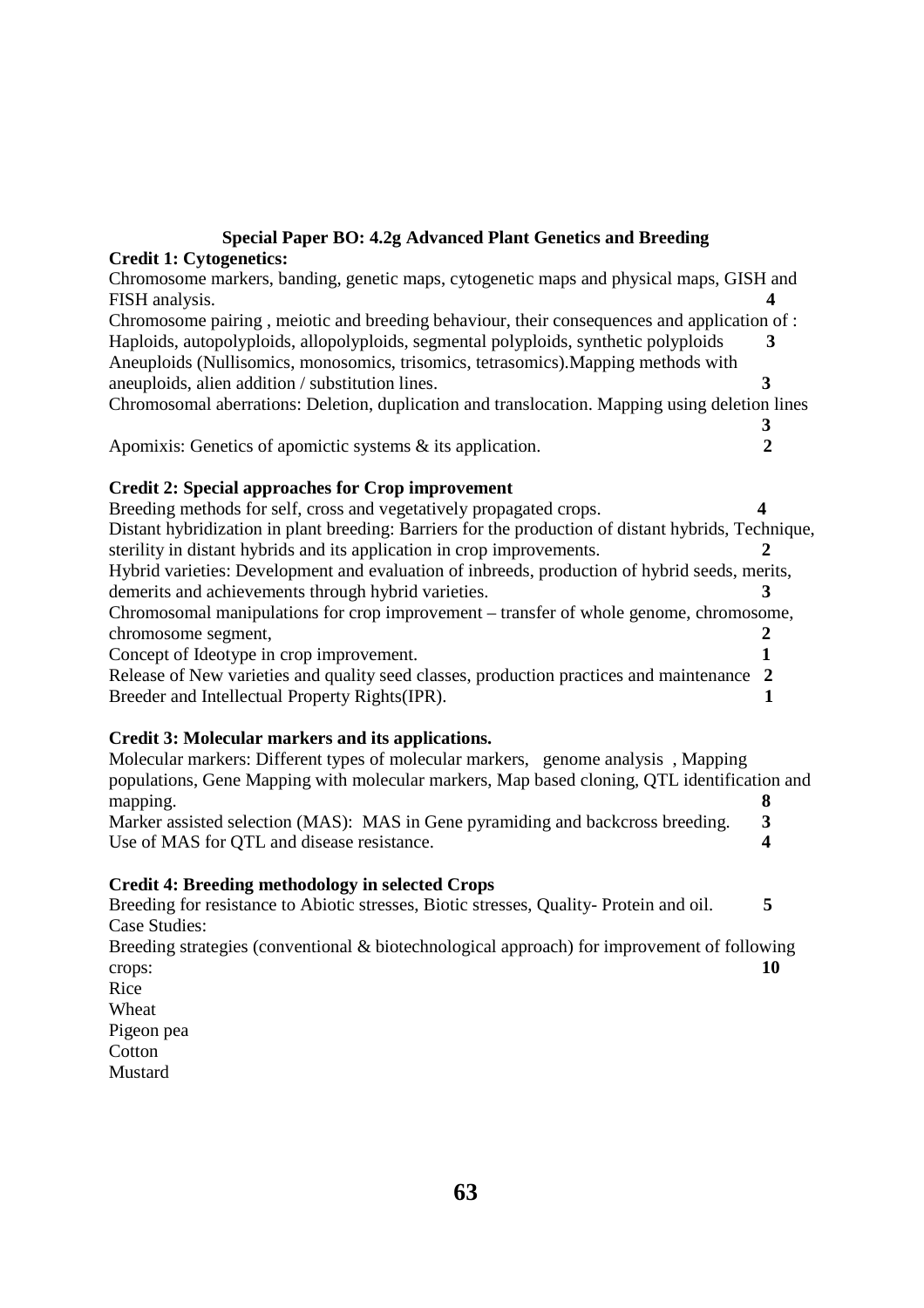## **Practical on Special Paper BO: 4.2g Advanced Plant Genetics and Breeding (4 credit) any 16 practicles**

| Analysis of induced aberration (Maize)                                                              |   |
|-----------------------------------------------------------------------------------------------------|---|
| Meiotic behaviour of auto and allopolyploid.                                                        |   |
| Analysis of chiasma frequency.                                                                      |   |
| Karyotype analysis through slide preparation.                                                       |   |
| Handling data on polygenic traits for analysis of variance and covariance, partitioning of variance |   |
| components, heterosis.                                                                              |   |
| Analysis of interspecific hybrids                                                                   |   |
| Chromosome banding.                                                                                 |   |
| Detection of alien chromatin in interspecific hybrids using <i>in situ</i> hybridization.           |   |
| Study of genomic behaviour in interspecific hybrids by meiotic analysis.                            |   |
| Biochemical analysis of segregating population or mutant for protein and oil quality.               | 3 |
| Analyzing data for quantitative traits (Partitioning of genotypic and environmental components,     |   |
| heritability, prediction of combining ability, heterosis and inbreeding)                            |   |
| Testing segregating population / mutant against biotic or abiotic stress.                           |   |
| Use of ISSR/RAPD markers for assessing genetic diversity in genetic resources.                      |   |
|                                                                                                     |   |

## **References:**

- 1. Atherly, A.G., Girton, J.R. and Mcdonald, J. F. (1999) The science of genetics. Sauders College Pub. Fort Worth USA.
- 2. Burnham, C.R. (1962) Discussions in cytogenetics. Burgess Pub. Co., Minnesota.
- 3. Hartl, D.L., Jones E.W.(2001). Genetics: Principle and analysis  $(4<sup>th</sup>$ edn) Jones and Barlett Pub., USA.
- 4. Khush, G S (1973) Cytogenetics of Aneuploids. Academic press New York, London.
- 5. Lewin, B. Genes VIII. Oxford, University press. New York, USA.
- 6. Russel, P.J. 1998. Genetics  $(5^{th}$  edn). The Benjamin/ Cummins Pub. Co., Inc. USA.
- 7. Snustad, D.P. and Simmons, M.J. , 2000. Principles of genetics  $(4<sup>th</sup>$ edn). John Wiley and Sons, Inc., USA.
- 8. David Freifelder, Microbial Genetics
- 9. Strickberger, M.W: Genetics (4<sup>th</sup> edn). Mcmillan Publishing Company, New York.
- 10. Griffiths, A.J.F and Gilbert, W.M (2<sup>nd</sup> edn). Modern genetic analysis. W.H. Freeman and Company, New york.
- 11. Singh, B.D.(2005). Plant breeding: principles and methods.  $7<sup>th</sup>$  edn.
- 12. Allard, R.W.(1960), principles of plant breeding. John Wiley and sons, Inc., New York.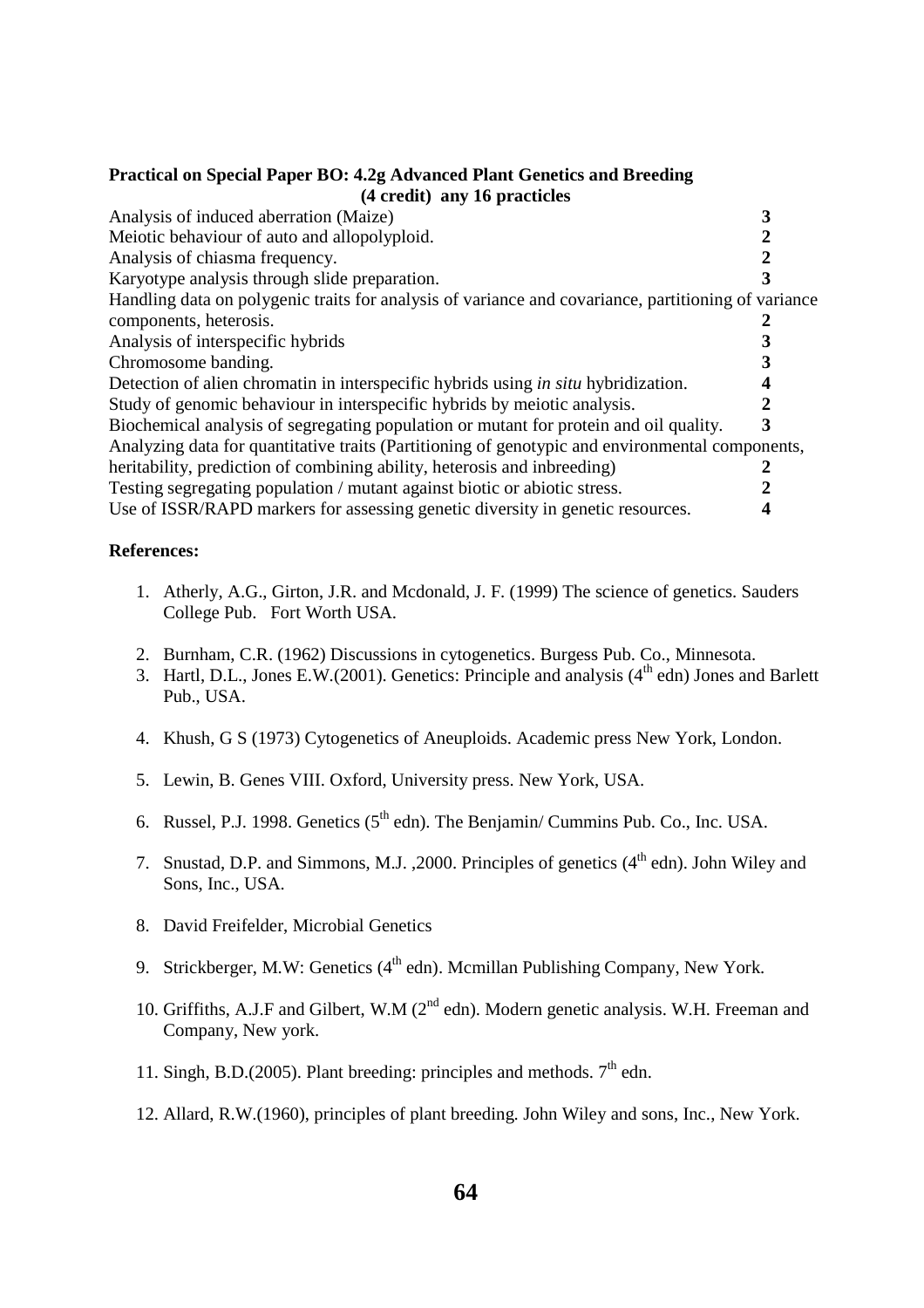- 13. Chopra, V.L. (2000) Plant breeding: Theory and practice  $2^{nd}$  edn. Oxford & IBH Pub., Co., ltd. New Delhi.
- 14. Jain, H.K. and Kharwal, M.C.(2003) Plant breeding: Mendelian to molecular Approaches. Navrosa Publishing House Pvt. Ltd., New Delhi.
- 15. Mandal, A.K. Ganguli, P.K., Banergee, S.P. 1991. Advances in Plant breeding. Vol 1 and 2, CBS Pub. & distributors.
- 16. Sharma, J.R. 1994. Principles and practices of plant breeding. Tata Mcgraw Hill. Pub. Co. Ltd. New Delhi.
- 17. Simmonds, N.W. 1979 Principles of crop improvement. Longman, London and New York.
- 18. VL Chopra, Plant Breeding: Theory & Practice.
- 19. D.Roy, Plant Breeding: Analysis & exploitation of variation. Narosa publication.
- 20. DK Kar & S. Haldar, Plant Breeding & Biometery.
- 21. S.K. Gupta, Plant Breeding: Theory & Techniques, Agrobios Publications.
- 22. VL Chopra, editor, Breeding Field Crops, Oxford &IBH Pub.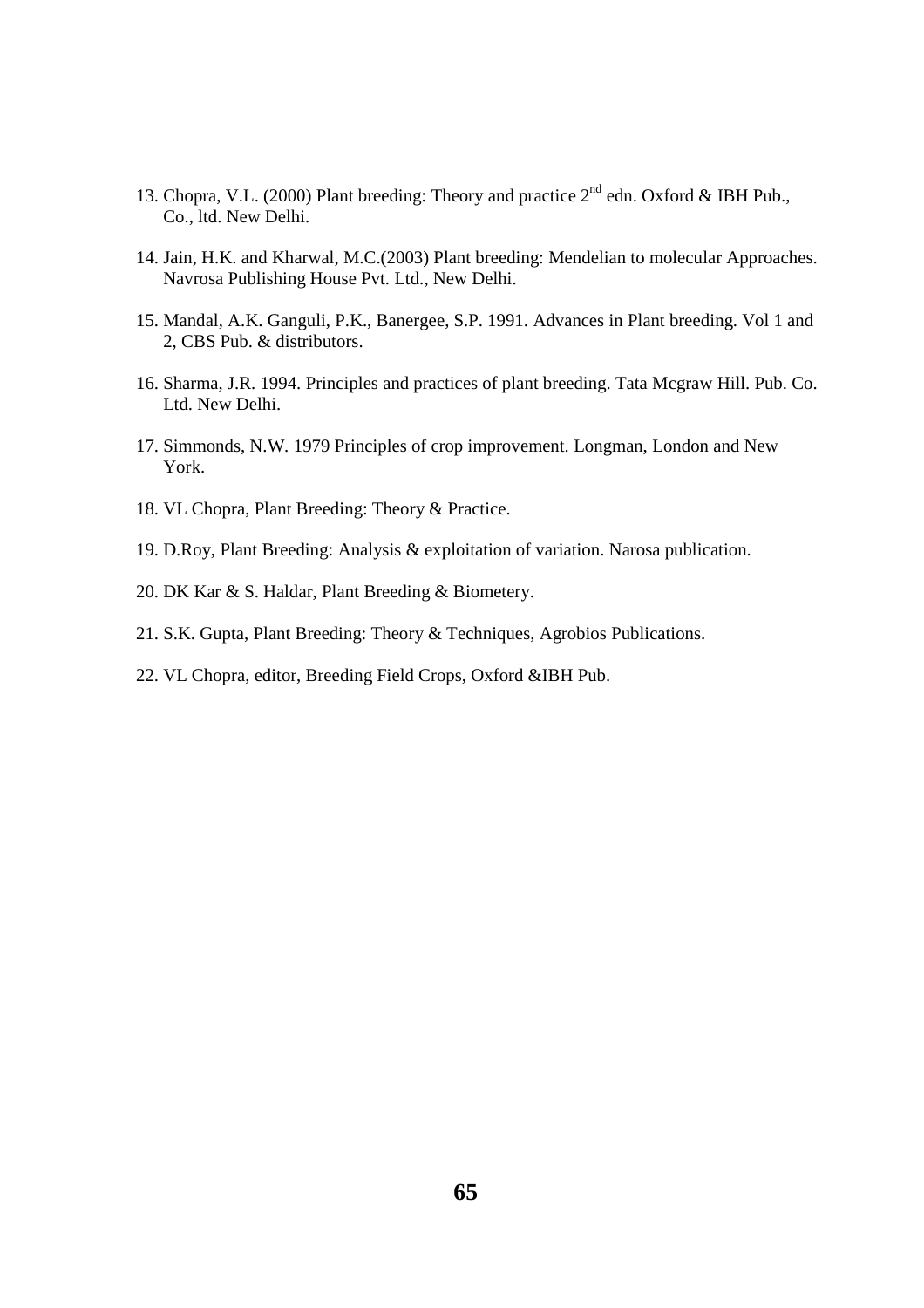|    | Special Paper BO 4.2 h: Advanced Environmental Botany                                                   |    |
|----|---------------------------------------------------------------------------------------------------------|----|
|    | <b>Credit 1: Conservation Biology</b>                                                                   |    |
|    | 1. In situ and ex situ conservation strategies.                                                         | 3L |
|    | 2. Deforestation and aforestation, social forestry and agro forestry                                    | 4L |
|    | 3. Environmental legislation in India: Environment protection Act                                       | 4L |
|    | 4. Various conventions and their protection and conservation: Reviews                                   |    |
|    | of various national and international obligations in the environmental                                  |    |
|    | protection such as CITIES, RAMSAR, Montreal, Basal, CBD etc                                             | 4L |
|    | <b>Credit 2: Environmental Impact Assessment</b>                                                        |    |
|    | 1. Environmental pollution types and sources of pollution                                               | 2L |
|    | 2. Pollution monitoring: Physical, chemical and biological parameters used.                             |    |
|    | Various biological indices including algal indices, Process of bioaccumulation<br>and biomagnifications | 4L |
|    | 3. Threats to the earth: Global warming, Ozone layer depletion, natural                                 |    |
|    | Calamities                                                                                              | 4L |
|    | 4. Koyoto protocol, CDM, Carbon sequestration, clean technology and                                     |    |
|    | its importance, concept and role of green belt                                                          | 5L |
|    | <b>Credit 3: Environmental Biotechnology</b>                                                            |    |
|    | 1. Waste treatment: biological methods used in treatment of sewage.                                     | 3L |
|    | 2. Sludge treatment and its application                                                                 | 3L |
|    | 3. Phytoremediation: Concept, process and application in decontaminating<br>soils and water             | 4L |
|    | 4. Genetic improvement for bioremediation                                                               | 2L |
|    |                                                                                                         | 3L |
|    | 5. Designing bioremediation protocol                                                                    |    |
|    | <b>Credit 4: Sustainable Development</b>                                                                |    |
|    | 1. Renewable energy resources: solar energy, geothermal energy, wind                                    |    |
|    | energy, wave energy, tidal energy, hydroelectric energy and energy                                      |    |
|    | from biomass                                                                                            | 3L |
| 2. | Non renewable energy resources: fossil fuels such as coal and natural gas                               | 2L |
| 3. | Nuclear fuel                                                                                            | 1L |
| 4. | Sustainability of wetland and forests                                                                   | 3L |
| 5. | Sustainable agriculture                                                                                 | 3L |
| 6. | Urban planning and sustainable cities                                                                   | 2L |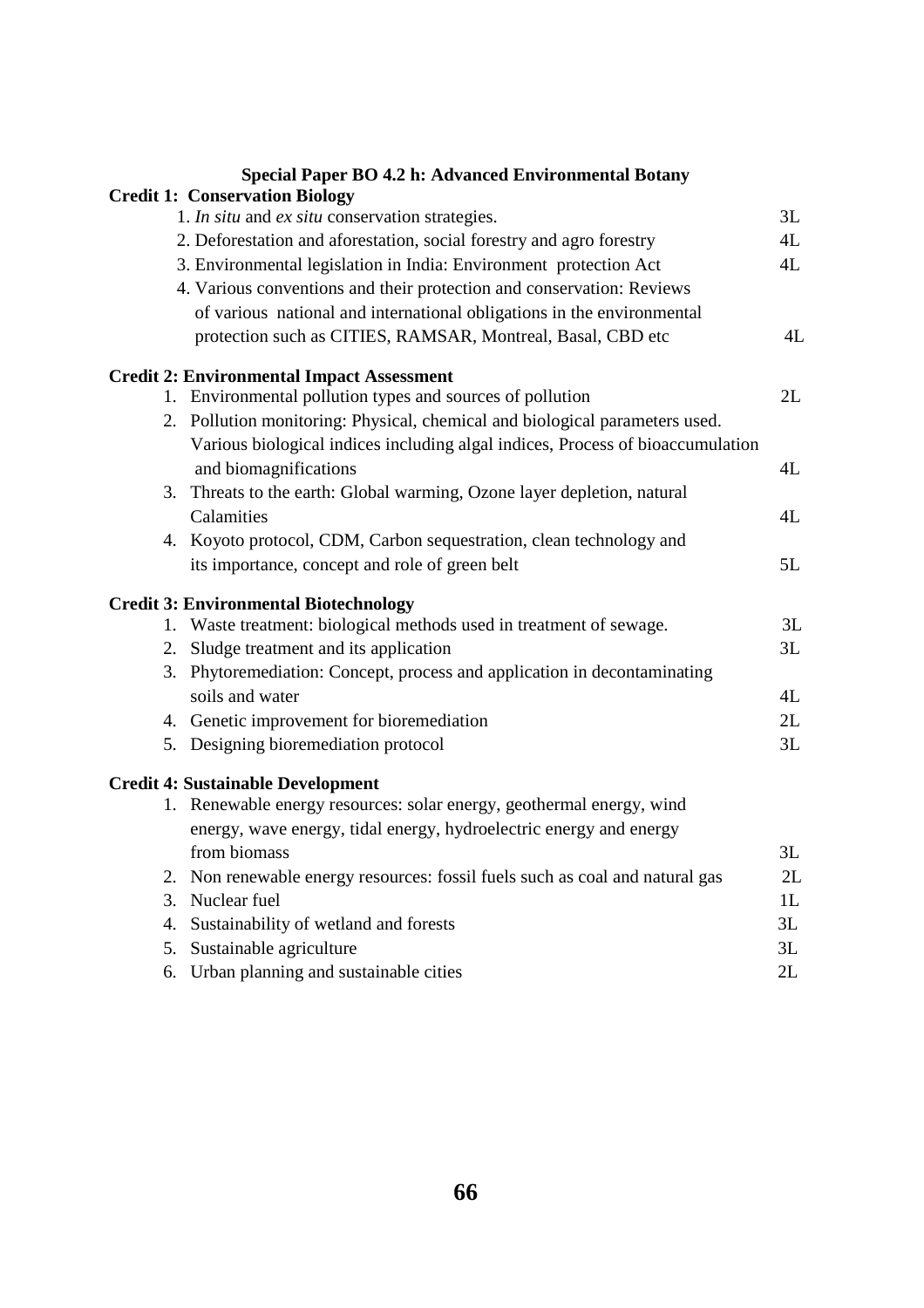### **References**

- 1. Begon, M., Townsend, c. R., Harper, J. L. (2005). Ecology: From individuals to Ecosystems, 4th edition, Wiley-Blackwell.
- 2. Odum, E. P. (2007) Fundamentals of Ecology ,  $5<sup>th</sup>$  edition, Thomson books.
- 3. Coleman, D.C., Crossley, D. A., Handrix, P. F (2004) Fundamentals of Soil Ecology, 2nd edition, Elsevier academic press.
- 4. Ambhast, R. S. (1988) A Text Book Of Plant Ecology,  $9<sup>th</sup>$  edition, Friends and Co. Canter L (1996) Environmental Impact Assessment, 2nd Edition, McGraw Hill Publishing Company.
- 5. Coller, B. D., Cox, G.W., and Miller, P. C. (1973). Dynamic ecology, Prentice-Hall, Inc. Englewood Cliffs, New Jersey
- 6. De, A. K. (1994) environmental chemistry, Wiley Eastern publication
- 7. Gurevitch, J., Scheiner, S. M., Fox, G. A. (2006) The ecology of plants, Sinauer Associates.
- 8. Hynes, H. B. N. (1978) Biology of polluted water, 1<sup>st</sup> edition, Liverpool University Press
- 9. Kershaw, K. A. (1978) Quantitative and dynamic plant ecology,  $2<sup>nd</sup>$  edition, Edward Arnold publication
- 10. Kumar, H. D. (1981) Modern concepts of ecology,  $(8<sup>th</sup>$  edition), Vikas publication
- 11. Barbour, M.G., Pits, W.D., and Burk, J. H. (1967) Terrestrial Plant Ecology, Addison-Wesley Publisher.
- 12. Crawley, M., Crawley, J., Crawley, M. (1997) Plant ecology,  $2<sup>nd</sup>$  edition, Wiley-Blackwell.
- 13. Mishra, R. (1968) The Ecology Work Book, Oxford and IBH public. Co., Kolkata.
- 14. Mukherjee, B. (2000) environmental management: Basic and applied aspects of management of ecological environmental system,  $1<sup>st</sup>$  edition, Vikas Publication House.
- 15. Mukherjee, B. (1996) Environmental Biology, 1<sup>st</sup> edition, Tata Mcgraw Hill.
- 16. Odum, E. P. (2007) Fundamentals of ecology,  $5<sup>th</sup>$  edition, Thomson books.
- 17. Stern, A. C. (1970) Air Pollution, volume 1,  $2<sup>nd</sup>$  edition, academic press.
- 18. Yadav, P. R., and Mishra, S. R. (2004) Environmental biology, Discovery publication, New Delhi.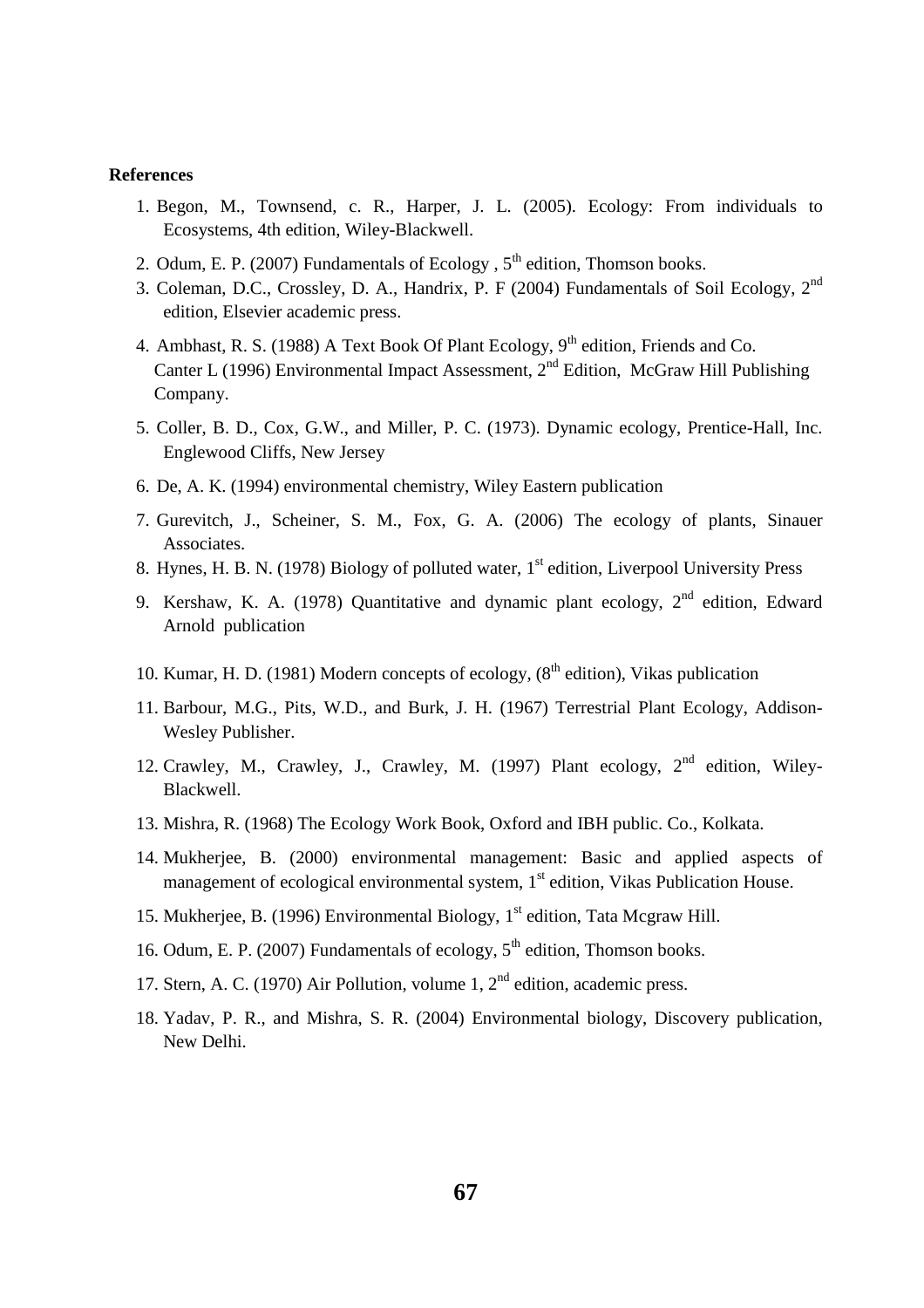| <b>Practicals on Special Paper BO 4.2 h: Advanced Environmental Botany</b> |  |
|----------------------------------------------------------------------------|--|
| (4 Credits) (16 Practicals)                                                |  |

| 1. Studying pollution indicator plants in terms of morphology and anatomy       | 2P |
|---------------------------------------------------------------------------------|----|
| 2. Comparison of stomatal index from polluted and non polluted areas            | 1P |
| 3. Comparison of pollen fertility from polluted and non polluted areas          | 1P |
| 4. Studying the effect of radiation on plants                                   | 2P |
| 5. Estimation of $CO2$ , DO, chlorides, alkalinity and BOD of the water samples | 2P |
| 6. Exercise on carbon sequestration                                             | 2P |
| 7. Studying plant community using transect method                               | 1P |
| 8. Interpretation of aerial photographs of vegetation                           | 1P |
| 9. Treatment of wastes by microbes and plants                                   | 2P |
| 10. Visit to the site of social forestry/Agroforestry/water treatment plants.   | 2P |
|                                                                                 |    |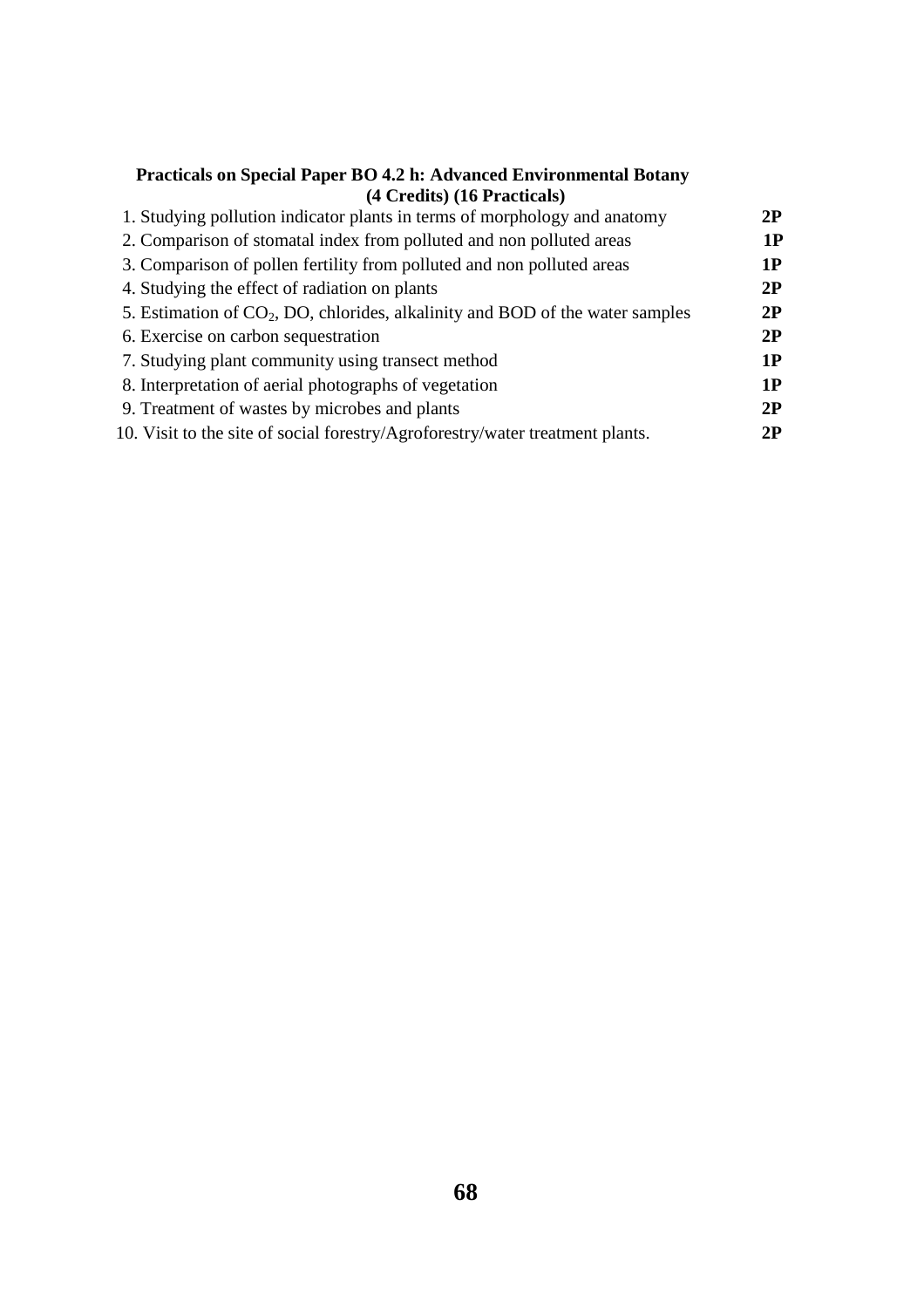|    | Special Paper BO 4.3- Practicals on BO4.2a Advanced Plant Physiology<br>$(4C = 16$ Practicals) |              |
|----|------------------------------------------------------------------------------------------------|--------------|
| 1. | Induction of deficiency symptoms and growth analysis in crop plants                            | (2)          |
| 2. | Determination of activity of nitrate reductase and assimilation of nitrogen                    | (1)          |
| 3. | Study of transpiration and stomatal physiology under abiotic stress                            | (1)          |
|    |                                                                                                |              |
| 4. | Determination of rate of photosynthesis using IRGA/Oxygen measurement system                   |              |
|    |                                                                                                | (1)          |
| 5. | Study of activity of Rubisco and PEPcase enzyme                                                | (2)          |
| 6. | Study of source and sink relationship in crop plants                                           | (1)          |
| 7. | Study of effect of abiotic factors on photosynthesis                                           | (1)          |
| 8. | Separation and identification of stress related proteins                                       | (1)          |
| 9. | Study of respiration under stress condition using oxygen measurement system                    | (1)          |
|    | 10. Effects of auxins and cytokinins or gibberellins on growth/enzyme activity                 | (1)          |
|    | 11. Effect of nutrient constituents/growth regulators/environmental factors on growth and      |              |
|    | differentiation<br>(1)                                                                         |              |
|    | 12. Development of biotic and abiotic stress tolerance using in vitro techniques               | (1)          |
|    | 13. Comparative physiological studies of control and transgenic plant                          | (1)          |
|    |                                                                                                |              |
|    | BO4.3 - Practicals on BO4.2b Advanced Angiosperm systematics                                   |              |
|    | and evolution                                                                                  |              |
| 1. | Chemotaxonomy                                                                                  | 4P           |
| 2. | Cytotaxonomy                                                                                   | 4P           |
| 3. | Palynotaxonomy                                                                                 | 4P           |
| 4. | Molecular taxonomy                                                                             | 4P           |
|    | BO4.3 - Practicals on BO4.2c Advanced algology                                                 |              |
|    | 1. Collection and identification of algae from diverse habitats.                               | (3P)         |
| 2. | Quantitative estimation of phytoplankton.                                                      | (1P)         |
| 3. | Study of tools in systematics of algae.                                                        | (2P)         |
| 4. | Culturing of algae: Isolation, purification and maintenance.                                   | (3P)         |
| 5. | Quantitative and qualitative analysis of lipids.                                               | (2P)         |
|    | 6. Survey of algal products.                                                                   | (1P)         |
|    | 7. Phycoremediation of nutrients, salts and heavy metals.                                      | (2P)         |
|    | 8. Extraction and purification of agar-agar and alginates.                                     | (3P)         |
| 9. | Algal growth measurements and growth curve studies.                                            | (2P)         |
|    | 10. Lyophilization of algae and testing for viability.                                         | (2P)         |
|    | 11. Determination of Carotenoids and phycobilioproteins.                                       | (2P)         |
|    | 12. Enrichment of algal cultures.                                                              | (1P)         |
|    | 13. Immobilization of algae.                                                                   | (1P)<br>(1P) |
|    | 14. Bloom causing algae.<br>15. Control of algae.                                              | (1P)         |
|    | 16. Continuous culture of algae.                                                               | (1P)         |
|    | 17. Preparation of seaweed liquid fertilizer.                                                  | (2P)         |
|    | 18. Preparation of Single cell protein.                                                        | (1P)         |
|    |                                                                                                |              |

# **69**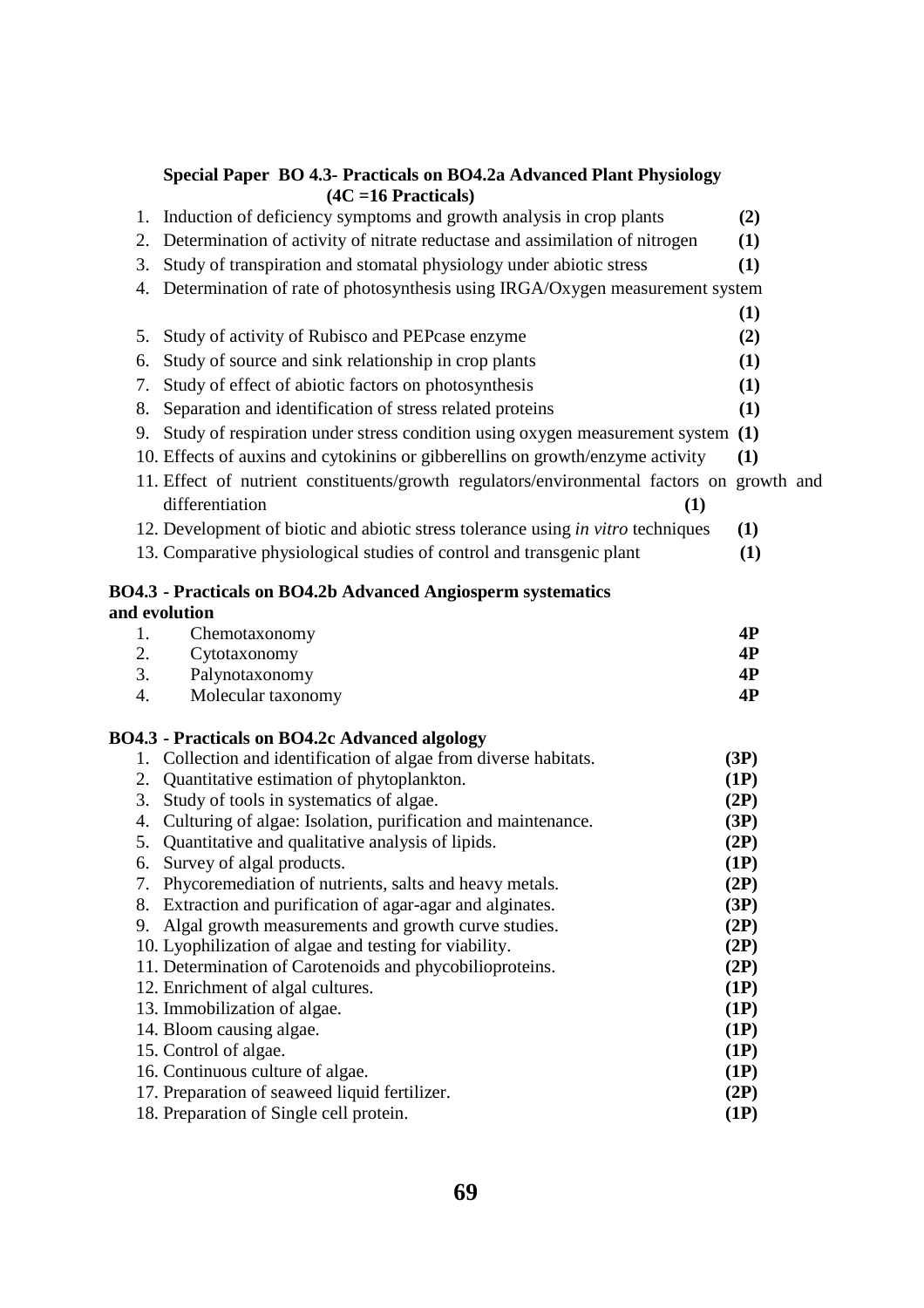# **BO4.3 Practicals on BO 4.2d Mycology**

| 1. Isolation of endophytic fungi and study of antimicrobial activity.              | (2P) |
|------------------------------------------------------------------------------------|------|
| 2. Isolation of fungi from different habitats and their culture                    | (1P) |
| 3. Determination of AM fungal diversity and abundance                              | (2P) |
| 4. Estimation of Ergosterol from filamentous fungi                                 | (2P) |
| 5. Production and estimation of citric acid from Aspergillus niger                 | (2P) |
| 6. Quantitative estimation of Cellulases/Pectinases from wood degrading fungi (2P) |      |
| 7. Isolation and identification of lichen metabolites                              | (2P) |
| 8. Semiquantitative estimation of Mycotoxins                                       | (1P) |
| 9. Production and estimation of Penicillin from Penicillium chrysogenum            | (2P) |

# **BO4.3 - Practicals on BO4.2e Pharmacognosy – Medicinal plant biology**

Identification of drug with the help of Organoleptic and microscopic evaluation techniques

|                                                                                | 2P |
|--------------------------------------------------------------------------------|----|
| Percentage extractives and fluorescence analysis of drugs                      | 1P |
|                                                                                | 1P |
|                                                                                | 1P |
| Chemotaxonomic studies of drug belonging to families – Meliaceae, Rutaceae and |    |
|                                                                                | 1P |
| Biological activity of chemical constituents of the drug/s                     | 1P |
| Estimation of alkaloids from suitable medicinal plants                         | 1P |
| Estimation of glycosides from suitable medicinal plants                        | 1P |
| Extraction of essential oils from suitable medicinal plants                    | 1P |
| Estimation of Oleo resin from suitable medicinal plants                        | 1P |
|                                                                                | 1P |
|                                                                                | 1P |
| Visit to Pharmaceutical industries for studying methodology and                |    |
| field visit to study ethnobotany and reporting                                 | 1P |
|                                                                                |    |

1. Visit to Pharmaceutical industries to be arranged.

2. At least one short and one long study tour be arranged for collection of medicinal plants and to explore ethno botanical data. Student must submit the tour report and ethno botanical data during practical examination.

3. Student must carry out detailed Pharmacognostic investigation of at least one drug and should submit at the time of practical examination as a project.